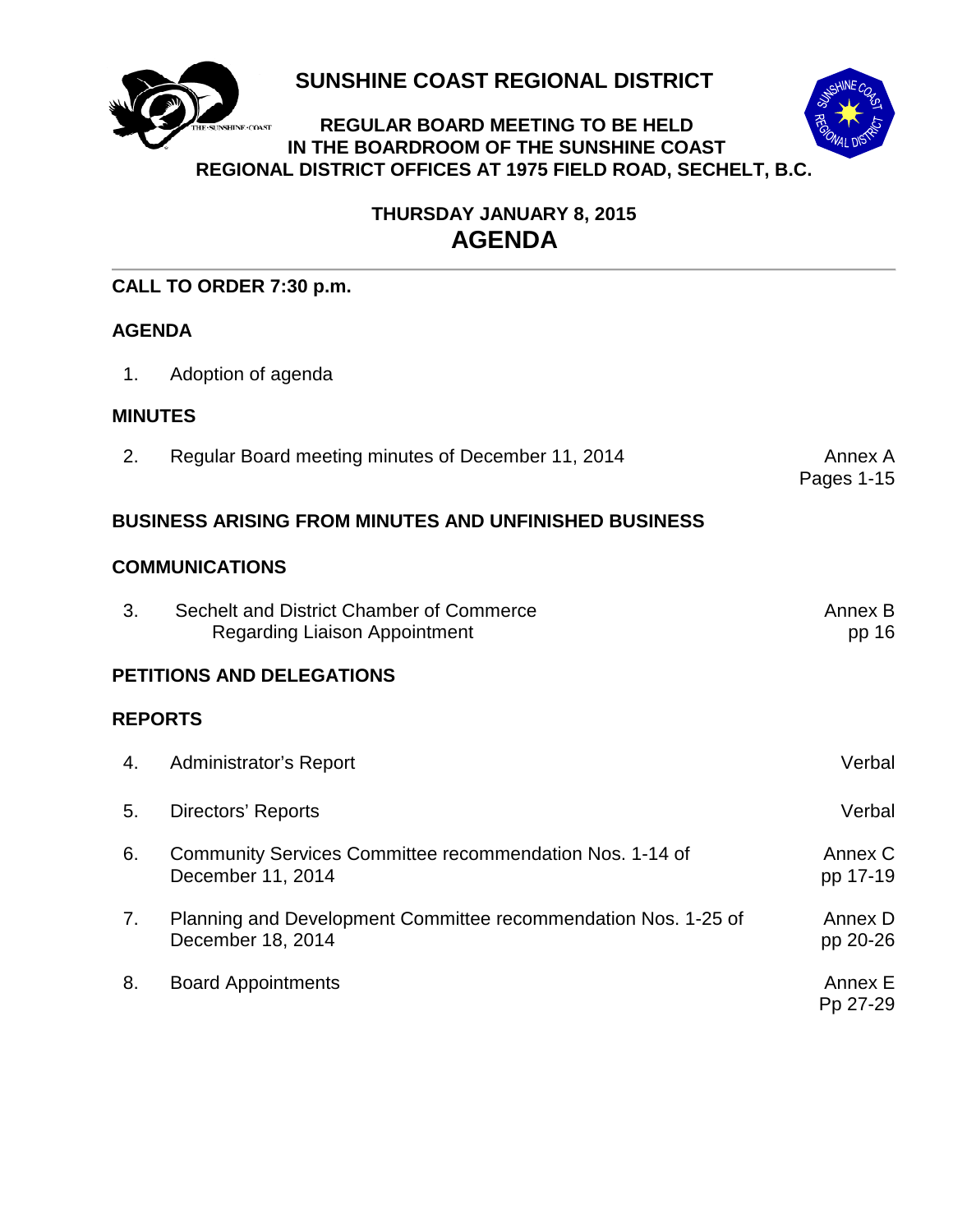## **MOTIONS**

9. THAT the Special Corporate and Administrative Services Committee meetings scheduled for January 12, 13, and 14, 2015 and February 16, 17, and 18, 2015 be rescheduled to February 3, 4, 5, and 10, 2015.

## **BYLAWS**

| 10. | "Sunshine Coast Regional District Water Rates and Regulations<br>Amendment Bylaw No. 422.26, 2015<br>first, second, third reading and adoption<br>(Voting – Participants – weighted vote: A-2, B-2, D-2, E-2, F-2,<br>Sechelt $-5$ ) | Annex F<br>pp 30-36 |
|-----|--------------------------------------------------------------------------------------------------------------------------------------------------------------------------------------------------------------------------------------|---------------------|
| 11. | "Gibsons/West Howe Sound Fire Protection Service Amendment Bylaw<br>No. 1027.7, 2014"<br>- adoption<br>(Voting – All Directors – 1 Vote Each)                                                                                        | Annex G<br>pp 37-38 |
|     | 12. "Pender Harbour Pool Service Amendment Bylaw No. 1075.1, 2014"<br>adoption<br>$\overline{\phantom{0}}$<br>(Voting - All Directors - 1 vote each)                                                                                 | Annex H<br>pp 39    |
| 13. | "Elphinstone Official Community Plan Amendment Bylaw No. 600.4,<br>$2015"$ – first reading<br>(Voting - Electoral Area Directors - 1 Vote Each)                                                                                      | Annex I<br>pp 40-42 |
| 14. | "Roberts Creek Official Community Plan Amendment Bylaw No. 641.3,<br>$2015"$ – first reading<br>(Voting – Electoral Area Directors – 1 Vote Each)                                                                                    | Annex J<br>pp 43-45 |

## **NEW BUSINESS**

## **IN CAMERA**

THAT the public be excluded from attendance at the meeting in accordance with Section 90 (1) (a) and (f) of the *Community Charter -*  "personal information about an identifiable individual" and "law enforcement…".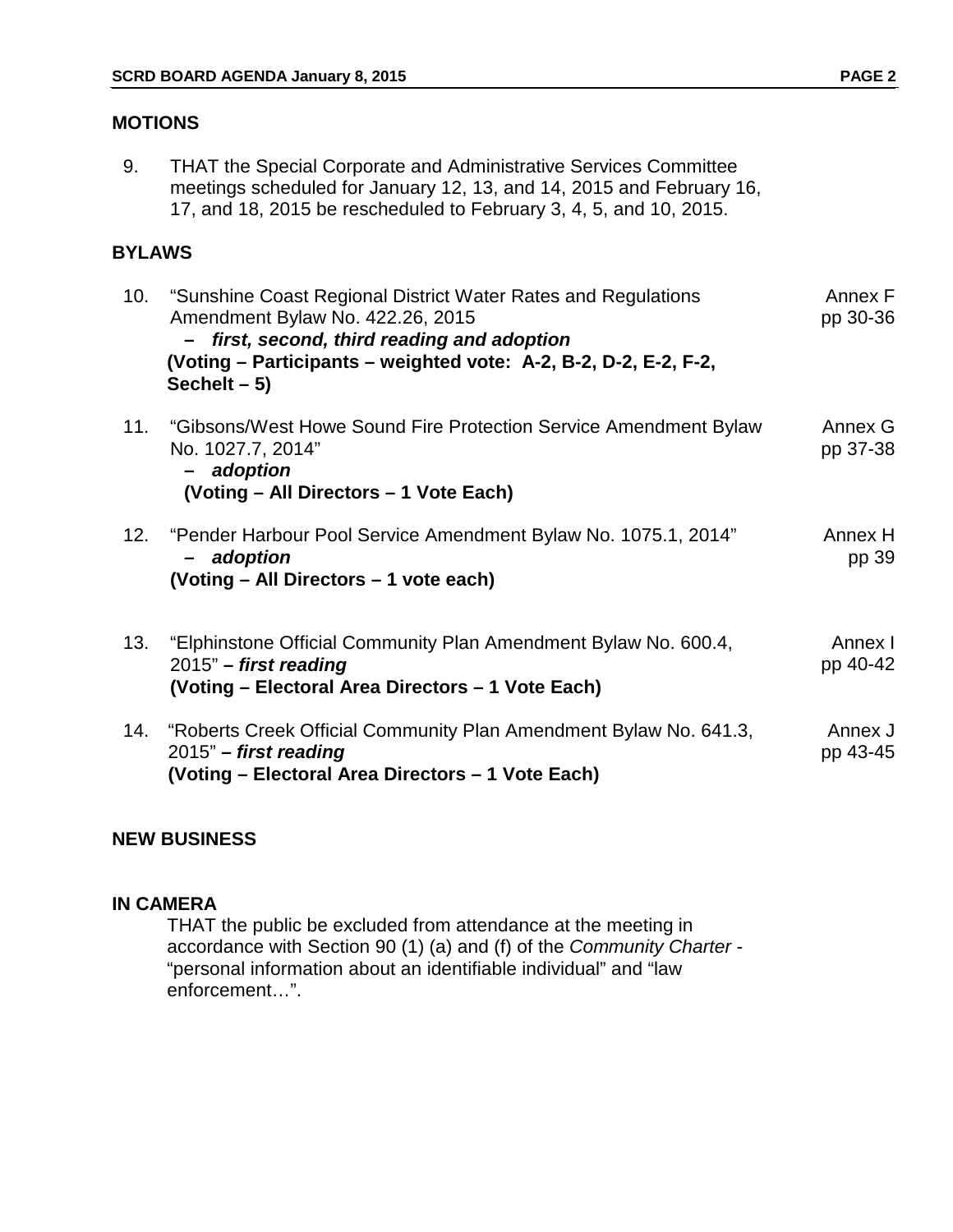## **UPCOMING MEETING DATES (TO JANUARY 31, 2015)**

| <b>Planning and Development Committee</b>              | January 8 at 9:30 a.m.   |
|--------------------------------------------------------|--------------------------|
| Infrastructure Services Committee                      | January 8 at 1:30 p.m.   |
| <b>Regular Board</b>                                   | January 8 at 7:30 p.m.   |
| <b>Community Services Committee</b>                    | January 15 at 1:30 p.m.  |
| Recreation and Parks Services Advisory Committee       | January 15 at 5:00 p.m.  |
| (RPSAC)                                                |                          |
| Natural Resources Advisory Committee (NRAC)            | January 21 at 7:00 p.m.  |
| <b>Regional Hospital District</b>                      | January 22 at 11:00 a.m. |
| <b>Corporate and Administrative Services Committee</b> | January 22 at 1:30 p.m.  |
| <b>Regular Board</b>                                   | January 22 at 7:30 p.m.  |
| Area D Advisory Planning Commission (APC)              | January 26 at 7:00 p.m.  |
| Agricultural Advisory Committee (AAC)                  | January 27 at 3:30 p.m.  |
| Area B Advisory Planning Commission (APC)              | January 27 at 7:00 p.m.  |
| Area F Advisory Planning Commission (APC)              | January 27 at 7:00 p.m.  |
| Area A Advisory Planning Commission (APC)              | January 28 at 7:00 p.m.  |
| Area E Advisory Planning Commission (APC)              | January 28 at 7:00 p.m.  |

## **SCRD Board, Committee, and Advisory Committee Meetings**

## **Other SCRD Meetings (Intergovernmental, Public Hearings, Information Sessions)**

*Please note: Meeting dates are current as of date of printing (January 2, 2015)*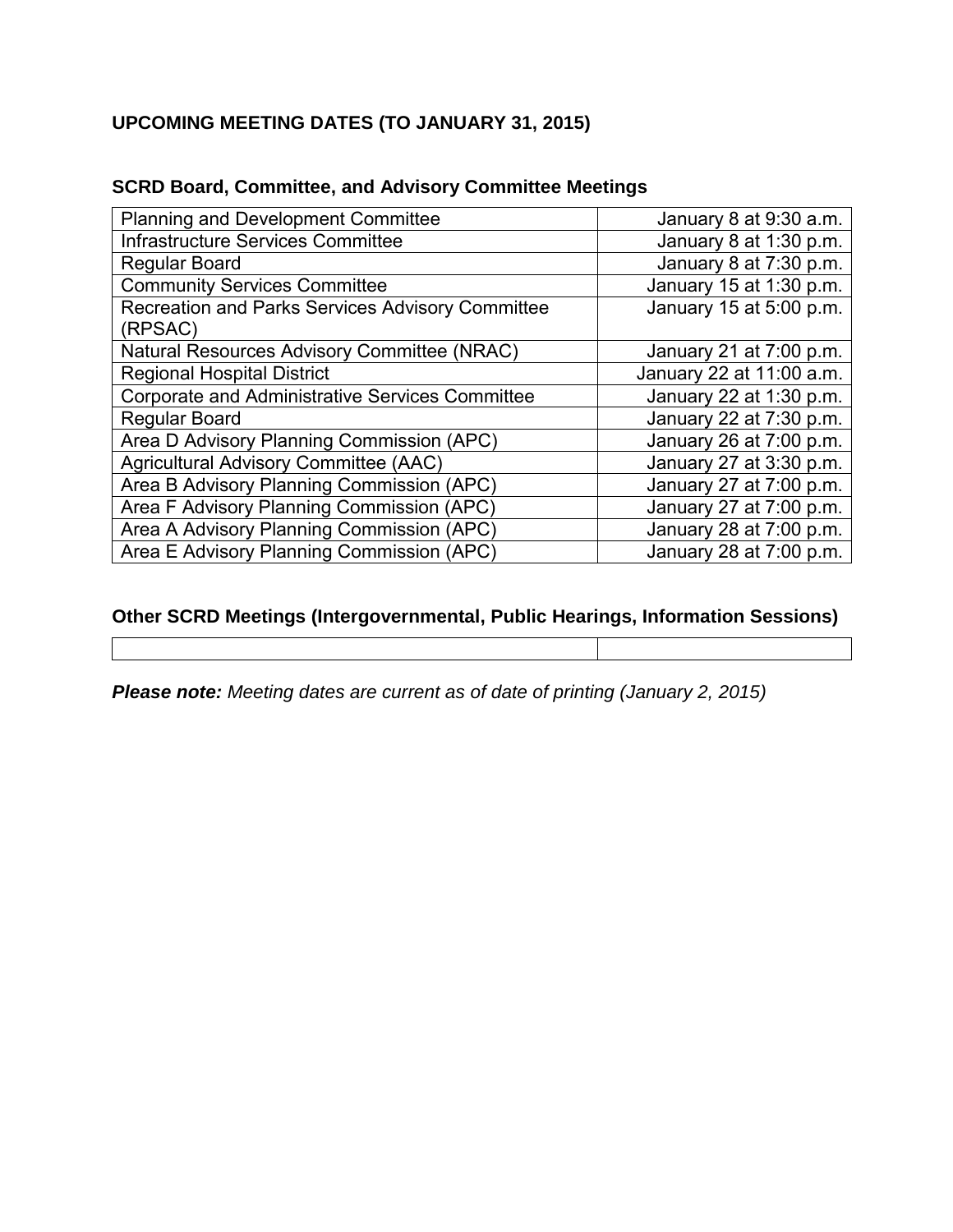<span id="page-3-0"></span>

## **December 11, 2014**

## MINUTES OF THE MEETING OF THE BOARD OF THE SUNSHINE COAST REGIONAL DISTRICT HELD IN THE BOARDROOM AT 1975 FIELD ROAD, SECHELT, B.C.

| <b>PRESENT:</b>      | Chair                                                                                                                                                                                                                                                                               | G. Nohr                                                                                                                      |
|----------------------|-------------------------------------------------------------------------------------------------------------------------------------------------------------------------------------------------------------------------------------------------------------------------------------|------------------------------------------------------------------------------------------------------------------------------|
|                      | Directors                                                                                                                                                                                                                                                                           | C. August<br>M. Lebbell<br>L. Lewis<br>F. Mauro<br>B. Milne<br>S. White<br>I. Winn                                           |
| <b>ALSO PRESENT:</b> | <b>Chief Administrative Officer</b><br>Manager, Legislative Services<br>Treasurer<br>GM, Infrastructure Services<br>Acting GM, Community Services<br><b>Chief Building Inspector</b><br>Alternate Director, District of Sechelt<br>Deputy Corp. Officer/Recorder<br>Media<br>Public | J. France<br>A. Legault<br>T. Perreault<br>B. Shoji<br>B. Bauman<br>P. Preston<br>A. Lutes<br>S. Reid<br>1<br>$\overline{0}$ |

## **CALL TO ORDER 7:30 p.m.**

- **AGENDA It was moved and seconded**
- 572/14 THAT the agenda for the meeting be adopted as presented.

## **CARRIED**

*The Board moved In Camera at 7:30 p.m.* 

**IN CAMERA It was moved and seconded**  573/14 THAT the public be excluded from attendance at the meeting in accordance with Section 90 (1) (f) of the *Community Charter* "law enforcement…".

## **CARRIED**

A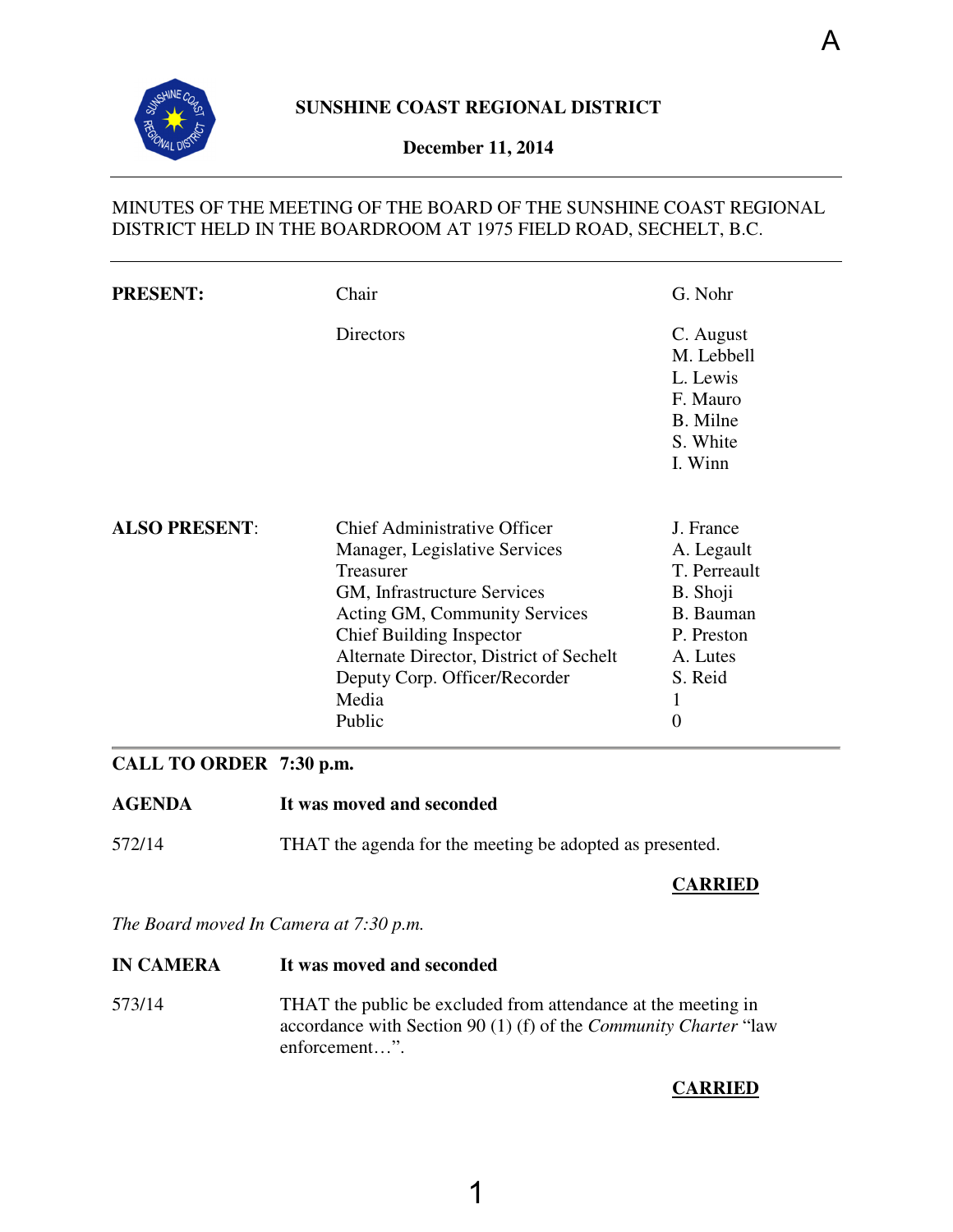*The Board moved out of In Camera at 7:45 p.m.* 

## **MINUTES**

| <b>Minutes</b>           | It was moved and seconded                                                                |
|--------------------------|------------------------------------------------------------------------------------------|
| 574/14                   | THAT the Regular Board meeting minutes of November 27, 2014 be<br>adopted as presented.  |
|                          | <b>CARRIED</b>                                                                           |
| <b>Inaugural Minutes</b> | It was moved and seconded                                                                |
| 575/14                   | THAT the Inaugural Board meeting minutes of December 4, 2014 be<br>adopted as presented. |
|                          |                                                                                          |

## **CARRIED**

## **COMMUNICATIONS**

| Board<br>Congratulations | It was moved and seconded                                                                                                                                             |
|--------------------------|-----------------------------------------------------------------------------------------------------------------------------------------------------------------------|
| 576/14                   | THAT correspondence from Nicholas Simons, MLA, Powell River-<br>Sunshine Coast, regarding congratulations to elected and acclaimed SCRD<br>Board members be received. |

## **CARRIED**

## **REPORTS**

*Director August left the meeting at 7:48 p.m. and returned at 7:53 p.m.* 

## **Administrator's Report**

| <b>CAO</b> Report | It was moved and seconded                                   |
|-------------------|-------------------------------------------------------------|
| 577/14            | THAT the Chief Administrative Officer's report be received. |

## **CARRIED**

## **Director's Reports**

*Directors provided a verbal report of their activities.*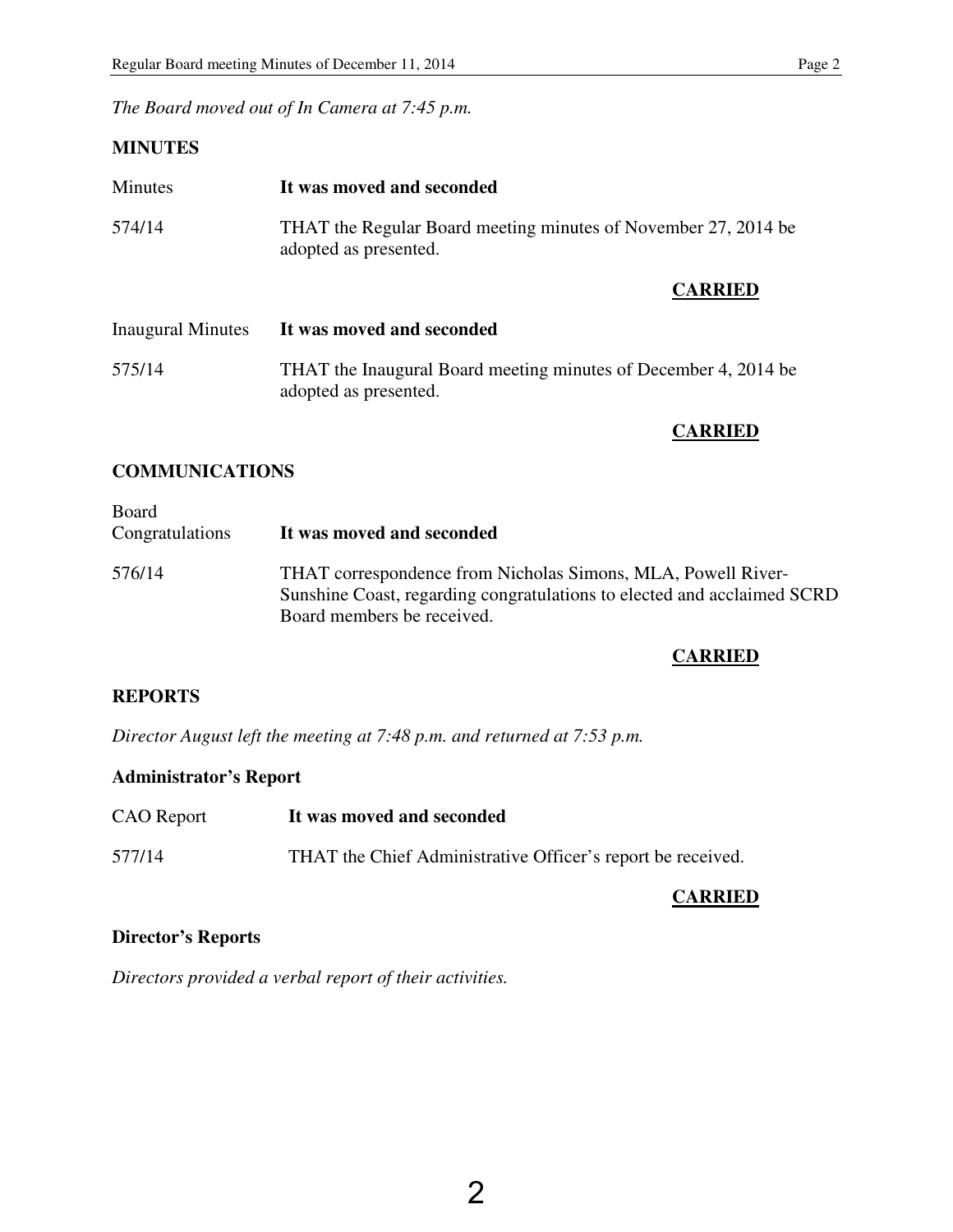| <b>BC</b> Ferries | It was moved and seconded                                                                                                                                                                                                                                                         |
|-------------------|-----------------------------------------------------------------------------------------------------------------------------------------------------------------------------------------------------------------------------------------------------------------------------------|
| 578/14            | THAT the Board endorse Chair Nohr's continued participation on the BC<br>Ferries Coastal Chairs group including his attendance at all meetings as<br>required.                                                                                                                    |
|                   | <b>CARRIED</b>                                                                                                                                                                                                                                                                    |
| Corporate         | It was moved and seconded                                                                                                                                                                                                                                                         |
| 579/14            | THAT Corporate and Administrative Services Committee<br>recommendation Nos. 1-6, 8-18 and 20 of November 27, 2014 be<br>received, adopted and acted upon as follows:                                                                                                              |
|                   | <b>Recommendation No. 1</b><br>Letter of Intent: Funding for Rural<br><b>Community Information and Referral Hubs</b>                                                                                                                                                              |
|                   | THAT the correspondence from the Sunshine Coast Community Resource<br>Centre regarding a letter of intent for funding for rural community<br>information and referral hubs including Draft Budget for Expansion of<br>I&R HUB Initiative (handed out at the meeting) be received. |
|                   | <b>Recommendation No. 2</b><br><b>Budget Project Status Report – November</b><br>2014                                                                                                                                                                                             |
|                   | THAT the Chief Administrative Officer's report titled "Budget Project"<br>Status Report – November 2014" be received.                                                                                                                                                             |
|                   | <b>Recommendation No. 3</b><br>Strategic Planning Progress Report-<br>November 2014                                                                                                                                                                                               |
|                   | THAT the Chief Administrative Officer's report titled "Strategic Planning"<br>Progress Report – November 2014" be received.                                                                                                                                                       |
|                   | <b>Recommendation No. 4</b><br>Constituency Expenses 2014                                                                                                                                                                                                                         |
|                   | THAT the Chief Administrative Officer's report titled "Constituency"<br>Expenses 2014" be received;                                                                                                                                                                               |
|                   | AND THAT the amended Constituency Expenses Policy be approved.                                                                                                                                                                                                                    |
|                   | <b>Recommendation No. 5</b><br>Directors' Constituency and Travel<br>Expenses                                                                                                                                                                                                     |
|                   | THAT the Accounts Payable Technician's report titled "October 2014<br>Directors' Constituency and Travel Expenses" be received.                                                                                                                                                   |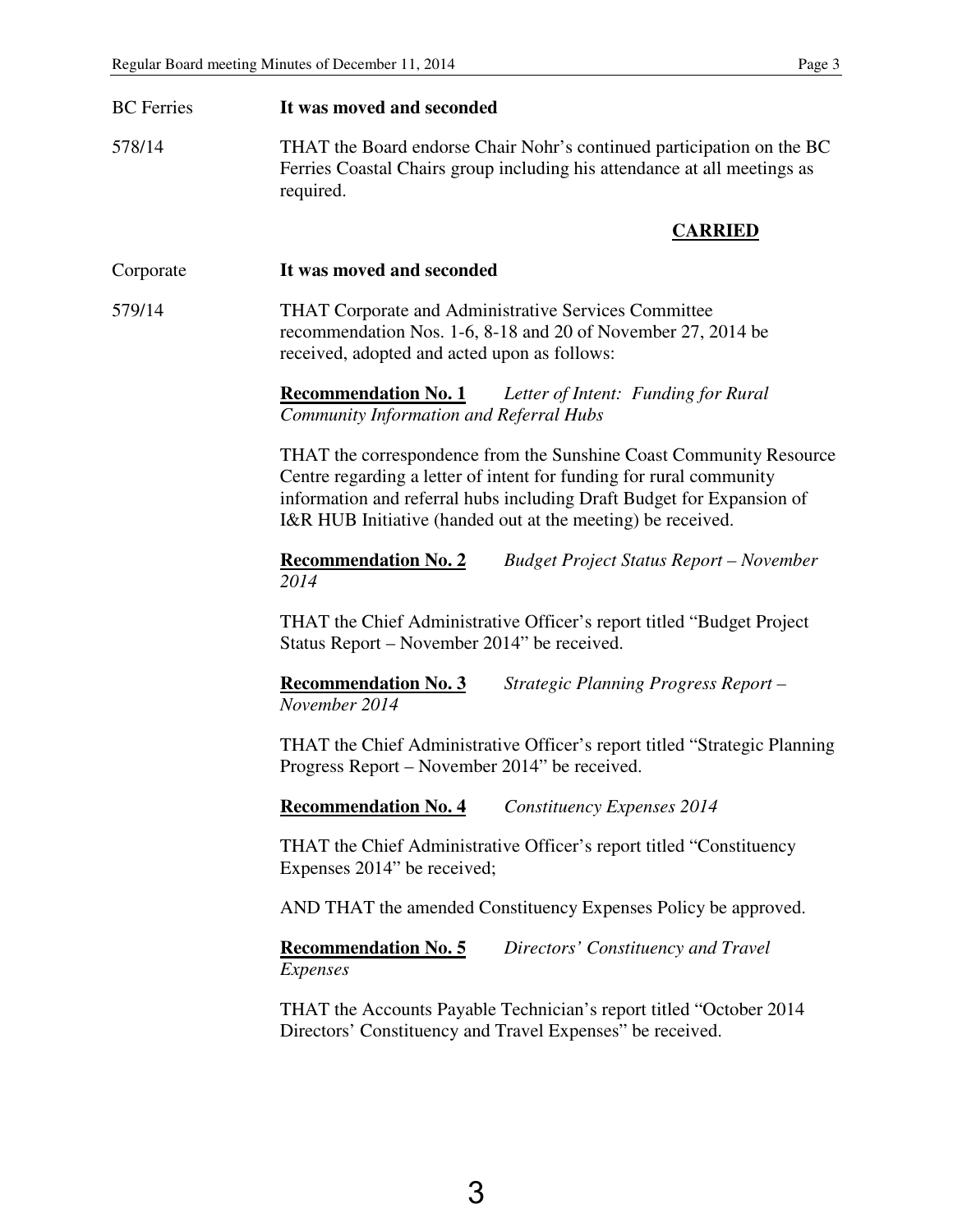579/14 cont. **Recommendation No. 6** *Recreation Facilities [615] Capital Maintenance and Replacement* 

> THAT the Acting General Manager, Community Services' report titled "SCRD Recreation Facilities {Function 615} Capital Maintenance and Replacement" be received;

 AND THAT a minimum of \$500,000 annually for capital repairs and maintenance be included in the 5-Year Recreation Services Financial Plan starting in 2015;

 AND THAT staff report annually at Round 1 budget regarding projects recommended for funding through the capital repairs and maintenance budget;

 AND FURTHER THAT any unexpended funds in any year be placed in capital reserves for future large capital projects.

 **Recommendation No. 8** *Support Services Allocation Policy* 

THAT the Treasurer's report titled "Amended Support Services Allocation Policy Approval" be received;

 AND THAT the Support Service Allocation Policy be adopted as amended.

 **Recommendation No. 9** *Debt Management Policy* 

THAT the Treasurer's report titled "Revised Draft Debt Management Policy" be received;

 AND THAT the Debt Management Policy be approved as amended, as follows:

- 3.5 change wording to "Revenues must be sufficient to accommodate debt servicing."
- 4.2 change to "Expense where debt may be recommended:"
- 4.5 change to "Current and projected interest rates will be considered when determining the duration of a borrowing term."
- Add 4.7 "Life cycle costs be matched with debt servicing."
- 4.6 change to "... debt repayment will be considered."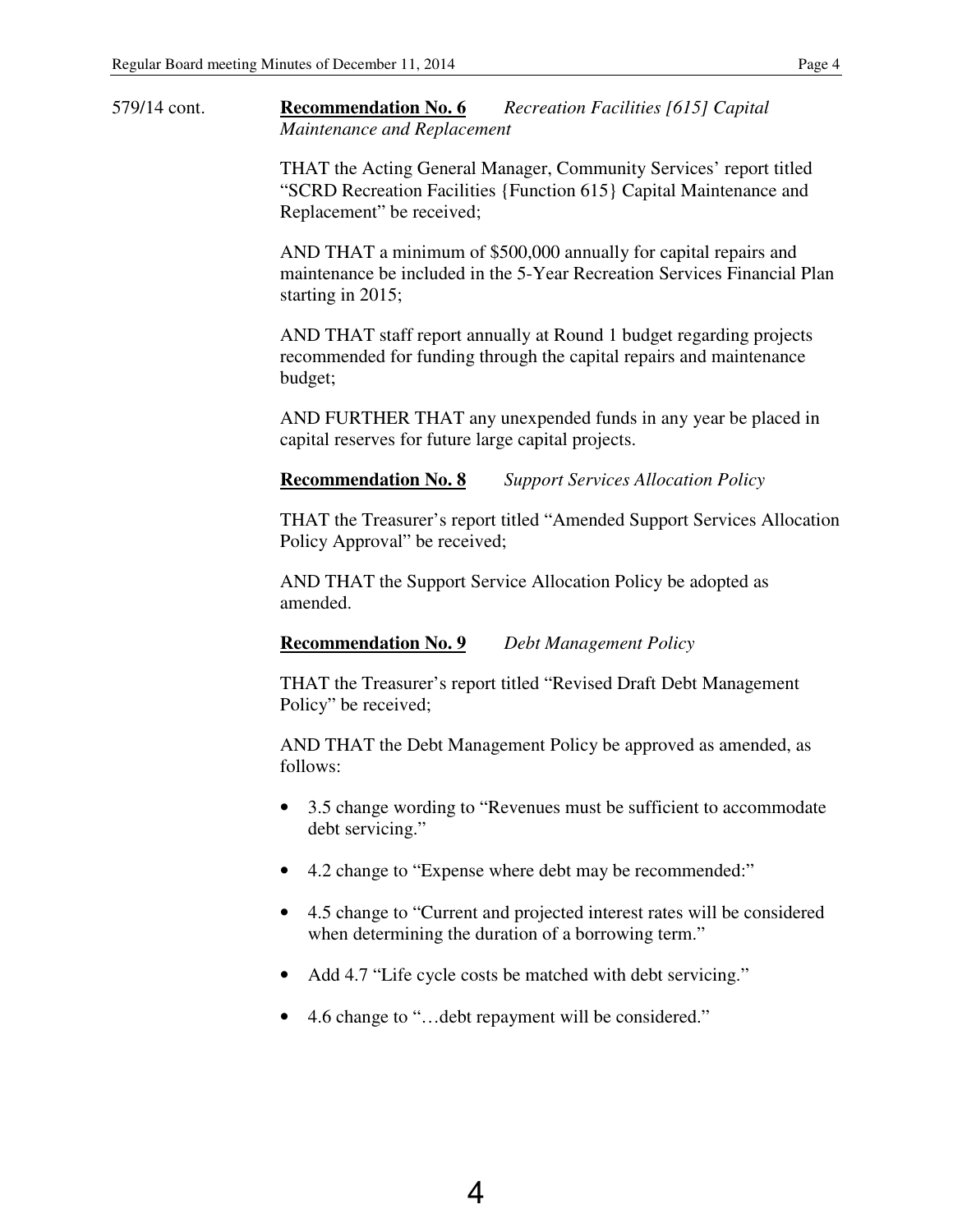579/14 cont. **Recommendation No. 10** *Asset Management Plan Update* 

THAT the Treasurer's report titled "Asset Management Plan Update" be received.

 **Recommendation No. 11** *Notes from Library Pre-Budget Meetings* 

THAT the Administrative Assistant's report titled "Notes from Library Pre-Budget Meetings" be received;

 AND THAT the notes from the November 13, 2014 Meetings as follows, be received:

- Gibsons and District Public Library Pre-Budget Meeting, as amended, as follows:
	- o Under Building Update: remove wording in bullet 6 "Area D and Town of Gibsons Directors endorse the concept and look toward joint presentation of options and suggestions."
- Sechelt Public Library Pre-Budget Meeting, as amended, as follows:
	- o Under Action List SCRD Recommendations add: "Electoral Area A to consider increasing its contribution to outreach from Sechelt Public Library based on the Outreach Report of activities provided and the increases to service."
- Roberts Creek Community Library Pre-Budget Meeting;

 AND THAT staff report to a future Corporate and Administrative Services Committee Meeting with the following information pertaining to the Gibsons and District Public Library:

- major repairs and scheduled general maintenance required and options for more permanent solutions;
- emergency repair and maintenance work required and options for funding available and reserves for the emergency / mandatory repairs;
- an update of the status of the pest control issues and options for remediation.

 AND FURTHER THAT the amended notes be forwarded to the respective libraries for review.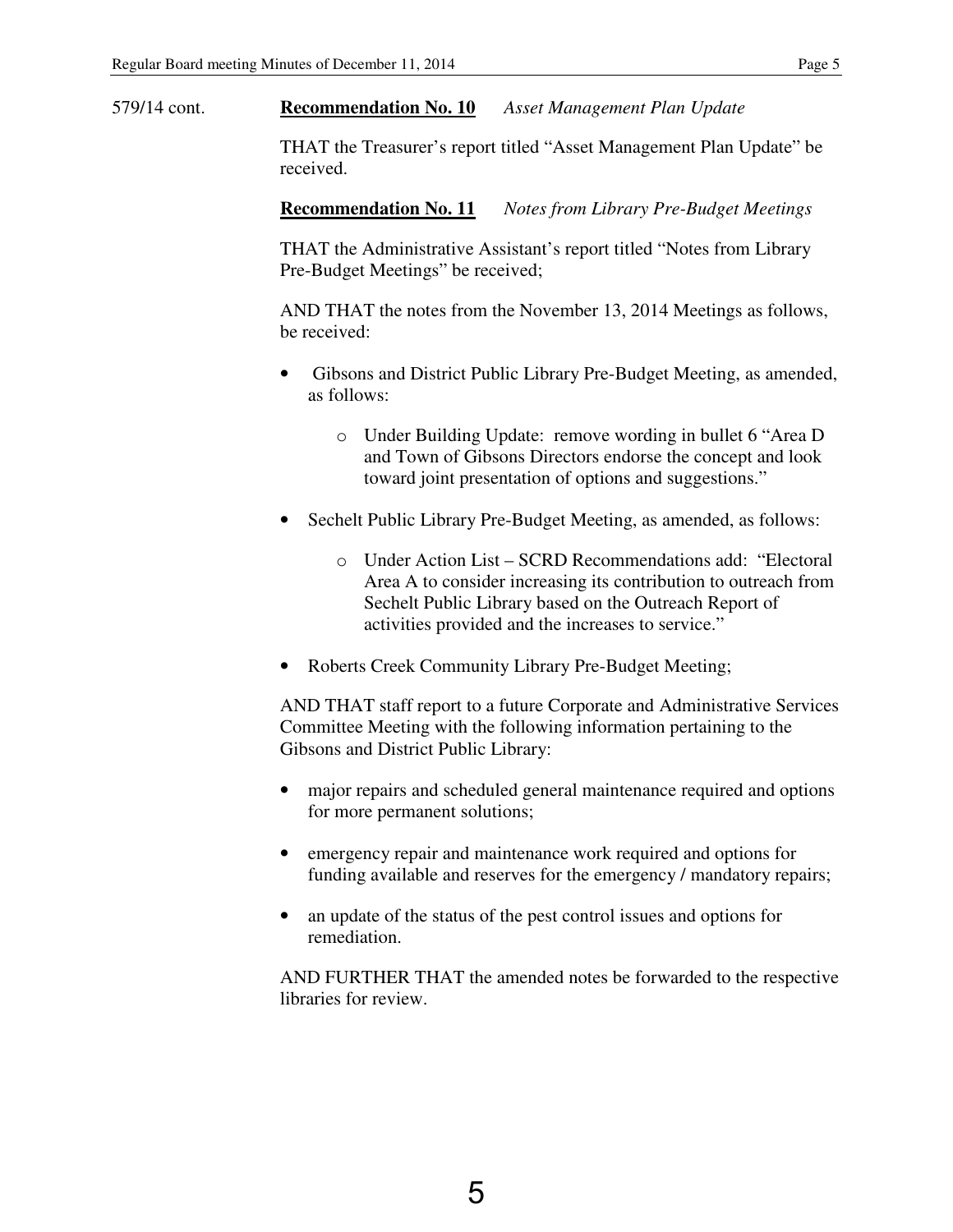579/14 cont. **Recommendation No. 12** *Pender Harbour Fitness and Aquatic Centre Requisition Limit* 

> THAT the Treasurer's report titled "Pender Harbour Pool Requisition Limit" be received;

 AND THAT an amendment to Bylaw 1075 be prepared to increase the requisition limit for Pender Harbour Pool by 25% to \$0.52 per \$1,000 / assessment or \$625,000.

 **Recommendation No. 13** *Gibsons and District Fire Protection Requisition Limit* 

 THAT the Treasurer's report titled "Gibsons and District Fire Requisition Limit" be received;

 AND THAT an amendment to Bylaw 1027 be prepared to increase the requisition limit for Gibsons and District Fire Protection by 25% to \$0.57 per \$1,000 / assessment or \$1,090,000.

 **Recommendation No. 14** *Contracts Between \$20,000 and \$100,000 to November 11, 2014* 

 THAT the Purchasing Officer and Risk Manager's report titled "Contracts between \$20,000 and \$100,000 – to November 11, 2014" be received.

 **Recommendation No.15** *2014 Provincial Commitments at UBCM Convention* 

 THAT the correspondence from the Honourable Coralee Oakes, Minister of Community, Sport and Cultural Development regarding updates of 2014 Provincial Commitments made at the 2014 Union of British Columbia Municipalities Convention be received.

 **Recommendation No. 16** *Legislation Change for Vancouver Island Natural Gas Pipeline Act* 

 THAT the correspondence from the Association of Vancouver Island and Coastal Communities (AVICC) regarding news release of legislation changes to the Vancouver Island Natural Gas Pipeline Act be received.

 **Recommendation No. 17** *Association of Vancouver Island and Coastal Communities Requests for Information* 

 THAT the correspondence from the Association of Vancouver Island and Coastal Communities (AVICC) regarding Resolution Notice / Request for Submissions, Call for Nominations of AVICC Executive and Call for Presentations be received.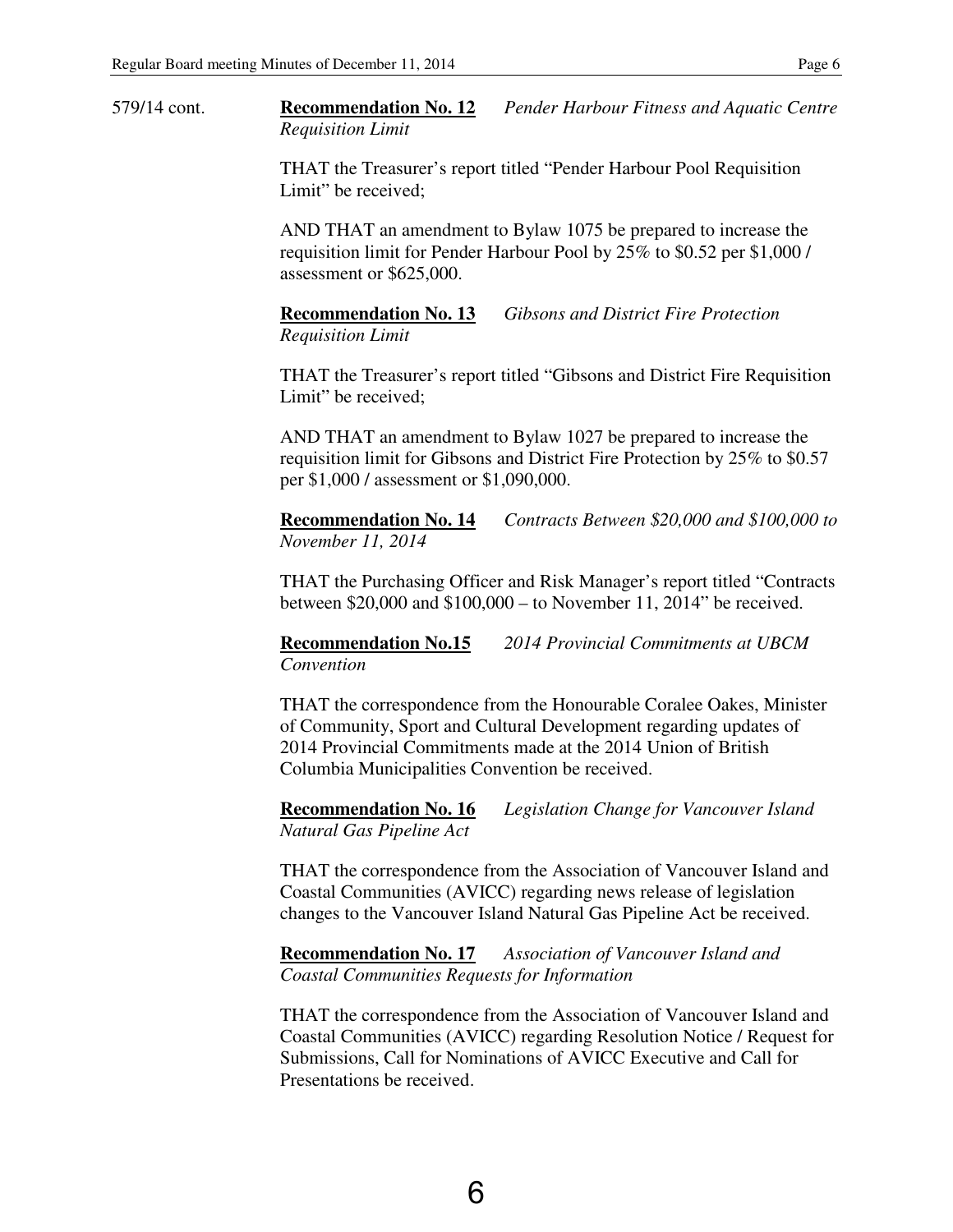| 579/14 cont.     | <b>Recommendation No. 18</b><br>New Building Canada – Small Communities<br>Fund                                                                                                                                                       |
|------------------|---------------------------------------------------------------------------------------------------------------------------------------------------------------------------------------------------------------------------------------|
|                  | THAT the correspondence from Island Coastal Economic Trust (ICET)<br>regarding the New Building Canada – Small Communities Fund be<br>received.                                                                                       |
|                  | <b>Recommendation No. 20</b><br>2014 Rural Areas Grant-in-Aid Request                                                                                                                                                                 |
|                  | THAT \$500 be approved and reserved in the 2014 Electoral Area E Rural<br>Areas Grants-in-Aid 01-2-128-212 for Cedar Grove Elementary School<br>Parent Advisory Committee pending receipt of Rural Areas Grant-in-Aid<br>Application. |
|                  | <b>CARRIED</b>                                                                                                                                                                                                                        |
| Corporate        | It was moved and seconded                                                                                                                                                                                                             |
| 580/14           | THAT Corporate and Administrative Services Committee<br>recommendation No. 7 of November 27, 2014 be received, adopted and<br>acted upon as follows:                                                                                  |
|                  | <b>Recommendation No. 7</b><br>2015 Meeting Schedule                                                                                                                                                                                  |
|                  | THAT the Manager, Legislative Services' report titled "2015 Meeting<br>Schedule" be received;                                                                                                                                         |
|                  | AND THAT the 2015 Meeting Schedule be adopted as presented;                                                                                                                                                                           |
|                  | AND FURTHER THAT this staff report be forwarded to the December<br>11, 2014 Board meeting for information.                                                                                                                            |
|                  | <b>CARRIED</b>                                                                                                                                                                                                                        |
|                  | Meeting Cancellation It was moved and seconded                                                                                                                                                                                        |
| 581/14           | THAT the January 5, 2015 Policing Committee and Transportation<br>Advisory Committee meetings be cancelled.                                                                                                                           |
|                  | <b>CARRIED</b>                                                                                                                                                                                                                        |
| Meeting Schedule | It was moved and seconded                                                                                                                                                                                                             |
| 582/14           | THAT the Manager of Legislative Services' report concerning the 2015                                                                                                                                                                  |

Meeting Schedule be received.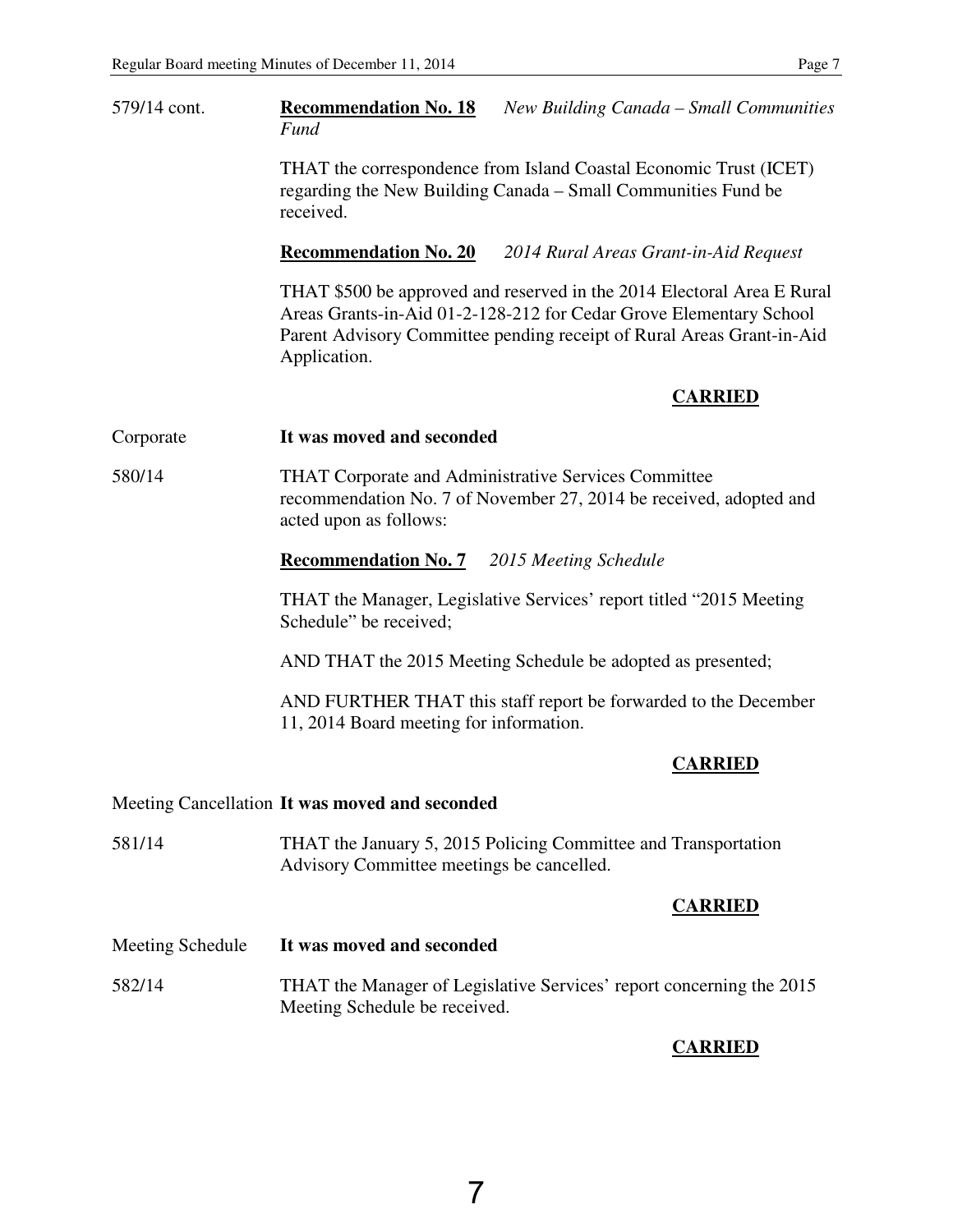| Infrastructure | It was moved and seconded                                                                                                                                                                                                              |
|----------------|----------------------------------------------------------------------------------------------------------------------------------------------------------------------------------------------------------------------------------------|
| 583/14         | THAT Infrastructure Services Committee recommendation Nos. 3-4 and<br>6-13 of December 4, 2014 be received, adopted and acted upon as follows:                                                                                         |
|                | <b>Recommendation No. 3</b><br>Ports Crane Inspection and Halkett Bay<br><b>Dock Repairs</b>                                                                                                                                           |
|                | THAT the Manager Transit and Fleet's report dated November 19, 2014<br>titled "Dock Cranes and Halkett Bay Dock Repairs" be received;                                                                                                  |
|                | AND THAT the transfer of \$55,000 from the Ports Capital Reserve to the<br>2014 Operating Budget be approved in order to proceed with required<br>repairs on all SCRD dock cranes and the Halkett Bay dock.                            |
|                | <b>Recommendation No. 4</b><br>2014 Ports Inspections Funding                                                                                                                                                                          |
|                | THAT the Manager of Transit and Fleet's report dated November 20,<br>2014 titled "2014 Ports Inspections Funding" be received;                                                                                                         |
|                | AND THAT the transfer of \$11,500 from the Ports Operating Reserve to<br>the 2014 Operating Budget be approved in order to cover the expense for<br>the 2014 major ports inspections at the Halfmoon Bay and Hopkins<br>Landing docks. |
|                | <b>Recommendation No. 6</b><br><b>Sustainability Round Table</b>                                                                                                                                                                       |
|                | THAT the Sustainability and Education Coordinator's report dated<br>November 19, 2014 titled "We Envision Progress Update" be received for<br>information.                                                                             |
|                | <b>Recommendation No. 7</b><br>Regional Water Rate Bylaw                                                                                                                                                                               |
|                | THAT the Manager of Utility Services' report dated November 20, 2014<br>titled "Regional Water Service Area Rate Bylaw Amendment" be<br>received;                                                                                      |
|                | AND THAT the Water Rates Bylaw No. 422, Schedule "B" for the<br>Regional Water Service be amended to increase Parcel Tax rates by<br>1.28%, User Fee rates by 6.40% and Metered Usage rates by 15.29% in<br>2015.                      |
|                | <b>Recommendation No. 8</b><br>North Pender Harbour Water Service Area<br>Rate Bylaw Amendment                                                                                                                                         |

 THAT the Manager of Utility Services' report dated November 19, 2014 titled "North Pender Harbour Water Service Area Rate Bylaw Amendment" be received;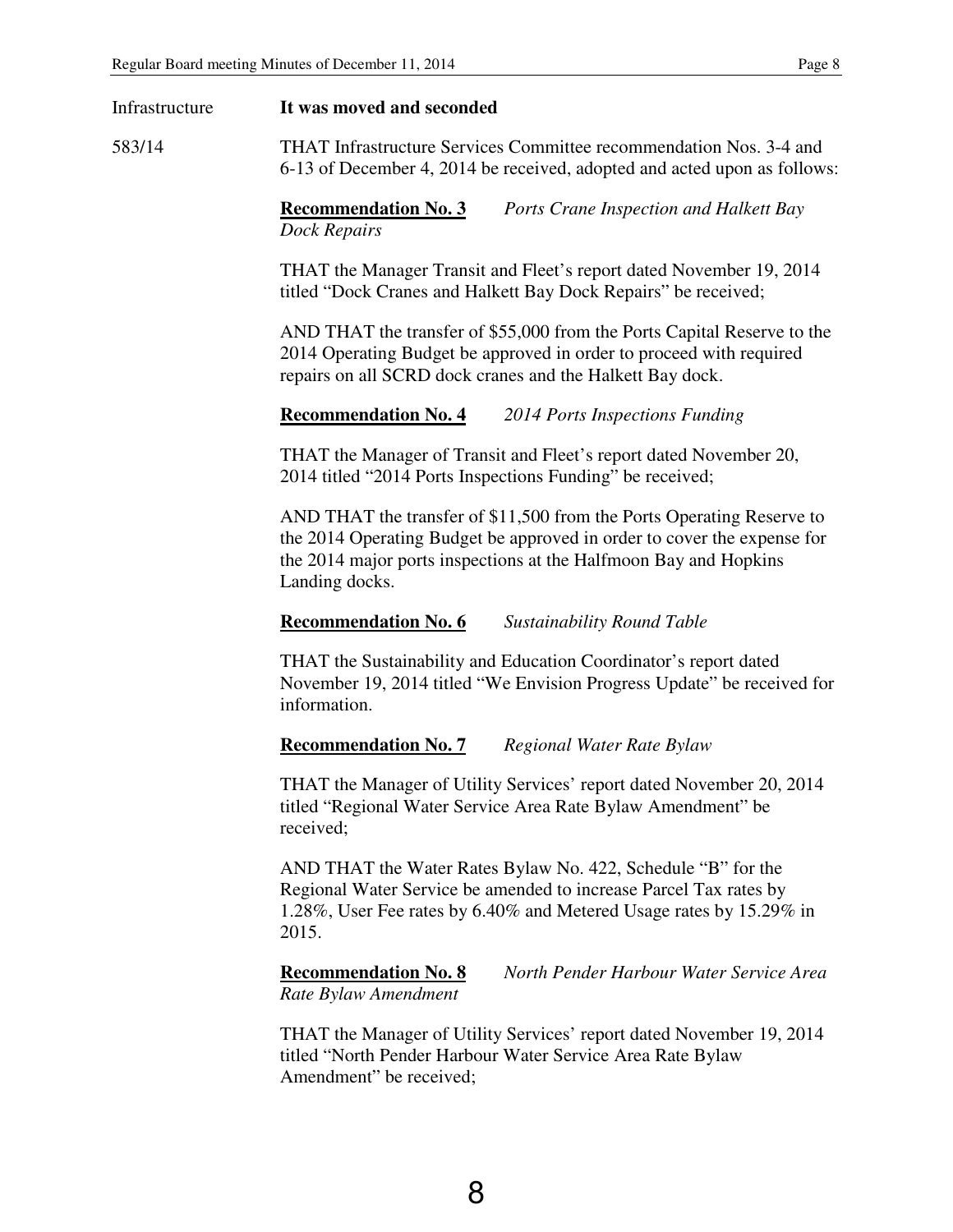583/14 cont. AND THAT the Water Rates Bylaw 422, Schedule "D" be amended to increase the North Pender Harbour Water Service Area Land Charges, User Fees and Meter Rates by 5.0% for 2015.

> **Recommendation No. 9** *South Pender Harbour Water Service Area Rate Bylaw Amendment*

> THAT the Manager of Utility Services' report dated November 19, 2014 titled "South Pender Harbour Water Service Area Rate Bylaw Amendment" be received;

 AND THAT the Water Rates Bylaw 422, Schedule "E" be amended to increase the South Pender Harbour Water Service Area Land Charges, User Fees and Meter Rates by 5.0% for 2015.

 **Recommendation No. 10** *Regional Water Development Cost Charges (DCC) Update Adoption* 

 THAT the General Manager Infrastructure Services' report dated November 20, 2014 titled "Regional Water Development Cost Charges Update Adoption" be received for information;

 AND THAT Regional Water Development Cost Charge Bylaw No. 693 be forwarded to the Board for three readings.

 **Recommendation No. 11** *Monthly Report for November 2014* 

THAT the Administrative Assistant's report titled "Monthly Report for November 2014" be received for information.

 **Recommendation No. 12** *St. Mary's Hospital Bus Shelter* 

THAT a letter be sent to the Sunshine Coast Community Forest Legacy Fund thanking them for their contribution for the St. Mary's Hospital Bus Shelter.

 **Recommendation No. 13** *Transportation Advisory Committee (TAC)* 

THAT the Transportation Advisory Committee Minutes of November 3, 2014 be received;

 AND THAT the following recommendations therein be acted upon as amended:

 *Recommendation No. 2 10-Year Transportation Plan* 

*THAT a statement be included in the SCRD Board letter regarding the Transportation Plan that a long-term plan for BC Ferries be included as part of the Province's Transportation Plan.*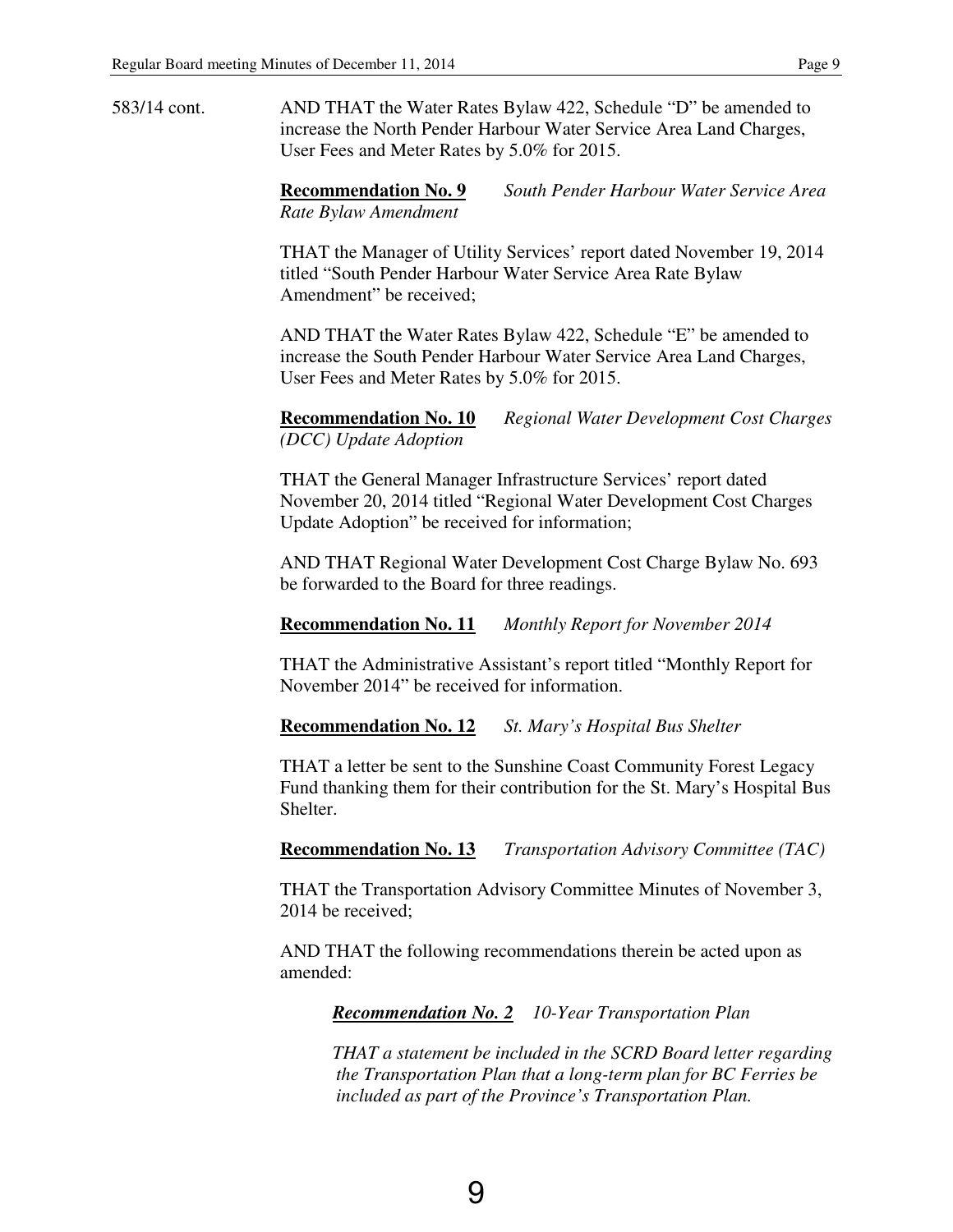| 583/14 cont.   | <b>Recommendation No. 3</b> Selma Park Bike Lane                                                                                                                                                                                                                                                                                                                                              |
|----------------|-----------------------------------------------------------------------------------------------------------------------------------------------------------------------------------------------------------------------------------------------------------------------------------------------------------------------------------------------------------------------------------------------|
|                | THAT a letter be sent to the Ministry of Transportation and<br>Infrastructure asking the Ministry to provide a definitive plan<br>regarding when the Selma Park bike lane will be connected to the<br>nearby shopping centre, and noting that this is a high priority road<br>improvement project, and inquiring as to what interim measures<br>will be taken until the plan can be executed. |
|                | <b>Recommendation No. 5</b> Traffic Congestion at Earl's Cove                                                                                                                                                                                                                                                                                                                                 |
|                | THAT a letter be sent to BC Ferries in regards to the traffic line-<br>ups at Earl's Cove Ferry Terminal going to Powell River,<br>requesting that this be dealt with for the next busy ferry season to<br>ensure that people can safely access Timberline, Jervis and<br>Egmont Roads;                                                                                                       |
|                | AND THAT the correspondence is copied to the North Sunshine<br>Coast Ferry Advisory Committee and MLA Nicholas Simons.                                                                                                                                                                                                                                                                        |
|                | <b>Recommendation No. 6</b> Invitation to Progress Plan Event                                                                                                                                                                                                                                                                                                                                 |
|                | THAT an invitation be sent by the SCRD to all members of the<br>Transportation Advisory Committee to attend the next Progress<br>Plan event.                                                                                                                                                                                                                                                  |
|                | <b>CARRIED</b>                                                                                                                                                                                                                                                                                                                                                                                |
| Infrastructure | It was moved and seconded                                                                                                                                                                                                                                                                                                                                                                     |
| 584/14         | THAT Infrastructure Services Committee recommendation No. 1 of<br>December 4, 2014 be received, adopted and acted upon as follows:                                                                                                                                                                                                                                                            |
|                | <b>Recommendation No. 1</b><br>WildSafeBC Program                                                                                                                                                                                                                                                                                                                                             |
|                | THAT the Acting Manager Waste Reduction and Recovery's report titled<br>"2014 WildSafeBC Program" be received;                                                                                                                                                                                                                                                                                |
|                | AND THAT staff submit the appropriate applications to the British<br>Columbia Conservation Foundation for 2015 WildSafeBC Program<br>Funding with the SCRD as the host organization;                                                                                                                                                                                                          |
|                |                                                                                                                                                                                                                                                                                                                                                                                               |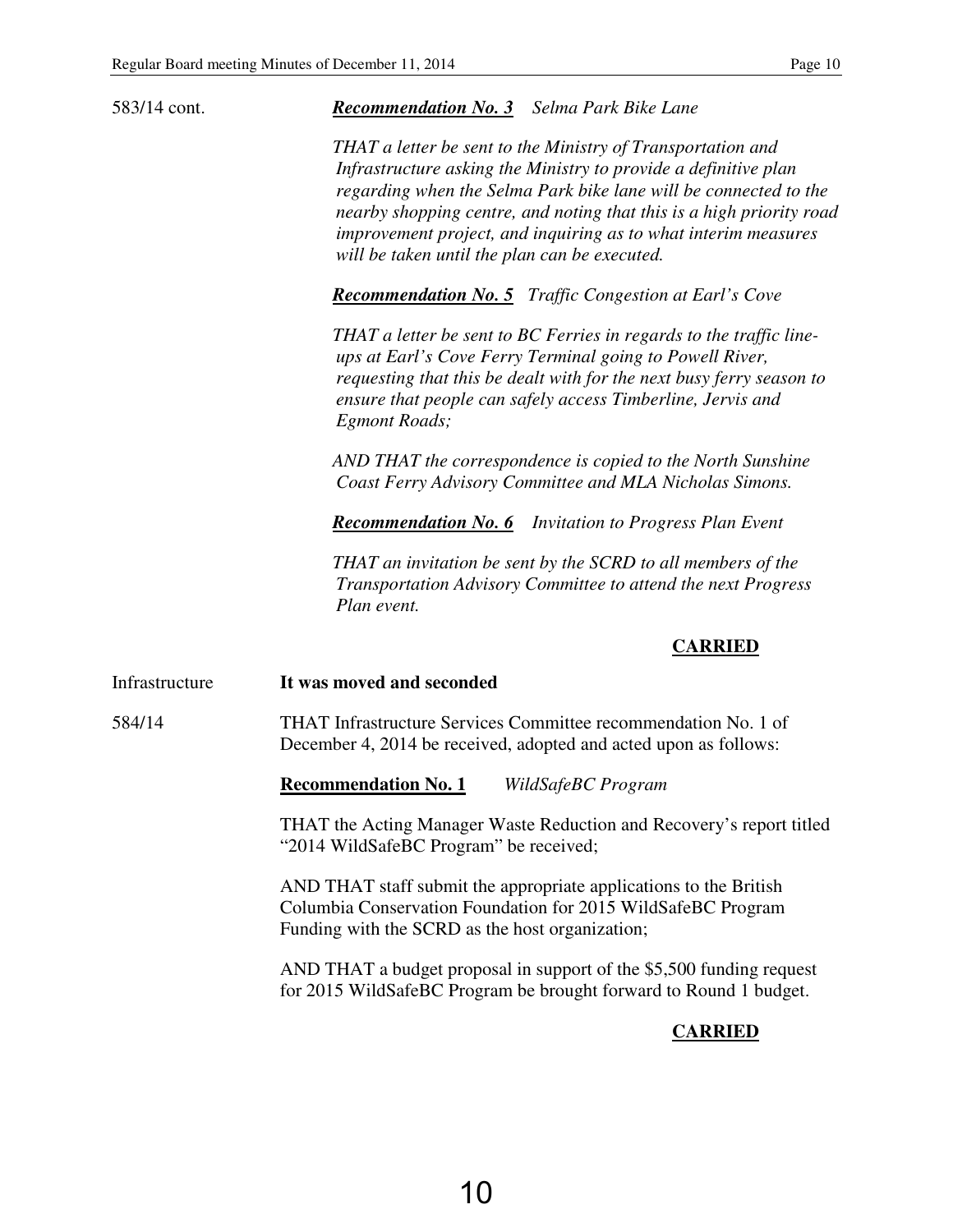| Infrastructure | It was moved and seconded                                                                                                                                                                                                                                                                  |  |  |  |  |
|----------------|--------------------------------------------------------------------------------------------------------------------------------------------------------------------------------------------------------------------------------------------------------------------------------------------|--|--|--|--|
| 585/14         | THAT Infrastructure Services Committee recommendation No. 2 of<br>December 4, 2014 be received, adopted and acted upon as follows, as<br>amended:                                                                                                                                          |  |  |  |  |
|                | <b>Recommendation No. 2</b><br>AJB Logging in the Chapman Creek<br>Watershed                                                                                                                                                                                                               |  |  |  |  |
|                | THAT the Environmental Technician's report dated November 26, 2014<br>titled "Update on AJB Logging in the Chapman Creek Watershed" be<br>received for information;                                                                                                                        |  |  |  |  |
|                | AND THAT the Chief Administrative Officer's December 5, 2014 email<br>summary update regarding the actions to date and future actions to be<br>taken be received for information, as follows:                                                                                              |  |  |  |  |
|                | Inspection – staff will continue to inspect the AJB cut over December,<br>$\bullet$<br>January and February, with particular attention on the identified<br>problem areas, to document and identify issues of concern with<br>soils/fines movement to the Chapman Creek should they arise; |  |  |  |  |
|                | Monitoring – staff will note any improvements made by AJB with<br>$\bullet$<br>respect to concerns identified with onsite sediment control, and will<br>continue sampling and recording water issues;                                                                                      |  |  |  |  |
|                | Reporting – staff will report to the Infrastructure Services Committee<br>$\bullet$<br>each month on actions taken;                                                                                                                                                                        |  |  |  |  |
|                | Follow-up Actions - staff will follow-up with the Private Managed<br>$\bullet$<br>Forest Land Council (PMFL) to inquire about their actions and will<br>also follow-up with the Drinking Water Officer to determine what<br>response has been received to their letter;                    |  |  |  |  |
|                | In January 2015 staff will develop an action plan around the proposed<br>new cut;                                                                                                                                                                                                          |  |  |  |  |
|                | An invitation will be sent to PMFL and AJB to meet with the SCRD<br>٠<br>Board.                                                                                                                                                                                                            |  |  |  |  |
|                | <b>CARRIED</b>                                                                                                                                                                                                                                                                             |  |  |  |  |
| Infrastructure | It was moved and seconded                                                                                                                                                                                                                                                                  |  |  |  |  |
| 586/14         | THAT Infrastructure Services Committee recommendation No. 5 of<br>December 4, 2014 be received, adopted and acted upon as follows, as<br>amended:                                                                                                                                          |  |  |  |  |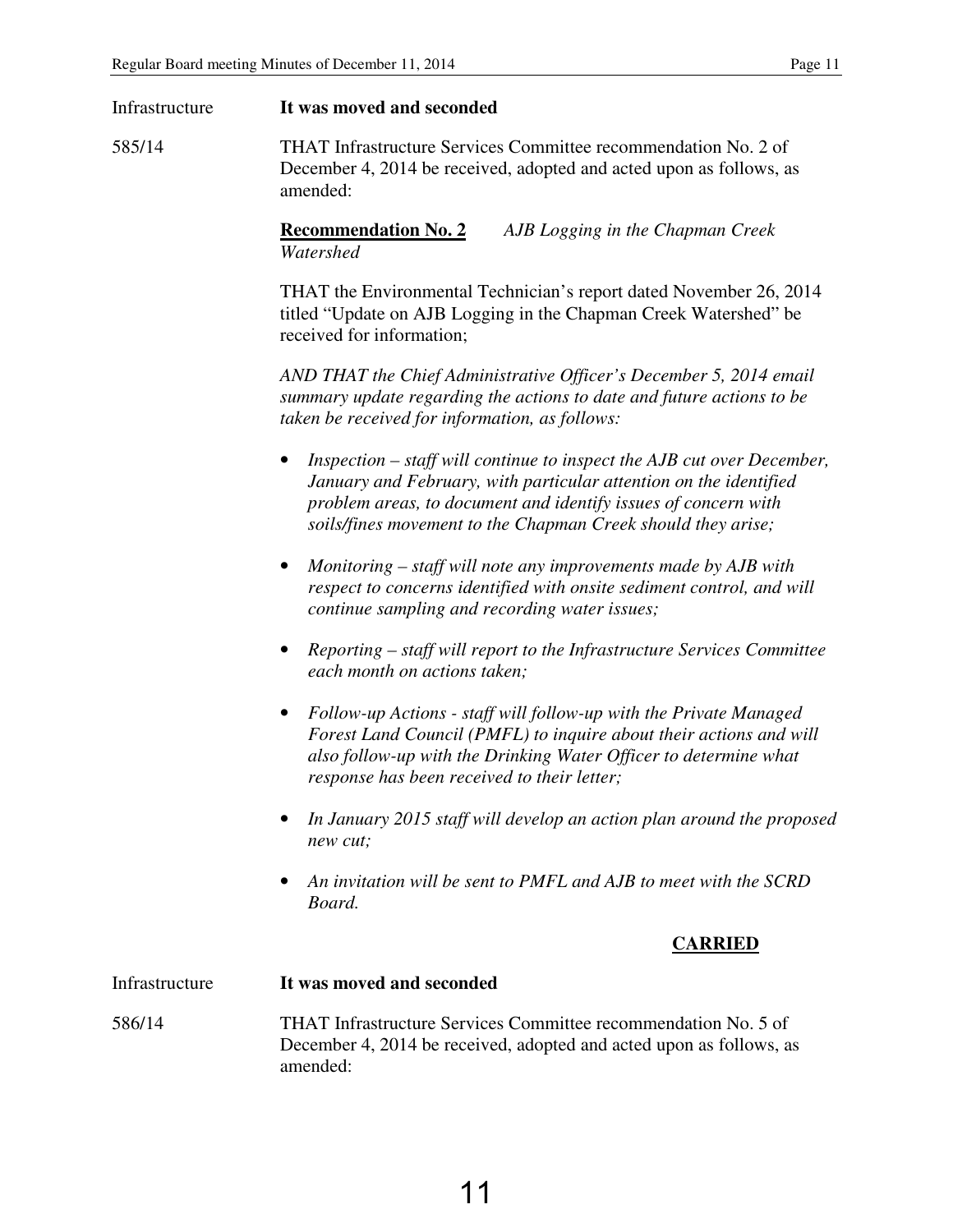| 586/14 cont.          | <b>Recommendation No. 5</b><br>Visitor Information Signage                                                                                                                                                                                                                                                                                                        |  |  |
|-----------------------|-------------------------------------------------------------------------------------------------------------------------------------------------------------------------------------------------------------------------------------------------------------------------------------------------------------------------------------------------------------------|--|--|
|                       | THAT the Manager of Transit and Fleet's report dated November 20,<br>2014 titled "Visitor Information Signage at Langdale Ferry Terminal" be<br>received;                                                                                                                                                                                                         |  |  |
|                       | AND THAT Visitor Information Signage at the Langdale Ferry Terminal<br>bus shelter topic be delegated to staff to determine the size, purpose,<br>jurisdiction and viability of the sign in consultation with the Gibsons and<br>District Chamber of Commerce.                                                                                                    |  |  |
|                       | <b>CARRIED</b>                                                                                                                                                                                                                                                                                                                                                    |  |  |
| Notice on Title       | It was moved and seconded                                                                                                                                                                                                                                                                                                                                         |  |  |
| 587/14                | THAT the Building Inspector's report regarding Building Division files<br>requiring placement of a Notice on Title be received.                                                                                                                                                                                                                                   |  |  |
|                       | <b>CARRIED</b>                                                                                                                                                                                                                                                                                                                                                    |  |  |
| Notice on Title       | It was moved and seconded                                                                                                                                                                                                                                                                                                                                         |  |  |
| 588/14                | THAT the Manager of Legislative Services be authorized to file a Notice<br>at the Land Title Office stating that a resolution has been made under<br>Section 57 of the Community Charter by the Sunshine Coast Regional<br>District Board against title of Lot 14, Block 4, District Lot 911, Plan 5071,<br>Group1 NWD PID 011-240-130 Electoral Area F.          |  |  |
|                       | <b>CARRIED</b>                                                                                                                                                                                                                                                                                                                                                    |  |  |
| Notice on Title       | It was moved and seconded                                                                                                                                                                                                                                                                                                                                         |  |  |
| 589/14                | THAT the Manager of Legislative Services be authorized to file a Notice<br>at the Land Title Office stating that a resolution has been made under<br>Section 57 of the <i>Community Charter</i> by the Sunshine Coast Regional<br>District Board against title of Lot 15, Block 4, District Lot 911, Plan 5071,<br>Group 1, NWD PID 011-240-156 Electoral Area F. |  |  |
|                       | <b>CARRIED</b>                                                                                                                                                                                                                                                                                                                                                    |  |  |
| <b>FCM</b> Conference | It was moved and seconded                                                                                                                                                                                                                                                                                                                                         |  |  |
| 590/14                | THAT the Executive Assistant's report concerning the "2015 Federation"<br>of Canadian Municipalities - Annual Conference and Trade Show" be<br>received;                                                                                                                                                                                                          |  |  |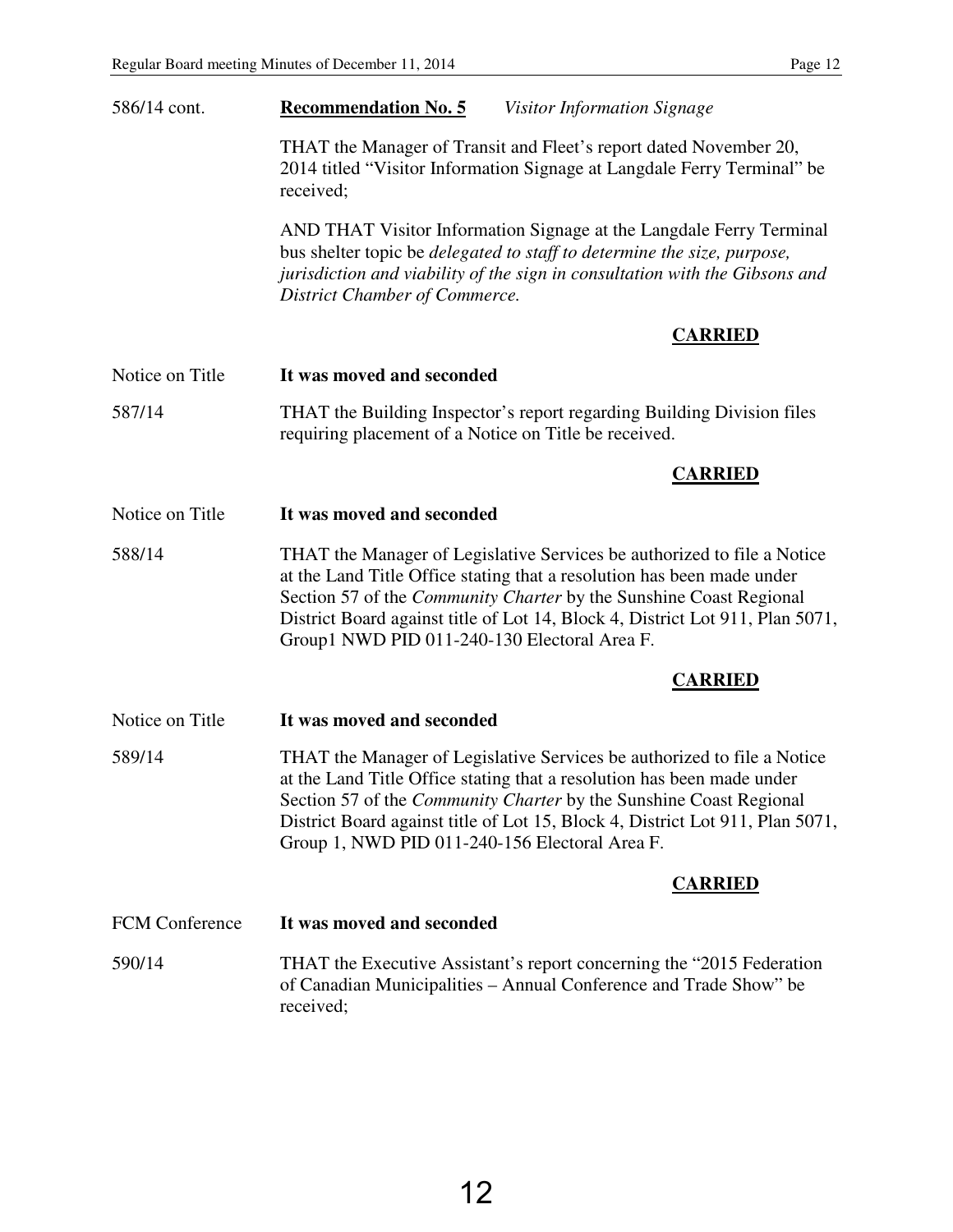| 590/14 cont.          | AND THAT Chair Nohr and the Chief Administrative Officer be<br>authorized to attend the 2015 Federation of Canadian Municipalities –<br>Annual Conference and Trade Show on June 5-8, 2015 in Edmonton<br>Alberta; |  |  |
|-----------------------|--------------------------------------------------------------------------------------------------------------------------------------------------------------------------------------------------------------------|--|--|
|                       | AND FURTHER THAT Chair Nohr be paid a stipend and expenses for<br>attendance at the 2015 Federation of Canadian Municipalities - Annual<br>Conference and Trade Show.                                              |  |  |
|                       | <b>CARRIED</b>                                                                                                                                                                                                     |  |  |
| <b>Board Workshop</b> | It was moved and seconded                                                                                                                                                                                          |  |  |
| 591/14                | THAT the Chief Administrative Officer's memorandum regarding the<br>January 16, 2015 Governance and Team Building Workshop with Alison<br>Habkirk be received;                                                     |  |  |
|                       | AND THAT the topic of CAO Performance Appraisal/Evaluation Process<br>be added to the workshop;                                                                                                                    |  |  |
|                       | AND THAT Directors be paid a stipend for attendance at the January 16,<br>2015 Governance and Team Building Workshop.                                                                                              |  |  |
|                       | <b>CARRIED</b>                                                                                                                                                                                                     |  |  |
| <b>BYLAWS</b>         |                                                                                                                                                                                                                    |  |  |
| Bylaw 699             | It was moved and seconded                                                                                                                                                                                          |  |  |
| 592/14                | THAT "Sunshine Coast Regional District 2015 Revenue Anticipation<br>Bylaw No. 699, 2014" be read a first time.                                                                                                     |  |  |
|                       | <b>CARRIED</b>                                                                                                                                                                                                     |  |  |
| Bylaw 699             | It was moved and seconded                                                                                                                                                                                          |  |  |
| 593/14                | THAT "Sunshine Coast Regional District 2015 Revenue Anticipation<br>Bylaw No. 699, 2014" be read a second time.                                                                                                    |  |  |
|                       | <b>CARRIED</b>                                                                                                                                                                                                     |  |  |
| Bylaw 699             | It was moved and seconded                                                                                                                                                                                          |  |  |
| 594/14                | THAT "Sunshine Coast Regional District 2015 Revenue Anticipation<br>Bylaw No. 699, 2014" be read a third time.                                                                                                     |  |  |
|                       |                                                                                                                                                                                                                    |  |  |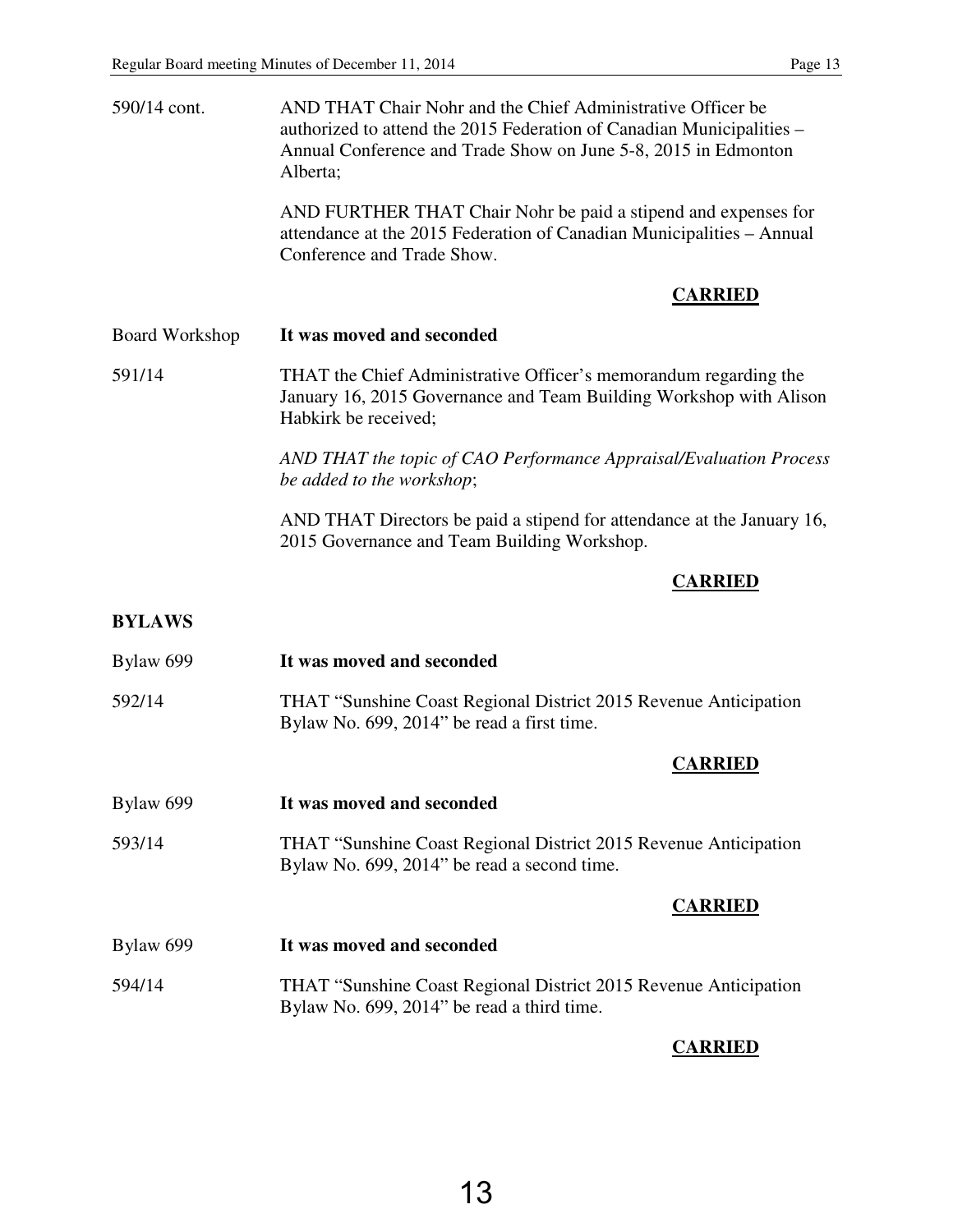| Bylaw 699    | It was moved and seconded                                                                                               |  |  |
|--------------|-------------------------------------------------------------------------------------------------------------------------|--|--|
| 595/14       | THAT "Sunshine Coast Regional District 2015 Revenue Anticipation<br>Bylaw No. 699, 2014" be adopted.                    |  |  |
|              | <b>CARRIED</b>                                                                                                          |  |  |
| Bylaw 1027.7 | It was moved and seconded                                                                                               |  |  |
| 596/14       | <b>THAT "Gibsons/West Howe Sound Fire Protection Service Amendment</b><br>Bylaw No. 1027.7, 2014" be read a first time. |  |  |
|              | <b>CARRIED</b>                                                                                                          |  |  |
| Bylaw 1027.7 | It was moved and seconded                                                                                               |  |  |
| 597/14       | THAT "Gibsons/West Howe Sound Fire Protection Service Amendment<br>Bylaw No. 1027.7, 2014" be read a second time.       |  |  |
|              | <b>CARRIED</b>                                                                                                          |  |  |
| Bylaw 1027.7 | It was moved and seconded                                                                                               |  |  |
| 598/14       | <b>THAT "Gibsons/West Howe Sound Fire Protection Service Amendment</b><br>Bylaw No. 1027.7, 2014" be read a third time. |  |  |
|              | <b>CARRIED</b>                                                                                                          |  |  |
| Bylaw 1075.1 | It was moved and seconded                                                                                               |  |  |
| 599/14       | THAT "Pender Harbour Pool Service Amendment Bylaw No. 1075.1,<br>2014" be read a first time.                            |  |  |
|              | <b>CARRIED</b>                                                                                                          |  |  |
| Bylaw 1075.1 | It was moved and seconded                                                                                               |  |  |
| 600/14       | THAT "Pender Harbour Pool Service Amendment Bylaw No. 1075.1,<br>2014" be read a second time.                           |  |  |
|              | <b>CARRIED</b>                                                                                                          |  |  |
| Bylaw 1075.1 | It was moved and seconded                                                                                               |  |  |
| 601/14       | THAT "Pender Harbour Pool Service Amendment Bylaw No. 1075.1,<br>2014" be read a third time.                            |  |  |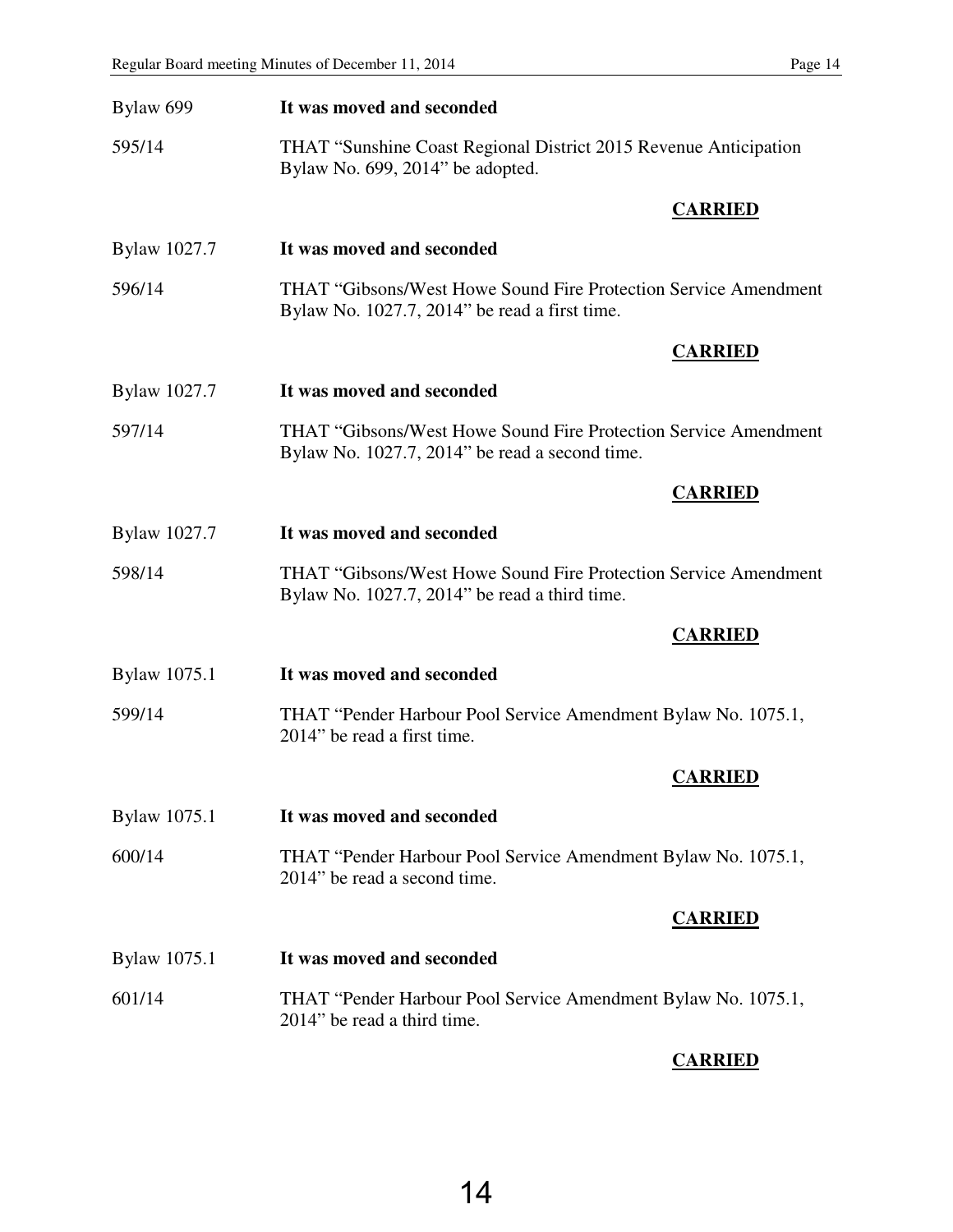## Bylaw 337.110 **It was moved and seconded**

602/14 THAT "Sunshine Coast Regional District Electoral Area A Zoning Amendment Bylaw No. 337.110, 2014" be adopted.

## **CARRIED**

*The Board moved In Camera at 8:52 p.m.* 

## **IN CAMERA It was moved and seconded**

603/14 THAT the public be excluded from attendance at the meeting in accordance with Section 90 (1) (f) of the *Community Charter* "law enforcement…".

> AND THAT Alice Lutes, Alternate Director for the District of Sechelt, be authorized to be in attendance for the December 11, 2014 In Camera Board meeting.

 $\overline{\phantom{a}}$  ,  $\overline{\phantom{a}}$  ,  $\overline{\phantom{a}}$  ,  $\overline{\phantom{a}}$  ,  $\overline{\phantom{a}}$  ,  $\overline{\phantom{a}}$  ,  $\overline{\phantom{a}}$  ,  $\overline{\phantom{a}}$  ,  $\overline{\phantom{a}}$  ,  $\overline{\phantom{a}}$  ,  $\overline{\phantom{a}}$  ,  $\overline{\phantom{a}}$  ,  $\overline{\phantom{a}}$  ,  $\overline{\phantom{a}}$  ,  $\overline{\phantom{a}}$  ,  $\overline{\phantom{a}}$ 

## **CARRIED**

*The Board moved out of In Camera at 8:53 p.m.* 

|        | ADJOURNMENT It was moved and seconded        |  |  |
|--------|----------------------------------------------|--|--|
| 604/14 | THAT the Regular Board meeting be adjourned. |  |  |
|        | <b>CARRIED</b>                               |  |  |
|        | The meeting adjourned at 8:53 p.m.           |  |  |
|        | Certified correct                            |  |  |
|        | Corporate Officer                            |  |  |
|        | Confirmed this<br>day of                     |  |  |

Chair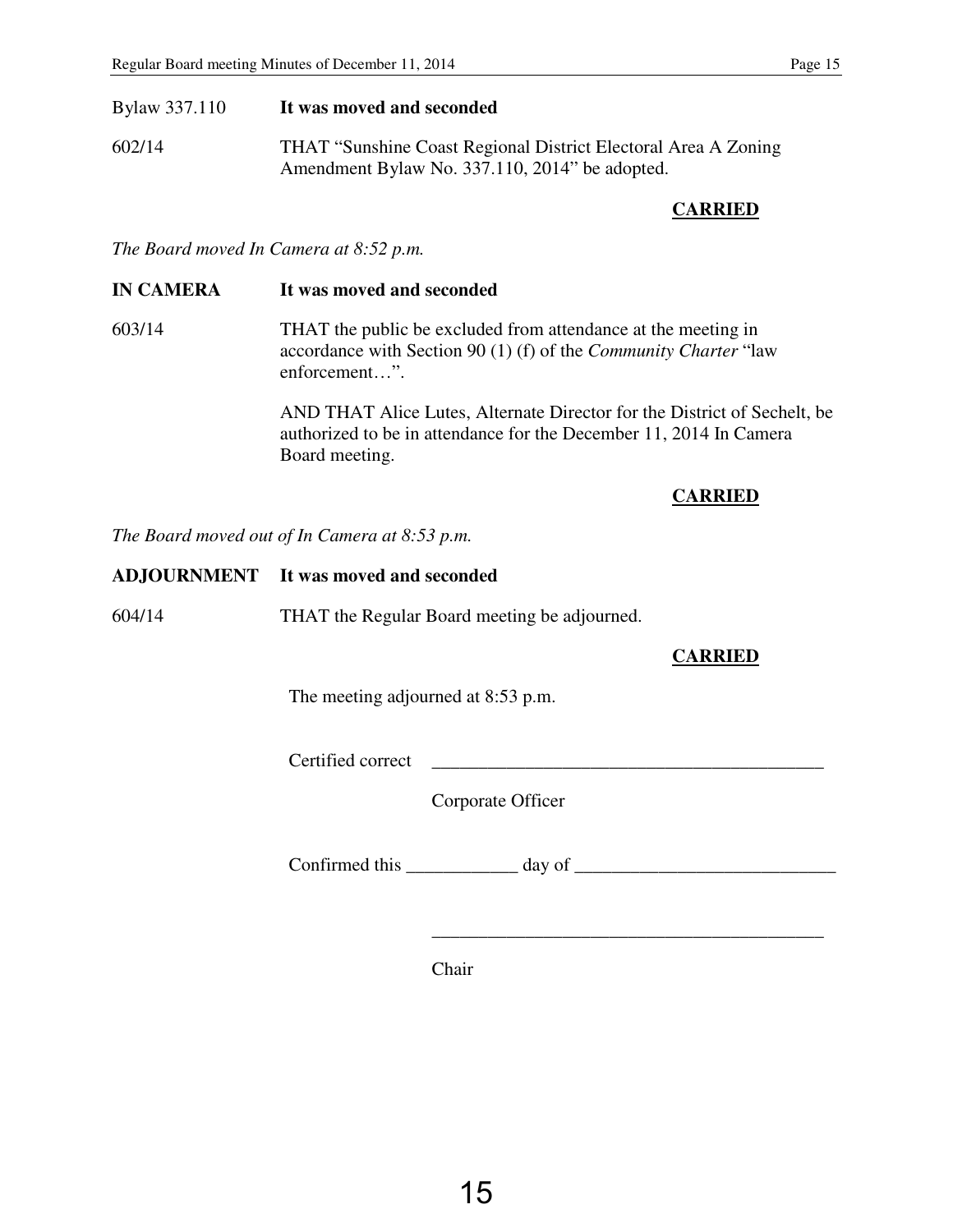<span id="page-18-0"></span>

Dec 5, 2014

SCRD RECEIVED DEC 1 8 2014

CHAIR

B

Gary Nohr, Chair SCRD Board of Directors 1975 Field Road Sechelt BC VON 3A1

RECEIVED DEC 15 2014  $S.C.R.D.$ 

Dear Gary,

Thank you for your recently expressed interest in becoming the SCRD Liaison to the Board of the Sechelt and District Chamber of Commerce, <sup>I</sup> am writing to confirm that the Board of Directors passed a motion at our November board meeting confirming your appointment.

Our meetings regularly are held on the 3<sup>rd</sup> Tuesday of each Month, from 2:00pm to 4:00pm. We meet at the TD Canada Trust Board Room in Sechelt. <sup>I</sup> will have our Executive Director add you to our email listing so that you receive updates regarding Board issues.

If you have any further questions or require any further information please contact our office at the information below.

Regards,

Kim Darwin President

Sechelt and District Chamber of Commerce #102-5700 Cowrie Street PG Box 360 Sechelt, BC Telephone: 604-885-0662 Fax: 604-885-0691 Website: www.secheltchamber.bc.ca Email: sdcoc9@telus.net 16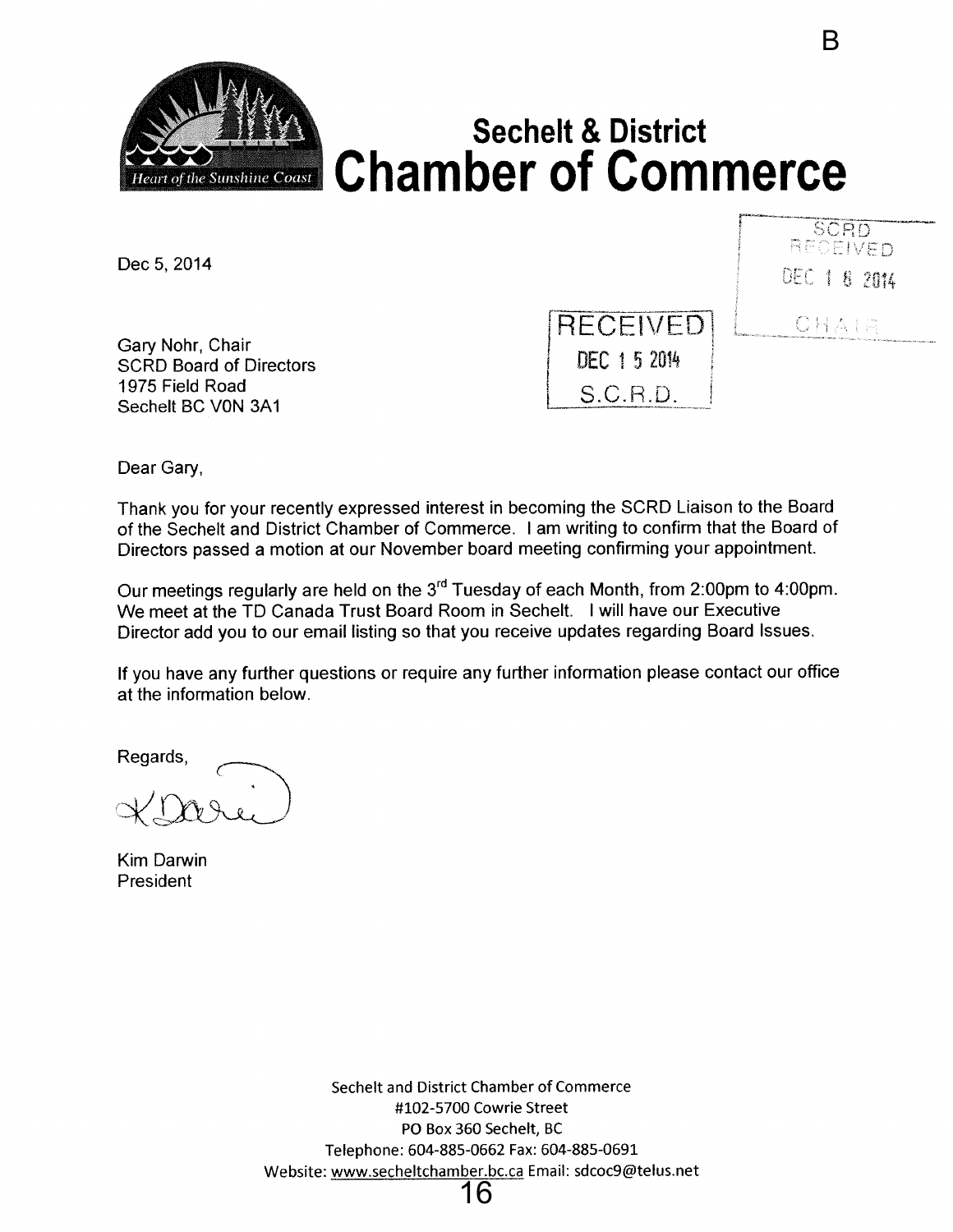## **SUNSHINE COAST REGIONAL DISTRICT COMMUNITY SERVICES COMMITTEE December 11, 2014**

## <span id="page-19-0"></span>RECOMMENDATIONS FROM THE COMMUNITY SERVICES COMMITTEE MEETING HELD IN THE BOARD ROOM OF THE SUNSHINE COAST REGIONAL DISTRICT OFFICES, 1975 FIELD ROAD, SECHELT, B.C.

| <b>PRESENT:</b>      | Chair                                                                                                                                                                                                                                                                    | S. White                                                                                                                                          |
|----------------------|--------------------------------------------------------------------------------------------------------------------------------------------------------------------------------------------------------------------------------------------------------------------------|---------------------------------------------------------------------------------------------------------------------------------------------------|
|                      | <b>Directors</b>                                                                                                                                                                                                                                                         | C. August<br>M. Lebbell<br>L. Lewis<br>F. Mauro<br>B. Milne<br>G. Nohr<br>I. Winn                                                                 |
| <b>ALSO PRESENT:</b> | A/General Manager, Community Services<br>Parks Services Manager<br>CAO<br>Manager, Legislative Services<br><b>Parks Planning Coordinator</b><br><b>Emergency Program Coordinator</b><br>Councillor, District of Sechelt<br><b>Recording Secretary</b><br>Press<br>Public | B. Bauman<br>C. Mortensen<br>J. France<br>A. Legault (part)<br>S. Adams (part)<br>B. Elsner (part)<br>A. Lutes<br>D. Corbett<br>1<br>$\mathbf{1}$ |

**CALL TO ORDER** 1:30 p.m.

AGENDA The agenda was adopted as amended:

• Remove: item 1. Birgit Breuer, Delegation

#### **REPORTS**

**Recommendation No. 1** *Parks Services Monthly Report*

The Community Services Committee recommended that the verbal report from the Parks Services Manager regarding the Parks Services Monthly Report be received.

 $\cap$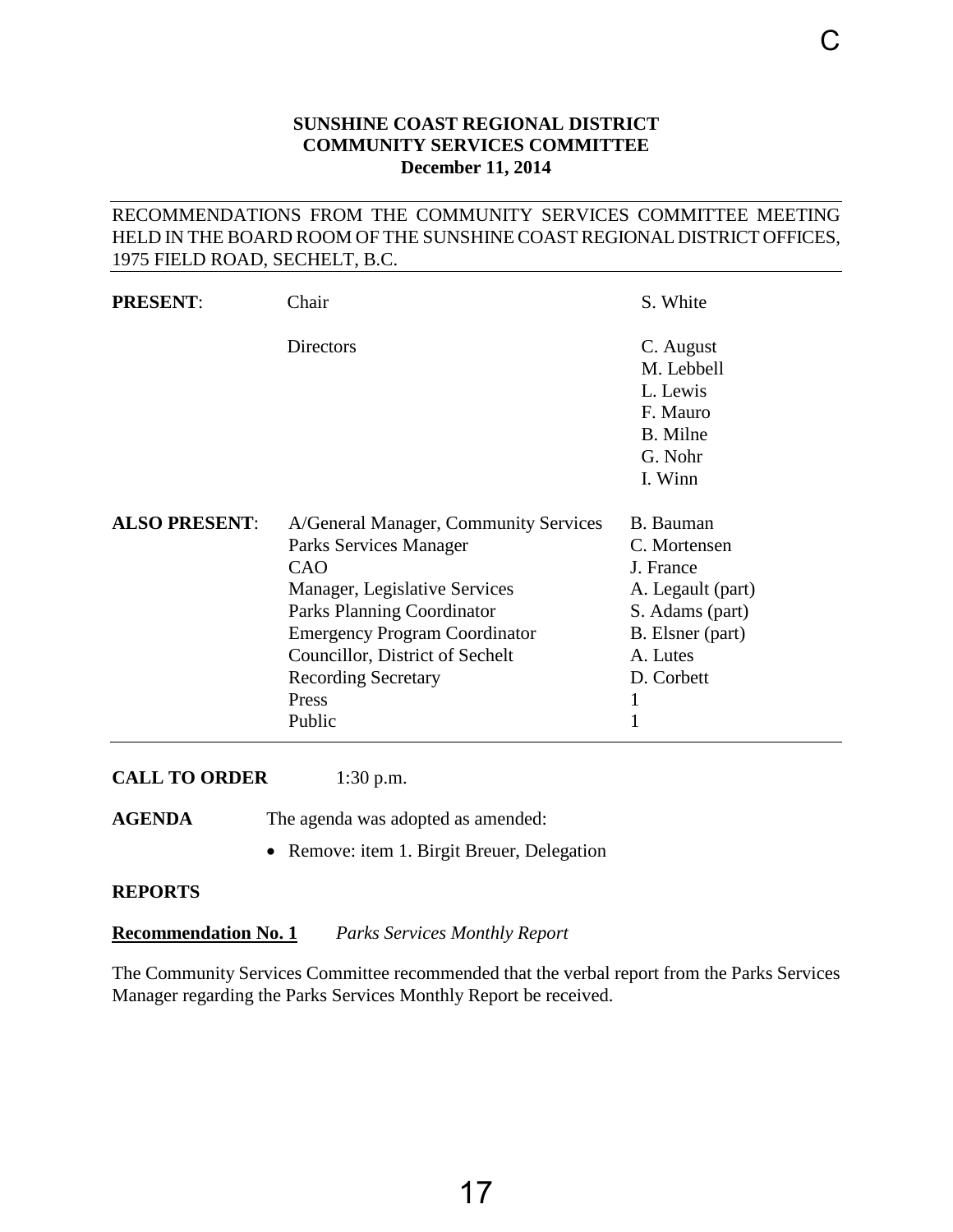## **Recommendation No. 2** *SCRD Boat Ramps*

The Community Services Committee recommended that the report from the Parks Planning Coordinator regarding SCRD Boat Ramps be received;

AND THAT the Community Services Committee refers the Ruby Lake Boat Ramp repairs to the 2015 Budget process.

## **Recommendation No. 3** *Dakota Ridge Groomer Options*

The Community Services Committee recommended that the report from the Parks Planning Coordinator regarding Dakota Ridge Groomer Options be received;

AND THAT Option 4 be considered as a proposal for the 2015 Budget deliberations as follows:

• Continue with current PB 100 and continue maintenance, but purchase supplemental equipment (Utility Terrain Vehicle) to help reduce wear and tear on PB 100 and extend PB 100 machine life potentially to 2019 or beyond. This would be a cost share option with Parks function and used on Dakota in winter and Parks in the summer.

AND FURTHER THAT budget deliberations include sharing the cost of a Utility Terrain Vehicle with the Parks Function.

## **Recommendation No. 4** *Recreation Services Monthly Report*

The Community Services Committee recommended that the verbal report from the Recreation Services Manager regarding the Recreation Services Monthly Report be received.

**Recommendation No. 5** *Program Coordinator Capacity* 

The Community Services Committee recommended that the report from the Recreation Services Manager regarding Program Coordinator Capacity be received;

AND THAT the addition of 1 Full Time Equivalent (FTE) Program Coordinator be moved to the 2015 budget considerations.

## **Recommendation No. 6** *2015 GACC Study Implementation Projects*

The Community Services Committee recommended that report from the Recreation Services Manager and the Corporate Energy Manager regarding the 2015 GACC Study Implementation Projects be received;

AND THAT the Community Services Committee recommends a lighting upgrade proposal be prepared for the 2015 budget deliberations.

## **Recommendation No. 7** *Pender Harbour Community School Society*

The Community Services Committee recommended that report from the Pender Harbour Community School Society – SCRD Recreation Programming for Pender Harbour and Egmont Area A Quarterly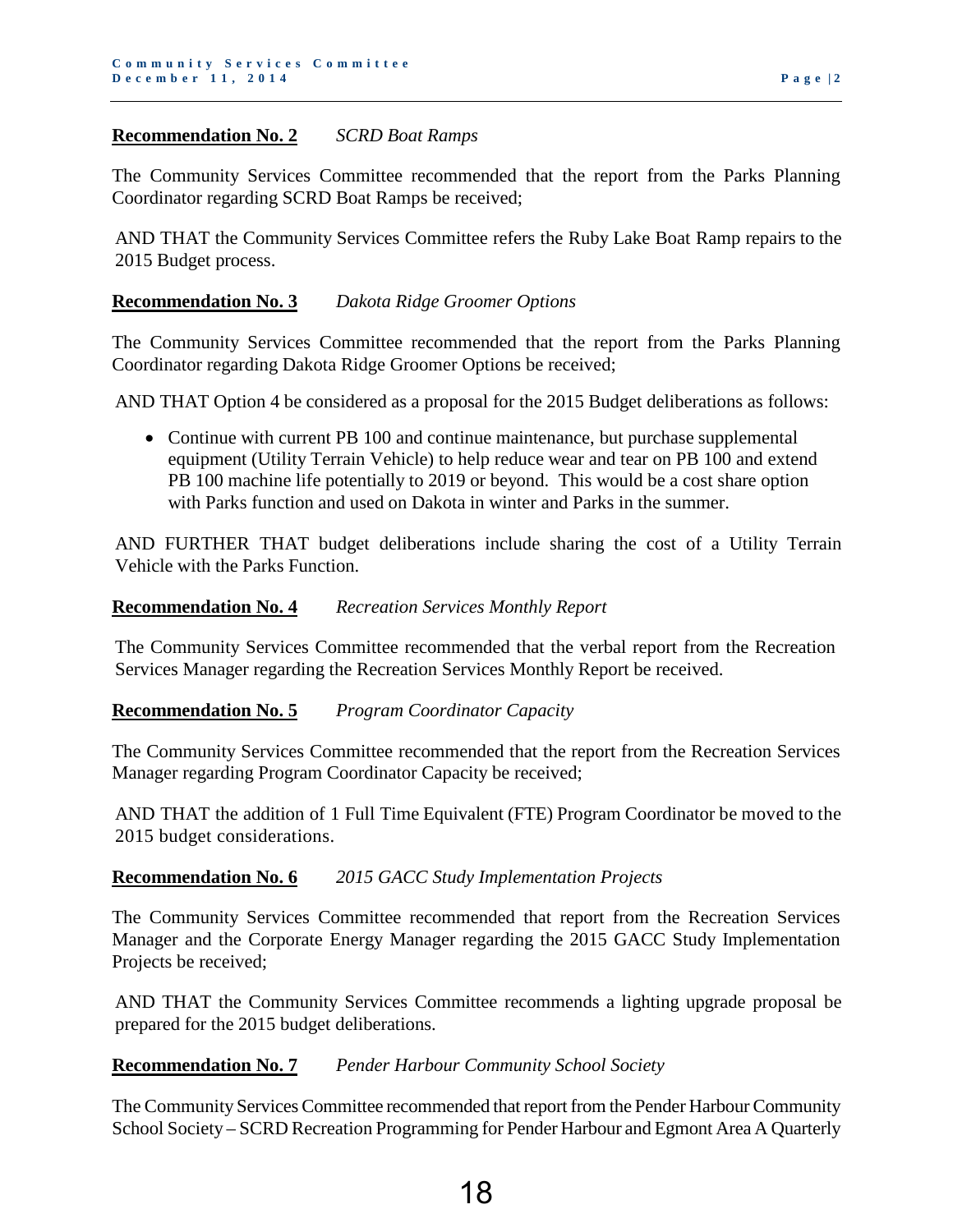Report – June, July and September 2014 be received.

## **Recommendation No. 8** *Recreation and Parks Services Advisory Committee*

The Community Services Committee recommended that the Recreation and Parks Services Advisory Committee minutes of November 20, 2014 be received.

**Recommendation No. 9** *Gibsons and District Fire Protection Commission Minutes* 

The Community Services Committee recommended that the Gibsons and District Fire Commission minutes of November 21, 2014 be received.

**Recommendation No. 10** *Sunshine Coast Emergency Program Planning Committee Minutes* 

The Community Services Committee recommended that the Sunshine Coast Emergency Program Planning Committee minutes of December 3, 2014 be received.

## **COMMUNICATIONS**

#### **Recommendation No. 11** *Sunshine Coast Skating Club*

The Community Services Committee recommended that the correspondence from the Sunshine Coast Skating Club regarding ice user issues be received.

#### **Recommendation No. 12** *My Health, My Community Report*

The Community Services Committee recommended that the correspondence from the Sunshine Coast Community Foundation regarding the "My Health, My Community" final report be received.

#### **Recommendation No. 13** *Hometown Proud Campaign*

The Community Services Committee recommended that the correspondence from the Federation of Canadian Municipalities regarding "Hometown Proud Campaign" be received.

#### **Recommendation No. 14** *2015 Sustainable Communities Conference*

The Community Services Committee recommended that the correspondence from the Federation of Canadian Municipalities regarding the 2015 Sustainable Communities Conference be received.

## **ADJOURNMENT 2:25 p.m.**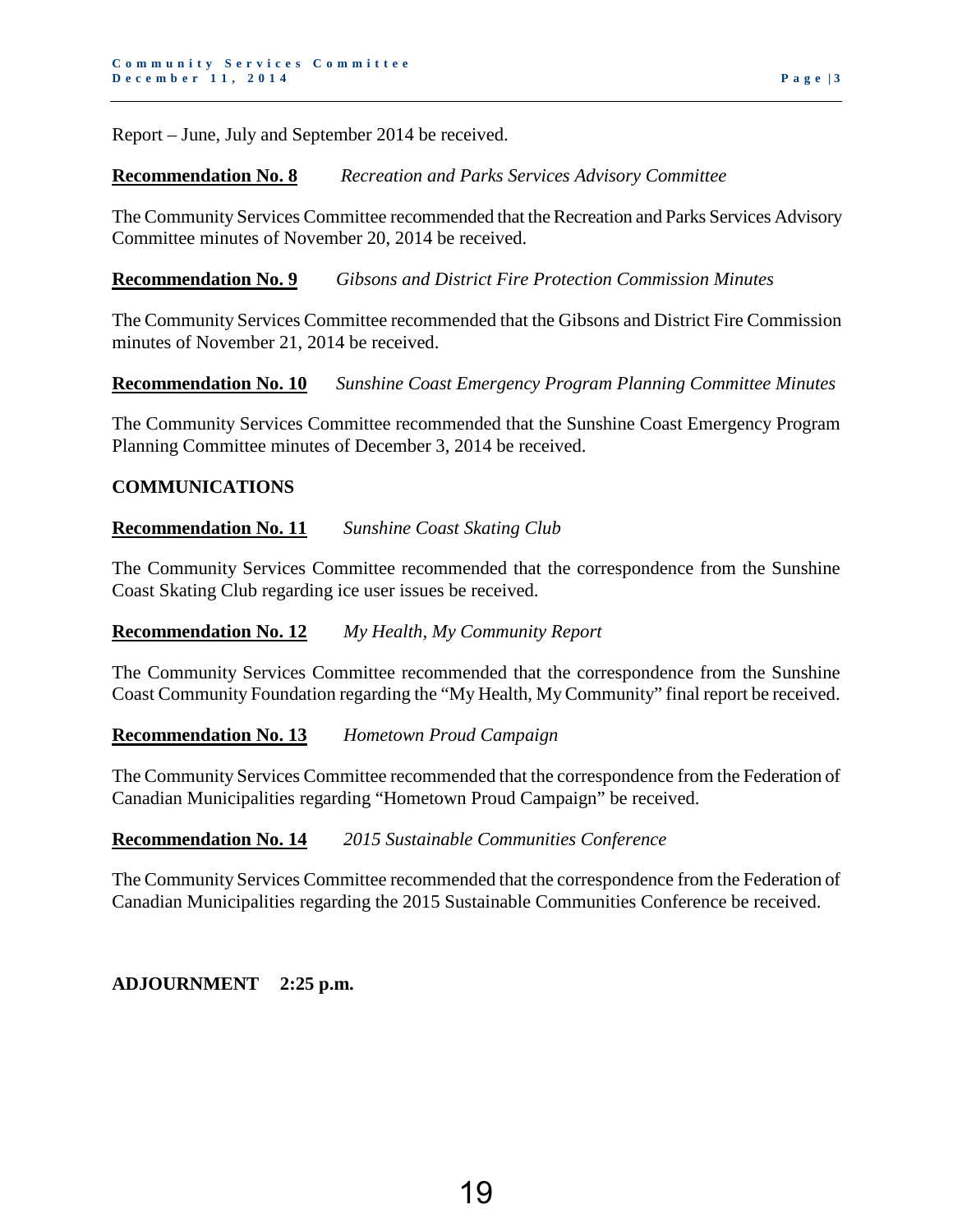#### **SUNSHINE COAST REGIONAL DISTRICT PLANNING AND DEVELOPMENT COMMITTEE December 18, 2014**

## <span id="page-22-0"></span>RECOMMENDATIONS FROM THE PLANNING AND DEVELOPMENT COMMITTEE MEETING HELD IN THE BOARD ROOM OF THE SUNSHINE COAST REGIONAL DISTRICT OFFICES AT 1975 FIELD ROAD, SECHELT, B.C.

\_\_\_\_\_\_\_\_\_\_\_\_\_\_\_\_\_\_\_\_\_\_\_\_\_\_\_\_\_\_\_\_\_\_\_\_\_\_\_\_\_\_\_\_\_\_\_\_\_\_\_\_\_\_\_\_\_\_\_\_\_\_\_\_\_\_\_\_\_\_\_\_\_\_\_\_\_\_

| Chair<br><b>Directors</b>       | F. Mauro<br>G. Nohr<br>C. August<br>M. Lebbell           |
|---------------------------------|----------------------------------------------------------|
|                                 |                                                          |
|                                 |                                                          |
|                                 |                                                          |
|                                 |                                                          |
|                                 | L. Lewis                                                 |
|                                 | B. Milne                                                 |
|                                 | K. Stamford (Alt.)                                       |
| GM, Planning and Development    | S. Olmstead                                              |
| <b>Senior Planner</b>           | D. Rafael                                                |
| <b>Senior Planner</b>           | A. Allen                                                 |
| GM, Infrastructure Services     | B. Shoji (part)                                          |
| <b>Environmental Technician</b> | M. Staats (part)                                         |
|                                 | S. Hanson (part)                                         |
|                                 | A. Ruinat                                                |
| Councillor, District of Sechelt | A. Lutes (Alt.)                                          |
| Public                          | 6                                                        |
| Press                           | $\overline{2}$                                           |
|                                 | <b>Planning Technician</b><br><b>Recording Secretary</b> |

**AGENDA** The agenda was adopted as amended: Additional Delegation Item No. 3a. Verbal Report by Monte Staats, SCRD Environmental Technician, regarding Update on Landslide Activity in the Chapman Creek Watershed.

#### **DELEGATIONS**

*Donna McMahon, Executive Director, Gibsons & District Chamber of Commerce addressed the Committee regarding potential economic development projects for 2015. Ms. McMahon introduced Mr. Dave Chisholm, President, Gibsons & District Chamber of Commerce. Ms. McMahon provided a summary of the Chamber's activities during the fall. She stated that the Chamber would like to align its economic development projects in 2015 with those of the SCRD.* 

*The Chair thanked Ms. McMahon for her presentation.*

**Recommendation No. 1** *Potential 2015 Economic Development Projects – GDCC* 

The Planning and Development Committee recommended that the Gibsons & District Chamber of Commerce report dated December 3, 2014 and titled "Potential 2015 Economic Development Projects" be received. 20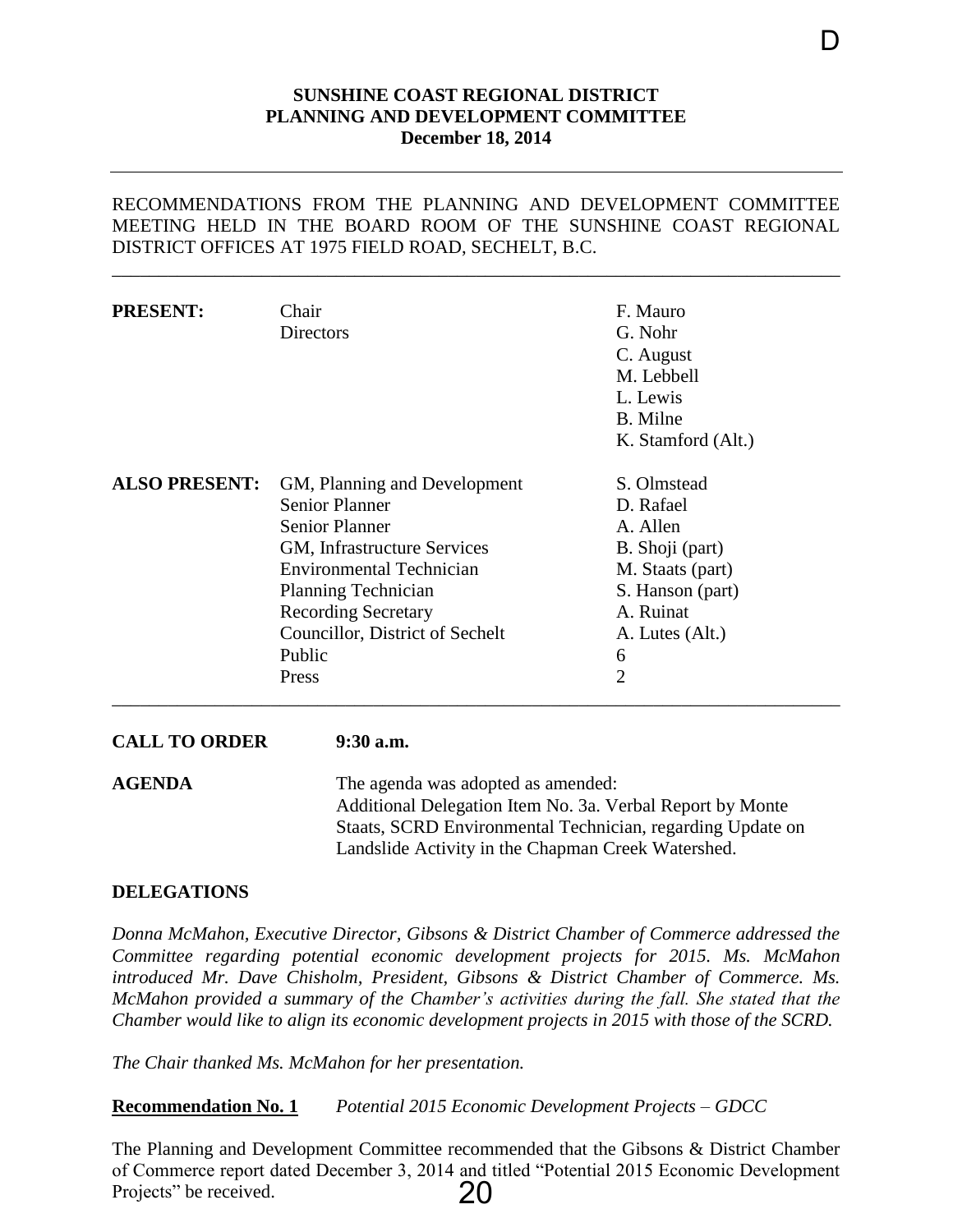## **DELEGATIONS**

*Chad Hershler, Executive and Artistic Director, Deer Crossing the Art Farm addressed the Committee regarding a request for letter of support for the Smart Farm project. Mr. Hershler provided a review of the Smart Farm project Phase I activities. He stated that the purpose of the project was to explore innovation in land use by increasing housing density and food security on small lots outside of the ALR. Mr. Hershler summarized the four case studies of the Smart Farm project, located in Langdale, Elphinstone, and Roberts Creek. Mr. Hershler advised that Phase II of the project is to provide a model of Smart Farm developments that can be applied to other regions across BC and requested a letter of support from the SCRD.* 

*The Chair thanked Mr. Hershler for his presentation.*

**Recommendation No. 2** *Request for Letter of Support for Smart Farm Project* 

The Planning and Development Committee recommended that delegation materials from the Executive and Artistic Director, Deer Crossing the Art Farm regarding the Smart Farm Project be received;

AND THAT the topic of letter of support for the Smart Farm Project be deferred to the January 8, 2015 Planning and Development Committee meeting.

## **DELEGATIONS**

*Monte Staats, SCRD Environmental Technician addressed the Committee regarding an update on landslide activity in the Chapman Creek watershed. Mr. Staats stated that the recent heavy precipitation has increased the turbidity levels in the watershed. He reported that on December 11, 2014, turbidity levels spiked to 400 NTU for approximately one hour. Staff immediately investigated the cause for the increase in turbidity and any possible correlation to the AJB harvesting area. Testing by SCRD staff of water quality upstream and downstream of the AJB site conclusively determined that that area was not responsible for increased turbidity in Chapman Creek. Staff conducted an aerial inspection of the watershed and identified five*  landslides. Mr. Staats concluded by stating that the landslides identified were all located *upstream from the AJB harvesting area, appear to be naturally occurring, and inconclusively related to historic forestry activity. Mr. Staats noted that landslide activity can be expected during increased precipitation levels, which therefore results in temporary spikes in turbidity levels.* 

*The Chair thanked staff for the presentation.*

## **REPORTS**

**Recommendation No. 3** *Planning and Development Department Work Plan for 2015* 

The Planning and Development Committee recommended that the General Manager, Planning and Development report dated December 4, 2014 and titled "Planning and Development Department Work Plan for 2015" be received;

AND THAT the Work Plan be amended as follows: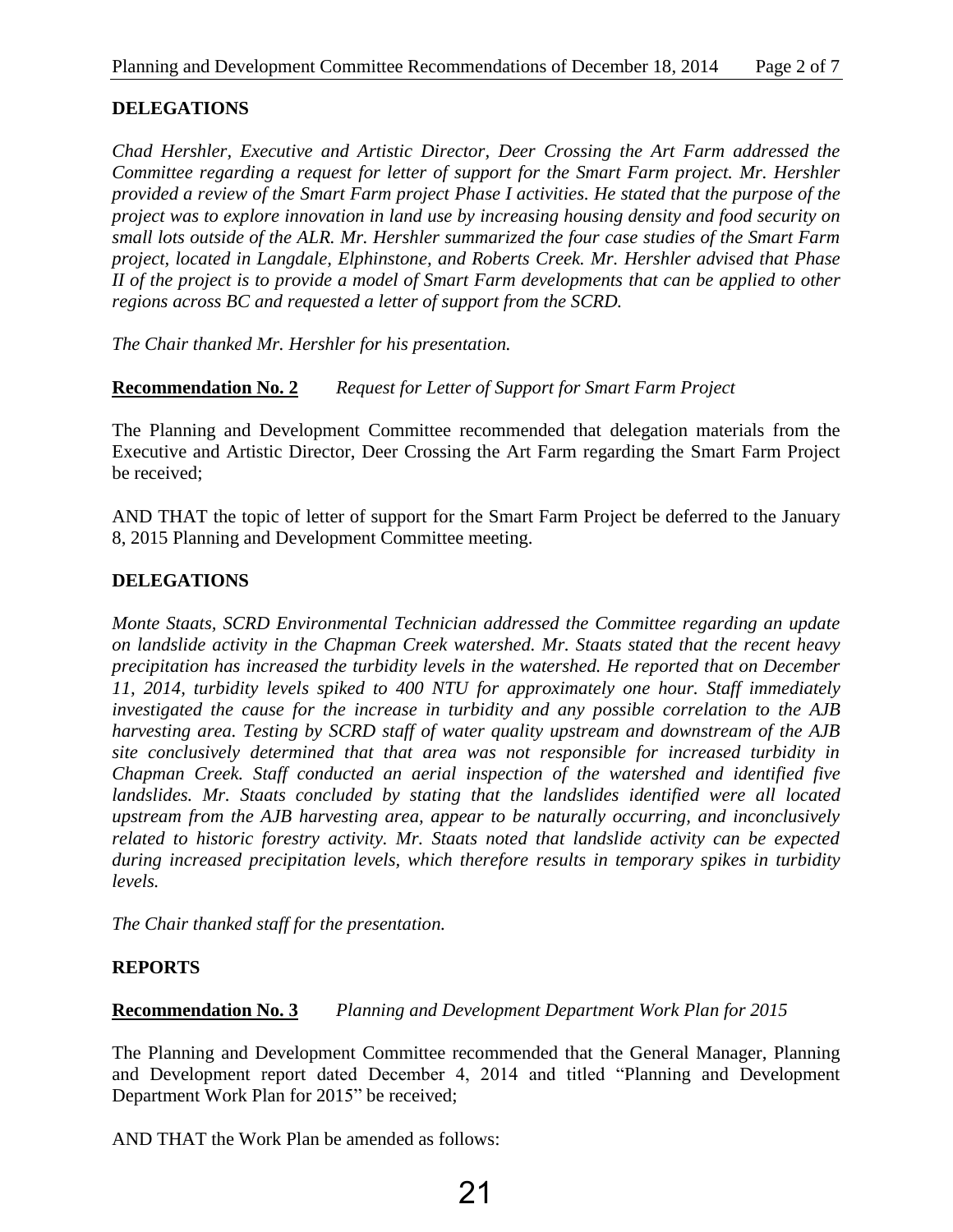- a. to revise the Rural Planning, Work Plan Projects to clarify the specific amendments to be included in the Roberts Creek OCP amendment; and
- b. to include under Building Inspection, Other Board Directed Work Items, the following:
	- 5. Prepare a report regarding increasing penalties to a level sufficient to discourage the practice of those who "build now and ask for forgiveness later";

AND FURTHER THAT the Planning and Development Department Work Plan be deferred to the January 8, 2015 Planning and Development Committee meeting for further discussion.

**Recommendation No. 4** *Request for Funding – Southwest BC Bio-Regional Food System Design Project* 

The Planning and Development Committee recommended that the staff report dated December 3, 2014 and titled "Request for Funding – Southwest BC Bio-Regional Food System Design Project" be received;

AND THAT the SCRD supports Kwantlen Polytechnic University's Institute for Sustainable Food Systems Southwest BC Bio-Regional Food System Design Project in principle;

AND FURTHER THAT up to 40 professional staff hours be allocated in the 2015 Regional Planning budget for a SCRD staff liaison to the project in 2015.

*The Committee recessed at 10:45 a.m. and reconvened at 10:55 a.m.* 

**Recommendation No. 5** *VCH – SCRD Healthy Communities Collaboration Agreement* 

The Planning and Development Committee recommended that General Manager, Planning and Development report dated December 1, 2014 and titled "VCH – SCRD Healthy Communities Collaboration Agreement" be received;

AND THAT a representative from Vancouver Coastal Health be invited as a delegation to the January 8, 2015 Planning and Development Committee meeting.

**Recommendation No. 6** *Zoning Amendment Bylaw No 310.162 (Kimm for Bolognese)* 

The Planning and Development Committee recommended that the staff report dated December 3, 2014 and titled "Zoning Amendment Bylaw 310.162 (Kimm for Bolognese – 7967 Raven's Cry Road) (AreaB)" be received;

AND THAT a Public Hearing be scheduled for 7:00 pm, Tuesday February 3rd, 2015 at Coopers Green Hall - 5500 Fisherman Road, Halfmoon Bay;

AND FURTHER THAT two members of the Board be delegated to be the Chair and the Alternate Chair for the public hearing.

**Recommendation No. 7** *Roberts Creek Official Community Plan Amendment Bylaw 641.3 Elphinstone Official Community Plan Amendment Bylaw 600.4* 

The Planning and Development Committee recommended that the staff report dated December 11, 2014 and titled "Marihuana Production Facilities and Development Permit Area Designation

## 22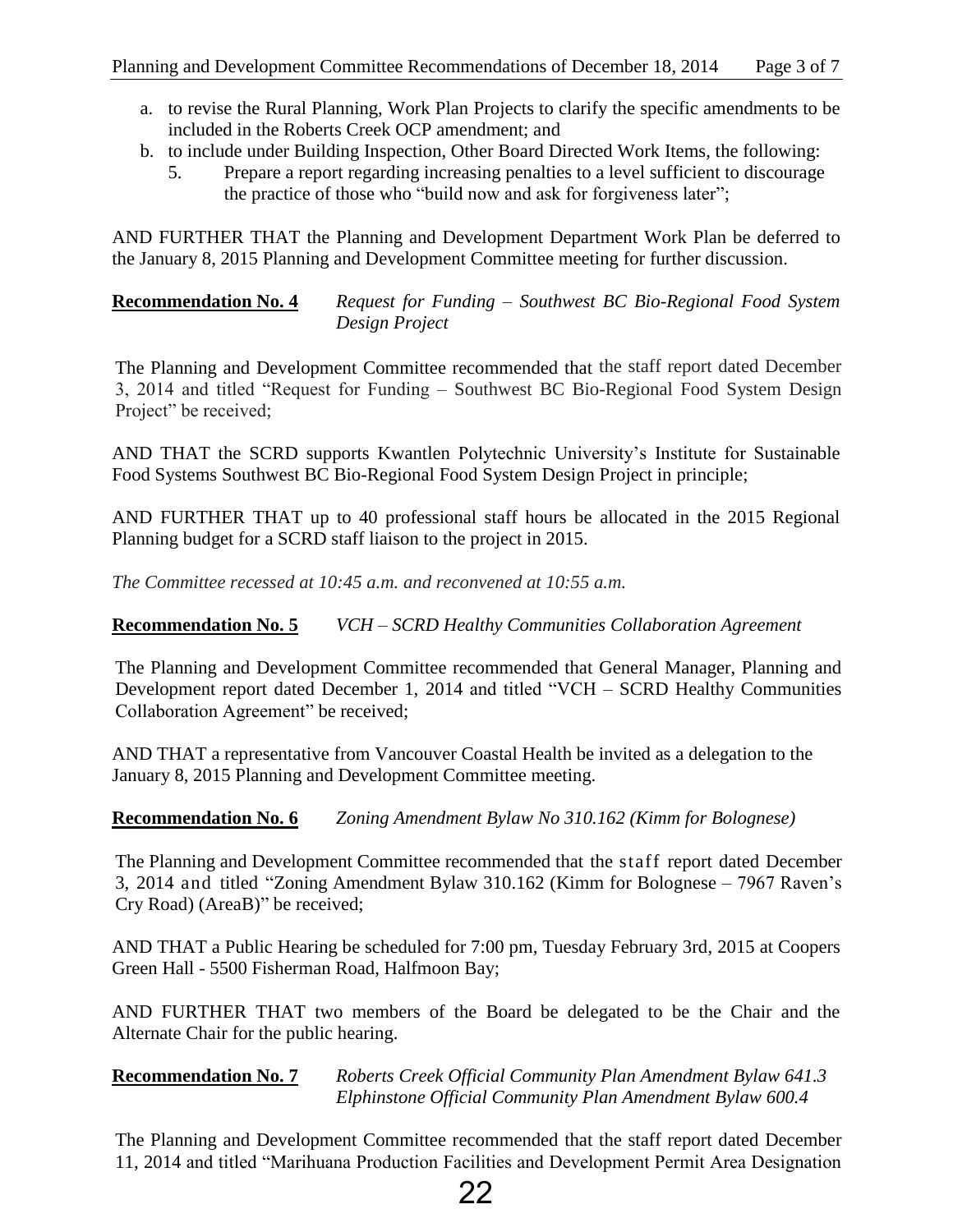for Form and Character (OCP Amendment Bylaws 600.4 – Area E and 641.3 – Area D)" be received;

AND THAT Elphinstone Official Community Plan Amendment Bylaw No. 600.4, 2014 be forwarded to the Board for First Reading;

AND THAT Roberts Creek Official Community Plan Amendment Bylaw No. 641.3, 2014 be forwarded to the Board for First Reading;

AND FURTHER THAT a public information meeting be arranged at a venue in either Area D or Area E in January 2015 (date and venue to be confirmed subject to availability).

## **Recommendation No. 8** *Parking on Carmen Road – Area E: Elphinstone*

The Planning and Development Committee recommended that the staff report dated December 1, 2014 and titled "Parking on Carmen Road – Board Resolution 325/14 #6" be received;

AND THAT a letter be sent to the Ministry of Transportation and Infrastructure requesting the installation of no parking signs on Carmen Road in Electoral Area E: Elphinstone.

*Steven Olmstead, General Manager, Planning and Development gave a verbal report regarding Hillside Industrial Park Activity for November 2014. Mr. Olmstead stated that a report regarding the preparation of a business plan for Hillside is scheduled to come forward to the January 8, 2015 Planning and Development Committee meeting.* 

## **Recommendation No. 9** *Building Department Revenues for November 2014*

The Planning and Development Committee recommended that the staff report dated December 2, 2014 and titled "Building Department Revenues for November 2014" be received for information.

## **Recommendation No. 10** *Ocean Beach Esplanade Road Closures and Road Closure Application #2014-02231(Bone) (Area E)*

The Planning and Development Committee recommended that the staff report dated December 1, 2014 and titled "Options for Ocean Beach Esplanade Road Closures and Road Closure Application #2014-02231 (Bone) (Area E)" be received for information;

AND THAT staff pursue an amendment to the Elphinstone Official Community Plan as it relates to road closures on Ocean Beach Esplanade.

**Recommendation No. 11** *Planning and Development Division Monthly Report Nov. 2014*

The Planning and Development Committee recommended that the staff report titled "Planning and Development Division Monthly Report November 2014" be received.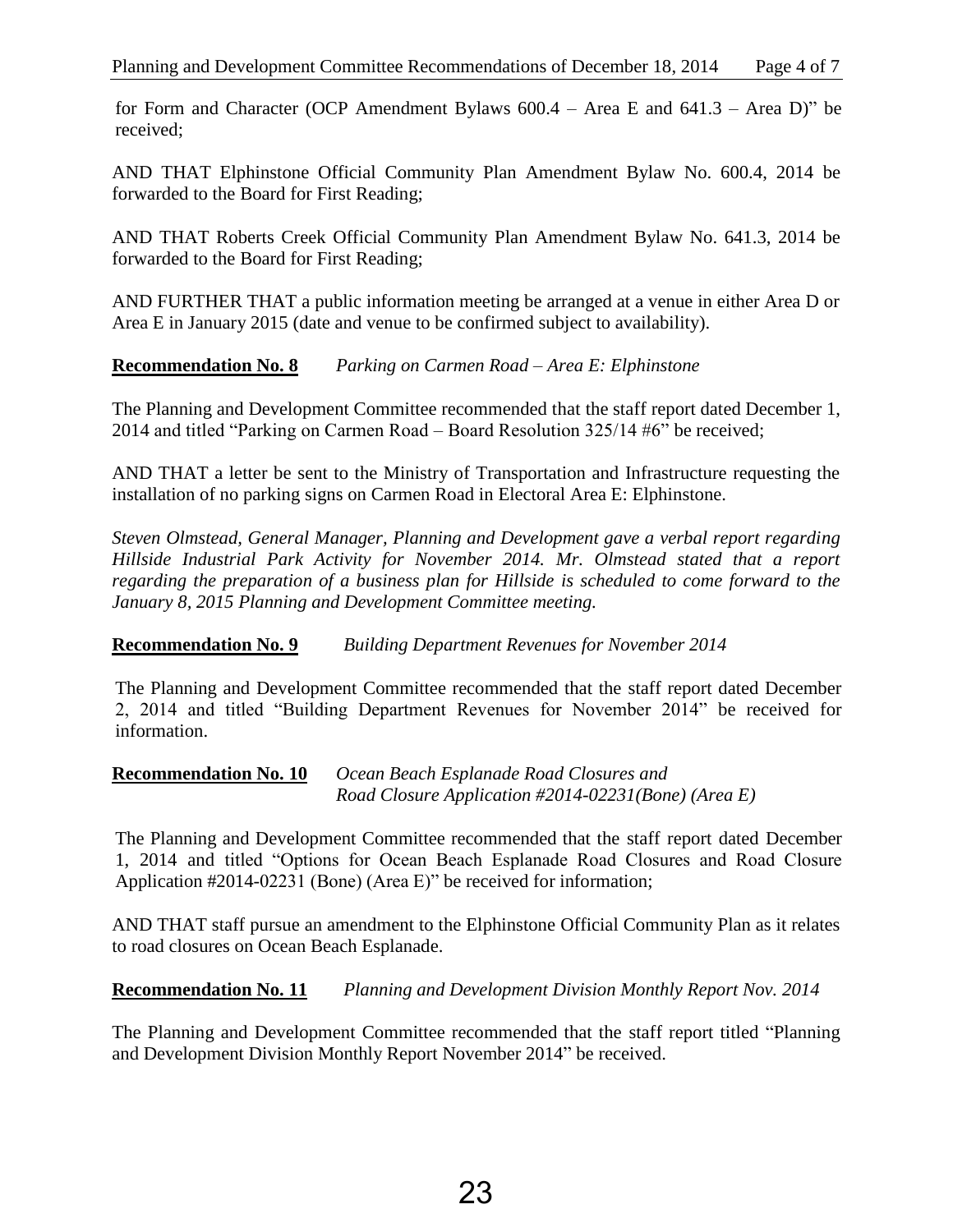## **MINUTES**

**Recommendation No. 12** *Heritage Protocol Advisory Committee Minutes of Nov., 3 2014*

The Planning and Development Committee recommended that the Heritage Protocol Advisory Committee Minutes of November 3, 2014 be received.

**Recommendation No. 13** *Natural Resource Advisory Committee Minutes of Nov. 19, 2014* 

The Planning and Development Committee recommended that the Natural Resource Advisory Committee Minutes of November 19, 2014 be received;

AND THAT recommendations No. 6, 7 and 8 from the Natural Resource Advisory Committee Minutes of November 19, 2014 be adopted and acted upon as follows:

## **Recommendation No. 6: - Howe Sound Cumulative Effects Assessment and Natural Capital**

That the Cumulative Effects Assessment include an analysis of historic data in Howe Sound (i.e. assess past changes in addition to documenting present baseline conditions).

## **Recommendation No. 7: - Howe Sound Cumulative Effects Assessment and Natural Capital**

That carbon dioxide emissions, marine safety and social and community values be included in the list of Value Components.

## **Recommendation No. 8: - Howe Sound Cumulative Effects Assessment and Natural Capital**

That marine mammals be included in the list of Valued Components under Priority Wildlife.

**Recommendation No. 14** *Agricultural Advisory Committee Minutes of November 25, 2014* 

The Planning and Development Committee recommended that the Agricultural Advisory Committee minutes of November 25, 2014 be received;

AND THAT the following in part recommendation from the Agricultural Advisory Committee Minutes of November 25, 2014 be adopted and acted upon as follows:

## **Recommendation No. 1: – Marihuana Production Facilities and Development Permit Area Designation for Form and Character (Bylaws 310.3156 – Area D and 310.159 – Area E)**

The Agricultural Advisory Committee recommended that the following changes be made to the proposed bylaws and development permit area guidelines related to marihuana production facility use:

1. Development Permit Area Guidelines, Landscaping and Fencing: increase the vegetative screening buffer from one to three meters.

## 24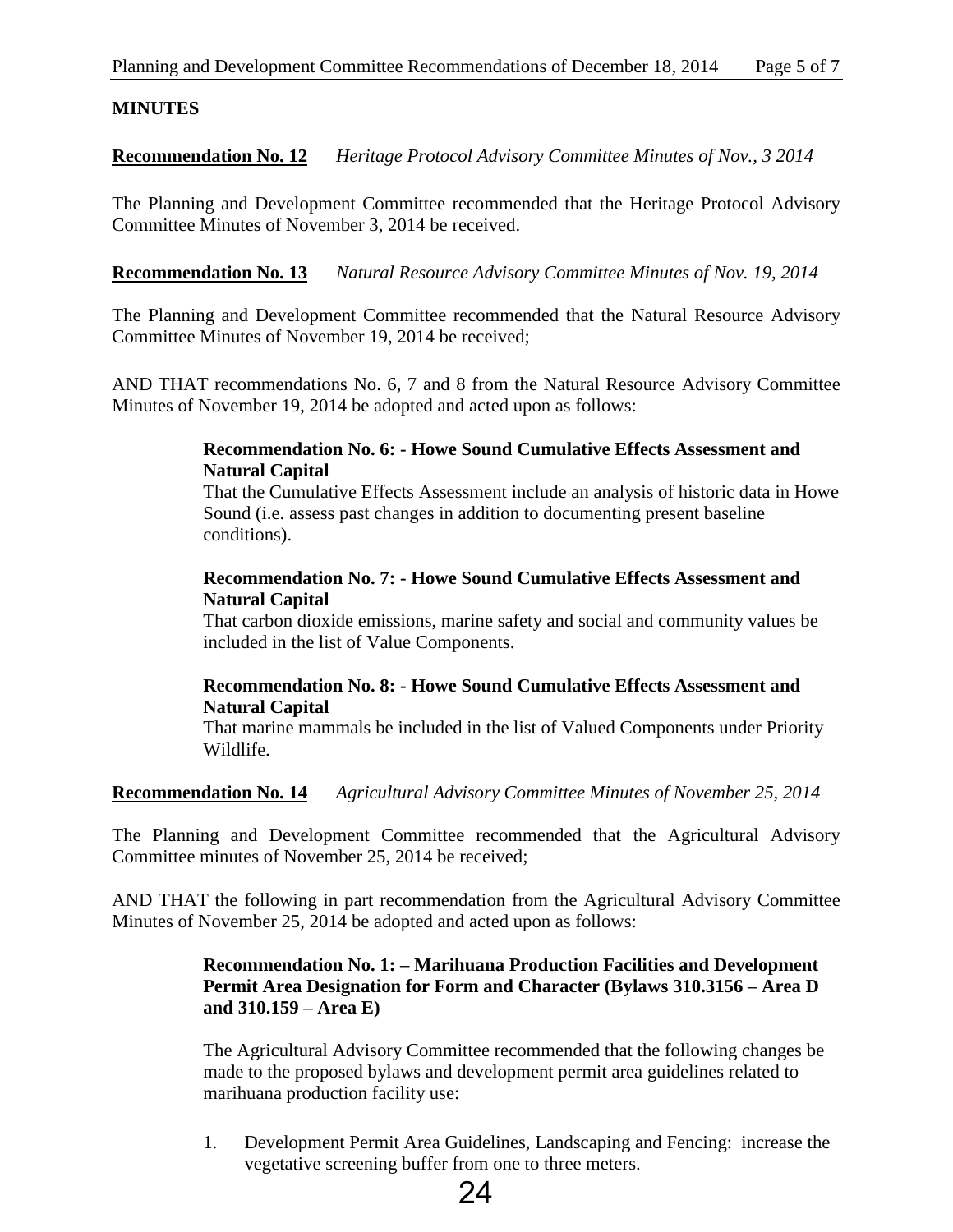**Recommendation No. 15** *Egmont/Pender Harbour (Area A) APC Minutes of Nov. 26, 2014*

The Planning and Development Committee recommended that the Egmont/Pender Harbour (Area A) APC Minutes of November 26, 2014 be received.

**Recommendation No. 16** *Halfmoon Bay (Area B) APC Minutes of November 25, 2014*

The Planning and Development Committee recommended that the Halfmoon Bay (Area B) APC Minutes of November 25, 2014 be received;

AND THAT the following recommendation from the Halfmoon Bay (Area B) APC Minutes of November 25, 2014 be adopted and acted upon as amended:

**5.1 Beach Access** 

The APC requests that the SCRD draft an updated beach access policy including updated beach access signage *in all Sunshine Coast rural electoral areas*.

**Recommendation No. 17** *Roberts Creek (Area D) APC Minutes of November 24, 2014*

The Planning and Development Committee recommended that the Roberts Creek (Area D) APC Minutes of November 24, 2014 be received.

**Recommendation No. 18** *Elphinstone (Area E) APC Minutes of November 26, 2014*

The Planning and Development Committee recommended that the Elphinstone (Area E) APC Minutes of November 26, 2014 be received.

**Recommendation No. 19** *West Howe Sound (Area F) APC Minutes of November 25, 2014* 

The Planning and Development Committee recommended that the West Howe Sound (Area F) APC Minutes of November 25, 2014 be received.

## **COMMUNICATIONS**

**Recommendation No. 20** *Ministry of Forests, Lands and Natural Resource Operations Correspondence*

The Planning and Development Committee recommended that the correspondence from Steve Thomson, Minister, Ministry of Forests, Lands and Natural Resource Operations dated November 13, 2014 regarding access to proposed subdivision on Sakinaw Lake and invasive plants be received.

**Recommendation No. 21** *SCRD Use of Forest Service Road in Electoral Area A*

The Planning and Development Committee recommended that staff proceed to ensure that the road way through the Pender Harbour landfill/waste transfer site (from Garden Bay Road to the end of the landfill/waste transfer site license of occupation) as currently used to access facilities be legitimized through obtaining a special use permit tenure from the Ministry of Forests Lands and Natural Resource Operations.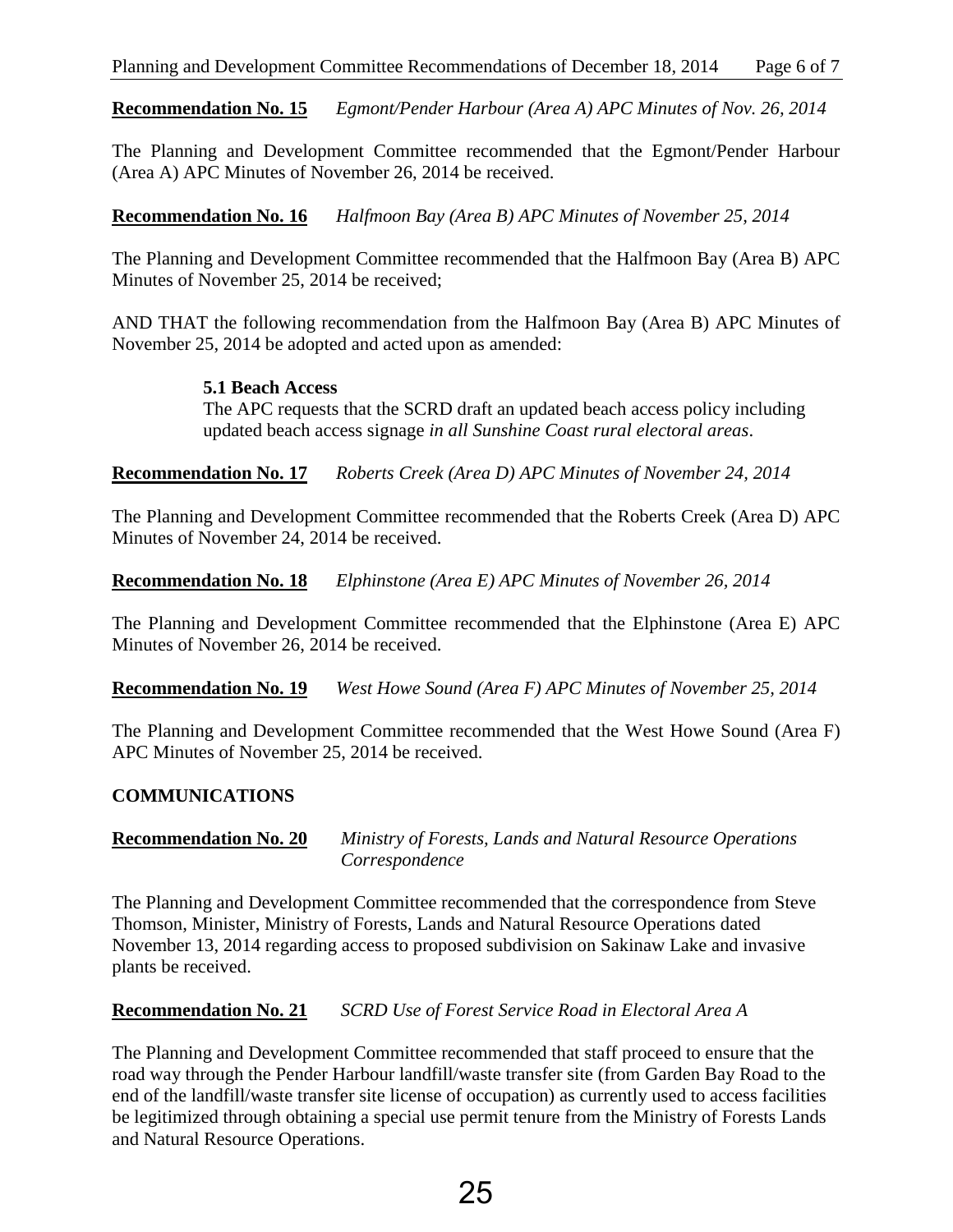## **Recommendation No. 22** *Woodlots 2068 and 2069 on Gambier Island*

The Planning and Development Committee recommended that the correspondence from David Graham, Chair, Gambier Island Local Trust Committee dated November 19, 2014 regarding Woodlots 2068 and 2069 on Gambier Island be received.

## **Recommendation No. 23** *Transport Canada – Vessel Pollution and Dangerous Chemical Regulation*

The Planning and Development Committee recommended that the correspondence from Iris Hesketh-Boles, Executive Coordinator, Association of Vancouver Island & Coastal Communities dated November 24, 2014 regarding Transport Canada's proposed changes to the Vessel Pollution and Dangerous Chemical Regulation & call for Pacific Regional Advisory Council on Oil Spill Preparedness and Response Members be received.

## **Recommendation No. 24** *Environmental Assessment for proposed Woodfibre LNG Project*

The Planning and Development Committee recommended that the correspondence from Alanya Smith, A/Project Assessment Manager, BC Environmental Assessment Office dated November 26, 2014 regarding the Environmental Assessment for proposed Woodfibre LNG Project be received.

*Staff noted the progress of the Environmental Assessments as follows:* 

- *Eagle Mountain-Woodfibre Gas Pipeline – Application reviewed by Working Group to check for conformity with the Application Information Requirements (AIR), SCRD staff level comments submitted for December 2, 2014 deadline;*
- *Woodfibre LNG Application reviewed by Working Group to check for conformity with the AIR, SCRD staff level comments submitted for December 12, 2014 deadline;*

## **Recommendation No. 25** *Referral of Proposed Site C Dam Project to BC Utilities Commission*

The Planning and Development Committee recommended that the correspondence from Gwen Johansson, Mayor, Hudson's Hope dated December 2, 2014 regarding referral of proposed Site C Dam project to BC Utilities Commission be received.

## **IN CAMERA**

*The Committee moved to In-Camera at 11:32 a.m.*

*That the public be excluded from attendance at the meeting in accordance with Section 90 (1) (a) and (f) of the Community Charter – "personal information about an identifiable individual" and "law enforcement…".*

*The Committee moved out of In-Camera at 12:07 p.m.* 

## **ADJOURNMENT 12:07 p.m.**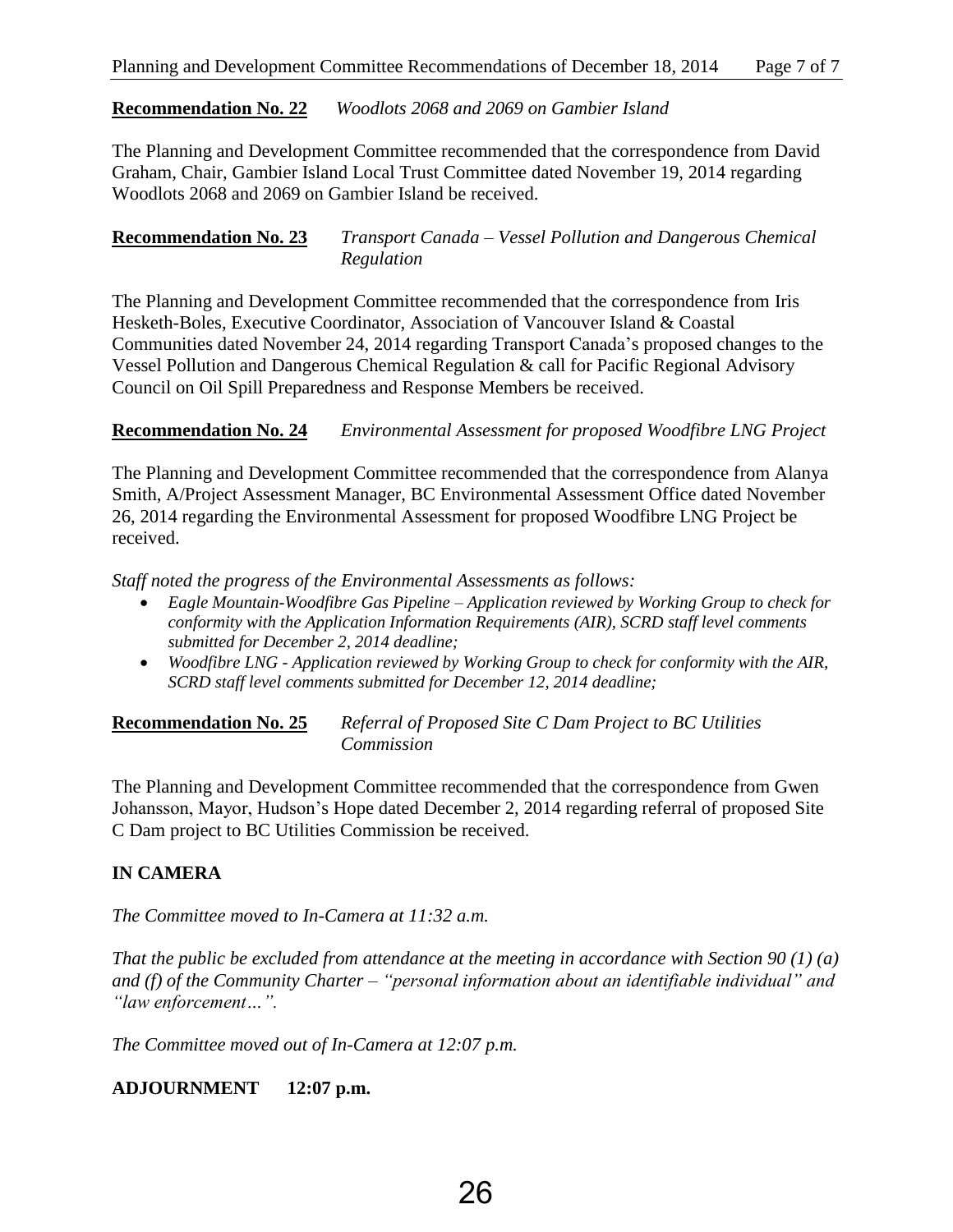## <span id="page-29-0"></span>**SCRD STAFF REPORT**

| RE:          | <b>BOARD APPOINTMENTS</b>                      |
|--------------|------------------------------------------------|
| <b>FROM:</b> | Angie Legault, Manager of Legislative Services |
| TO:          | SCRD Board - January 8, 2015                   |
| DATE:        | December 23, 2014                              |

#### **RECOMMENDATIONS**

**THAT the following list of Chair appointments be affirmed;** 

**AND THAT the following list of Board appointments be reviewed, amended if necessary and adopted by the Board.** 

E

## **BACKGROUND**

Each January, the Sunshine Coast Regional District Board appoints Directors to various committees and organizations.

#### **DISCUSSION**

A draft list of appointments for the Board's consideration (Attachment A) has been prepared. The list has been divided into two categories, Chair and Board appointments. The Board appointments are presented for approval. Please note that some appointments are specified by the applicable bylaw or terms of reference.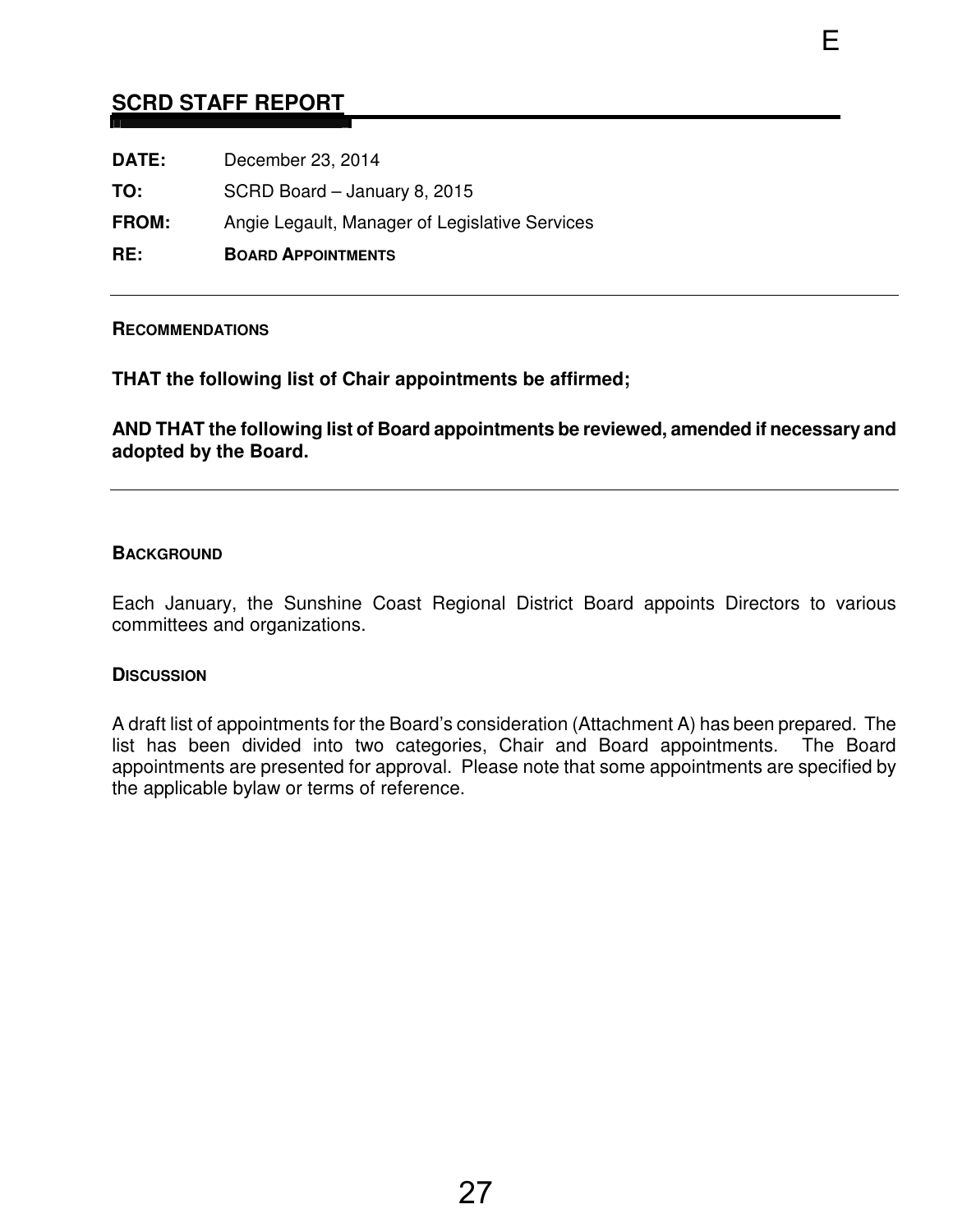## **CHAIR'S APPOINTMENTS**

| <b>Corporate Services Committee</b>                                                                                                             | Chair                                              | <b>Frank Mauro</b><br>Vice Chair Silas White             |
|-------------------------------------------------------------------------------------------------------------------------------------------------|----------------------------------------------------|----------------------------------------------------------|
| <b>Community Services Committee</b>                                                                                                             |                                                    | Chair Silas White<br>Vice Chair Mark Lebbell             |
| <b>Planning &amp; Development Committee</b>                                                                                                     |                                                    | Chair Ian Winn<br>Vice Chair Frank Mauro                 |
| <b>Infrastructure Services Committee</b>                                                                                                        | Chair<br>Vice Chair                                | <b>Bruce Milne</b><br><b>Garry Nohr</b>                  |
| <b>Transportation Advisory Committee</b>                                                                                                        |                                                    | Chair Lorne Lewis<br>Vice Chair Mark Lebbell             |
| <b>Sunshine Coast Policing Committee</b>                                                                                                        |                                                    | Chair Mark Lebbell<br>Vice Chair Lorne Lewis             |
| <b>BOARD APPOINTMENTS</b>                                                                                                                       |                                                    |                                                          |
| Hillside Development Group (HIDEGRO)<br>Note: Chair, Area F & ToG Director are ex officio members.                                              |                                                    | Lorne Lewis                                              |
| <b>Natural Resources Advisory Committee</b><br>A liaison may be appointed<br>annually.                                                          | SCRD Appointee Frank Mauro                         |                                                          |
| <b>Plan Monitoring Advisory Committee</b><br>Resolution No. 447/11<br>Non-voting member to provide<br>direct liaison between PMAC<br>and Board. | <b>SCRD Board Liaison</b><br>lan Winn<br>Alternate |                                                          |
| <b>Recreation &amp; Parks Services</b><br><b>Advisory Committee</b>                                                                             | <b>SCRD Board Liaison</b>                          | <b>Garry Nohr</b>                                        |
| <b>Joint Use of Schools Subcommittee</b>                                                                                                        |                                                    | <b>Garry Nohr</b><br><b>Mark Lebbell</b><br>Silas White  |
| <b>Joint Watershed Management Advisory Cmtte</b>                                                                                                | SCRD<br>Appointees                                 | <b>Frank Mauro</b><br>Mark Lebbell<br><b>Bruce Milne</b> |
|                                                                                                                                                 | (co-chair)<br><b>SCRD Alternate</b>                | <b>Garry Nohr</b><br>Lorne Lewis                         |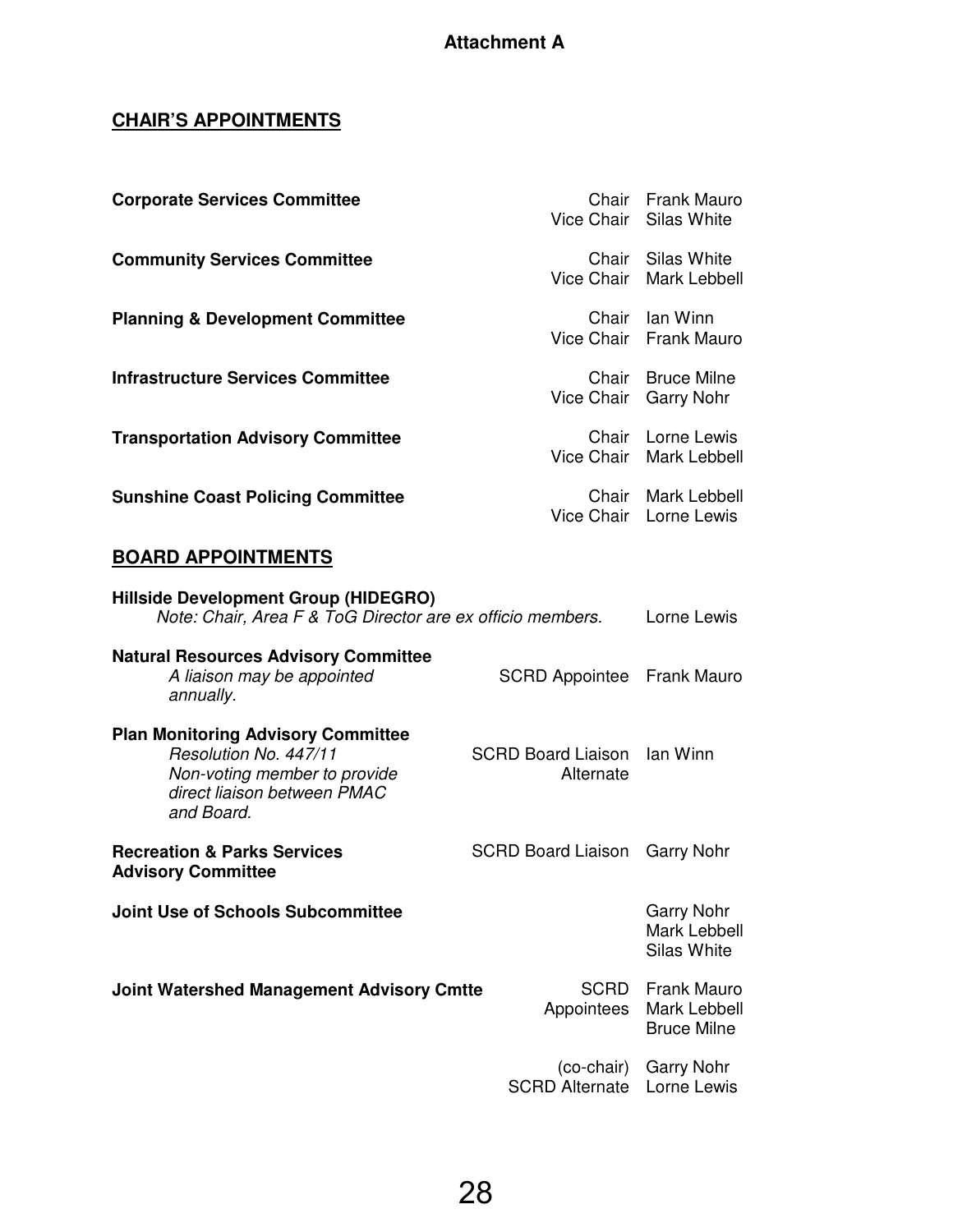| <b>SIB Water Negotiations</b><br>a temporary Committee to deal with delivery<br>of water to SIB        |                                               | <b>Bruce Milne</b><br><b>Garry Nohr</b><br><b>Frank Mauro</b><br>(alternate) Alice Lutes |
|--------------------------------------------------------------------------------------------------------|-----------------------------------------------|------------------------------------------------------------------------------------------|
| <b>Gibsons &amp; District Fire Commission</b><br>Bylaw No. 448                                         | Area F Appointee Ian Winn<br>Area E Appointee | Lorne Lewis                                                                              |
| <b>Gibsons &amp; District Library</b><br>Library Act - Director from one<br>of the participating areas | <b>SCRD Appointee</b><br>Alternate            | Lorne Lewis<br>lan Winn                                                                  |
| <b>Sechelt Public Library</b><br><b>Library Act</b>                                                    | <b>SCRD Appointee</b><br>Alternate            | <b>Garry Nohr</b><br>Mark Lebbell                                                        |
| <b>Sunshine Coast Museum &amp; Archives</b>                                                            |                                               | Lorne Lewis                                                                              |
| <b>Municipal Finance Authority</b><br><b>Municipal Finance Authority Act</b>                           | SCRD Appointee<br>Alternate                   | <b>Garry Nohr</b><br><b>Frank Mauro</b>                                                  |
| <b>Municipal Insurance Authority</b>                                                                   | <b>SCRD Appointee</b><br>Alternate            | <b>Garry Nohr</b><br><b>Frank Mauro</b>                                                  |
| <b>Metro Van Aboriginal Relations</b><br><b>Committee</b>                                              | <b>SCRD Appointee</b>                         | Lorne Lewis                                                                              |
| <b>Island Coastal Economic Trust (ICET)</b>                                                            |                                               | <b>Garry Nohr</b>                                                                        |
| <b>Sunshine Coast Youth Awareness Committee</b><br>(March 26, 2009)                                    | <b>SCRD</b><br>Alternate                      | Mark Lebbell<br>Silas White                                                              |
| <b>Affordable Housing Committee</b>                                                                    | <b>SCRD Appointee</b><br>Alternate            | Mark Lebbell<br>lan Winn                                                                 |

**The Progress Plan Strategic Advisory Committee** Silas White

Ian Winn (alternate)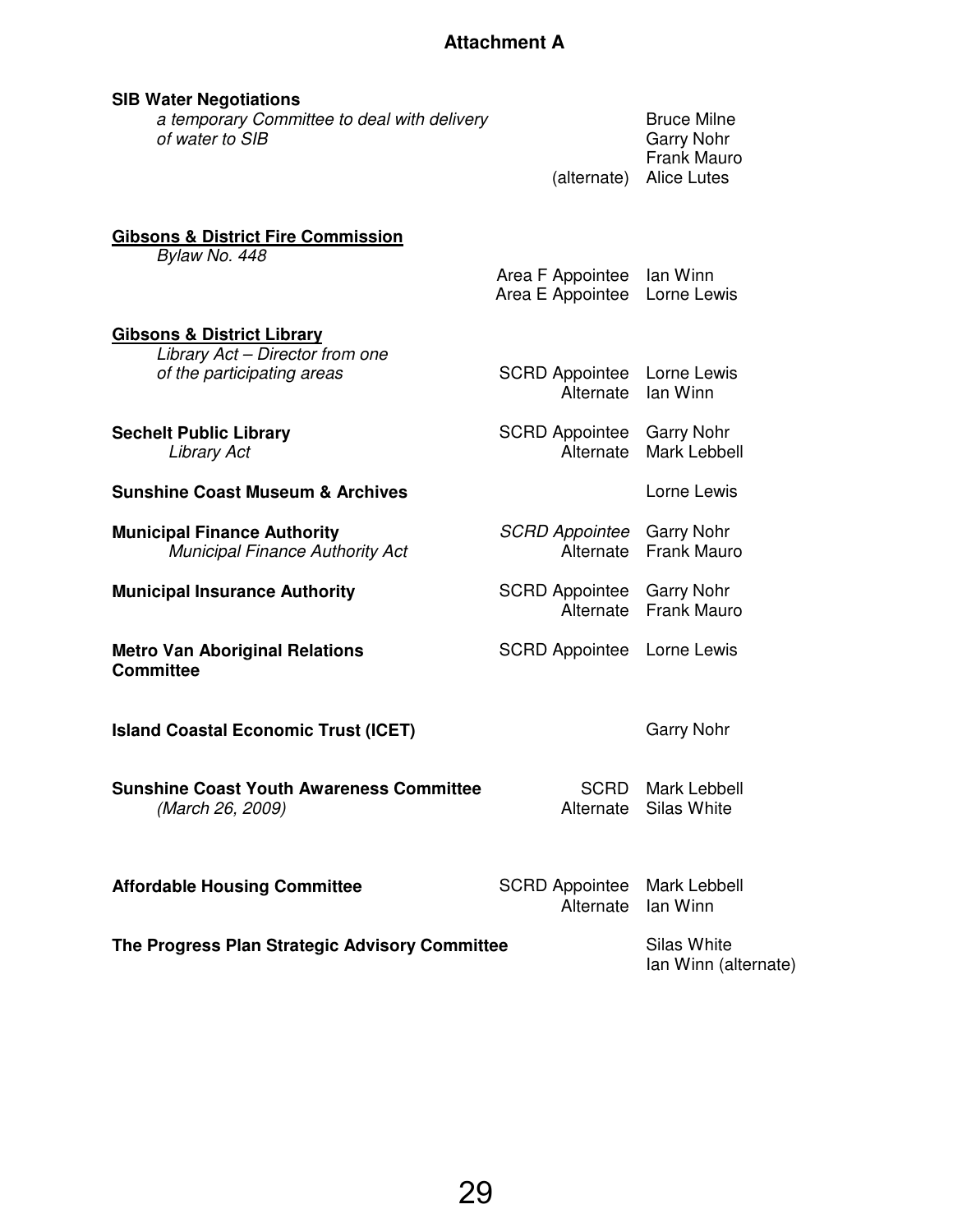## **SUNSHINE COAST REGIONAL DISTRICT**

F

#### **BYLAW NO. 422.26**

#### **A bylaw to amend Sunshine Coast Regional District Revised Water Rates and Regulations Bylaw No. 422, 1995**

<span id="page-32-0"></span>The Board of the Sunshine Coast Regional District in open meeting assembled enacts as follows:

- 1. This Bylaw may be cited as *"Sunshine Coast Regional District Water Rates and Regulations Amendment Bylaw No. 422.26, 2015".*
- 2. *Sunshine Coast Regional District Revised Water Rates and Regulations Bylaw No. 422, 1995* is hereby amended as follows:
	- a) Delete Schedule "B" in its entirety and replace with the revised Schedule "B" attached hereto.
	- b) Delete Schedule "D" in its entirety and replace with the revised Schedule "D" attached hereto.
	- c) Delete Schedule "E" in its entirety and replace with the revised Schedule "E" attached hereto.

| <b>READ A FIRST TIME</b>  | this | 8 <sup>th</sup> | day of | January, 2015 |
|---------------------------|------|-----------------|--------|---------------|
| <b>READ A SECOND TIME</b> | this | 8 <sup>th</sup> | day of | January, 2015 |
| <b>READ A THIRD TIME</b>  | this | 8 <sup>th</sup> | day of | January, 2015 |
| <b>ADOPTED</b>            | this | 8 <sup>th</sup> | day of | January, 2015 |

#### \_\_\_\_\_\_\_\_\_\_\_\_\_\_\_\_\_\_\_\_\_\_\_\_\_\_\_\_\_\_\_\_ CORPORATE OFFICER

**CHAIR CHAIR** 

 $\overline{\phantom{a}}$  , and the contract of the contract of the contract of the contract of the contract of the contract of the contract of the contract of the contract of the contract of the contract of the contract of the contrac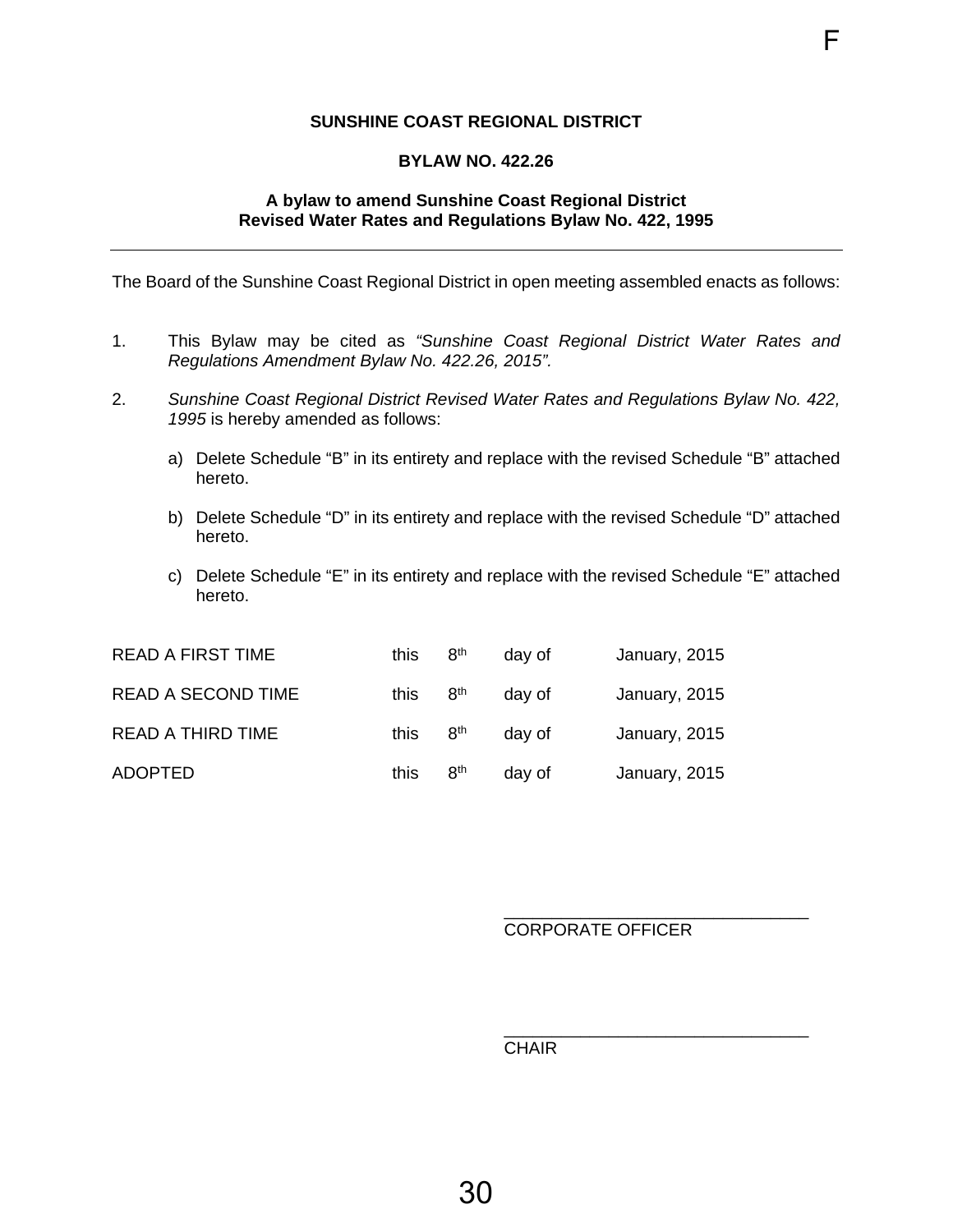## **SUNSHINE COAST REGIONAL DISTRICT**

#### **BYLAW NO. 422**

## **SCHEDULE "B"**  *This Schedule does not apply to the North Pender Harbour Water Service Area as established under Bylaw No. 1070 (see Schedule "D") OR The South Pender Harbour Water Service Area*

*as established under Bylaw No. 1074 (see Schedule "E")* 

## ANNUAL WATER SERVICE RATES AND CHARGES

| 1. |                                                      | <b>Land Charges - billed annually</b>                                                                                                                                                                                                                                                                                                                                                                                                                                                                                                                                                                    |        |                    |                             | Annual                                                   |
|----|------------------------------------------------------|----------------------------------------------------------------------------------------------------------------------------------------------------------------------------------------------------------------------------------------------------------------------------------------------------------------------------------------------------------------------------------------------------------------------------------------------------------------------------------------------------------------------------------------------------------------------------------------------------------|--------|--------------------|-----------------------------|----------------------------------------------------------|
|    | (1)<br>(2)<br>(3)<br>(4)<br>(5)<br>(6)<br>(7)<br>(8) | Up to and including one acre in area<br>Greater than one acre, up to and including two acres<br>Greater than two acres, up to and including three acres<br>Greater than three acres, up to and including four acres<br>Greater than four acres, up to and including five acres<br>Greater than five acres, \$17.81 for each additional acre<br>or part of an acre, up to and including ten acres<br>Greater than ten acres, \$10.00 for each additional acre<br>or part of an acre, up to and including twenty acres<br>Greater than twenty acres, \$6.78 for each additional<br>acre or part of an acre |        |                    | \$<br>\$<br>\$<br>\$<br>\$. | 252.46<br>268.73<br>303.00<br>343.52<br>361.66           |
| 2. |                                                      | User Fees - billed annually                                                                                                                                                                                                                                                                                                                                                                                                                                                                                                                                                                              |        |                    |                             | Annual                                                   |
|    | (1)                                                  | For each dwelling unit (a dwelling unit being<br>a single suite in a dwelling, a single strata lot,<br>or any building or structure customarily used                                                                                                                                                                                                                                                                                                                                                                                                                                                     |        |                    | \$.                         | 246.62                                                   |
|    | (2)<br>(3)<br>(4)<br>(5)<br>(6)                      | as a self contained living unit)<br>Motels - per unit<br>Apartments<br>Mobile Homes - per occupied pad<br>Hospital and Intermediate Care Facilities - per bed<br>All other users not herein provided for - per user                                                                                                                                                                                                                                                                                                                                                                                      |        |                    |                             | \$130.32<br>\$198.53<br>\$198.53<br>\$130.32<br>\$246.62 |
| 3. |                                                      | Meter Rates - billed quarterly                                                                                                                                                                                                                                                                                                                                                                                                                                                                                                                                                                           |        | <b>Per Quarter</b> |                             | Annual                                                   |
|    |                                                      | Per hundred cubic feet<br>Minimum charge per quarter (meter rental extra)                                                                                                                                                                                                                                                                                                                                                                                                                                                                                                                                | \$2.10 | \$61.66            |                             | \$246.62                                                 |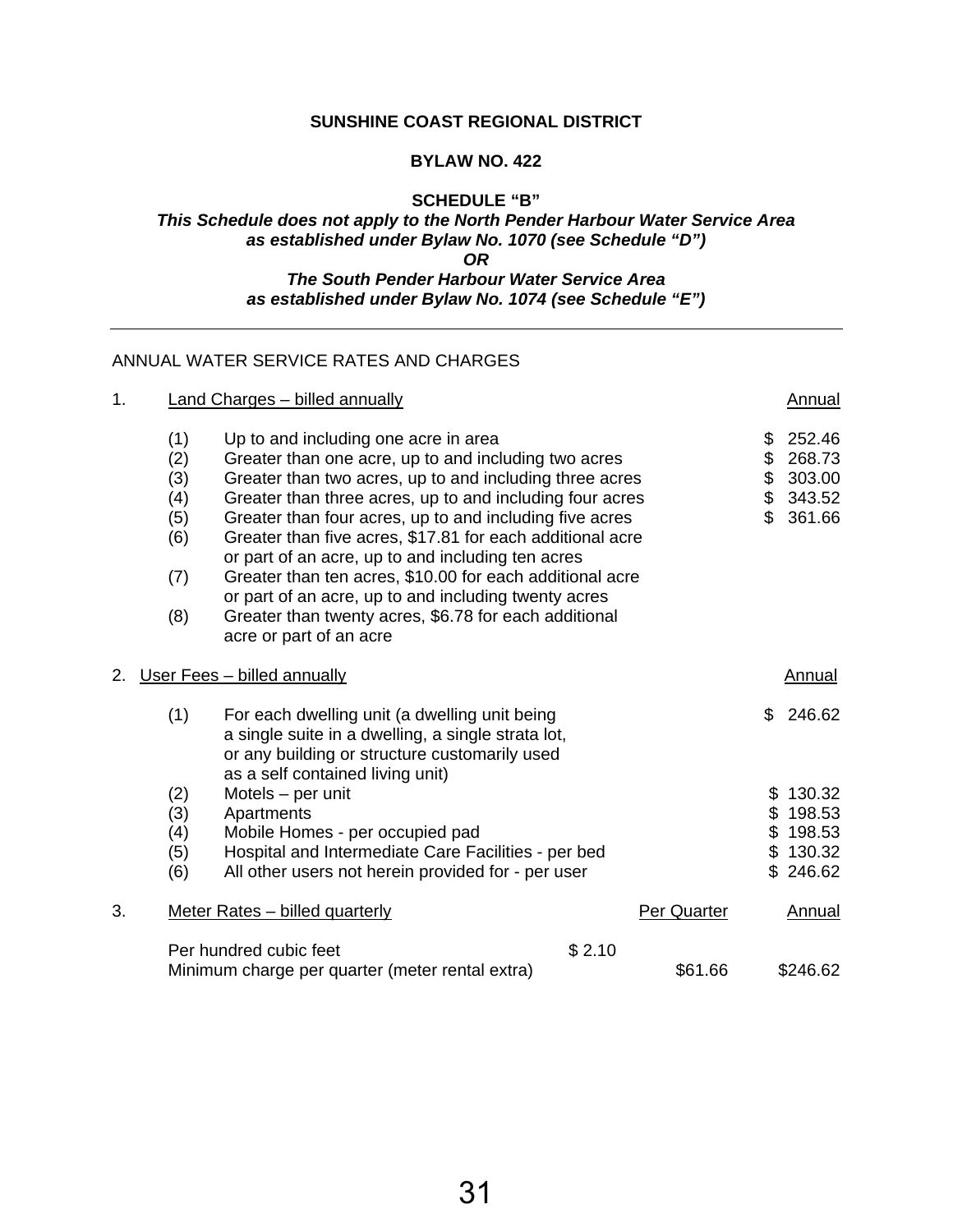## **Sunshine Coast Regional District**

#### **Bylaw No. 422**

## **Schedule "B" continued**

| 4. |     | Meter Rentals – billed quarterly                               | Per Quarter |              | Annual |
|----|-----|----------------------------------------------------------------|-------------|--------------|--------|
|    | (1) | Up to and including 3/4"                                       | \$          | 9.00<br>\$   | 36.00  |
|    | (2) | Over 3/4", up to and including 1"                              | \$          | \$<br>12.00  | 48.00  |
|    | (3) | Over 1", up to and including 1 $\frac{1}{2}$ "                 | \$          | 30.00<br>\$  | 120.00 |
|    | (4) | Over 1 $\frac{1}{2}$ , up to and including 2"                  | \$          | 36.00<br>\$  | 144.00 |
|    | (5) | Over 2", up to and including 4"                                | \$          | 45.00<br>S   | 180.00 |
|    | (6) | Over 4", up to and including 6"                                | \$          | 60.00<br>\$. | 240.00 |
| 5. |     | <b>Connection Charges</b>                                      |             |              |        |
|    | (1) | 3/4" Connection                                                |             | \$1,200.00   |        |
|    | (2) | 1" Connection                                                  |             | \$1,800.00   |        |
|    | (3) | Over 1"                                                        | (minimum)   | \$2,000.00   |        |
|    |     | (Plus additional costs incurred for fittings and installation) |             |              |        |

#### 6. Turning Off/On Fees

Subsequent to the initial turn on, the fee for turning the water off shall be the sum of \$50.00 payable at the time of application.

#### 7. Hydrant Rental

An annual charge of TWENTY DOLLARS (\$20.00) shall be levied for each hydrant operating from the Utility. The charge will be payable by the Fire Improvement Districts and Fire Protection Districts served by the Regional District Water Authority.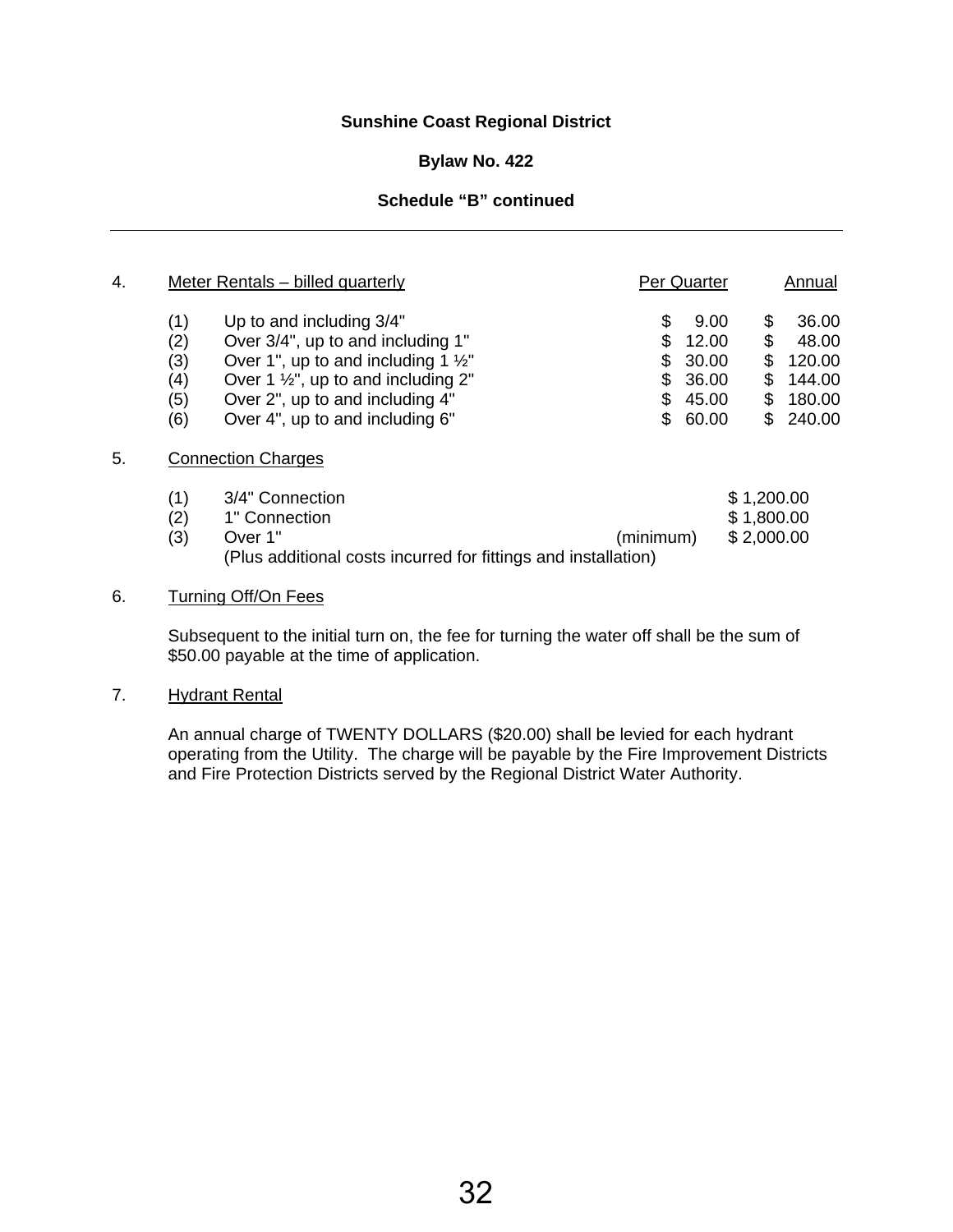## **SUNSHINE COAST REGIONAL DISTRICT**

#### **BYLAW NO. 422**

## **SCHEDULE "D"**

## *This Schedule applies only to the North Pender Harbour Water Service Area as established under Bylaw No. 1070*

## ANNUAL WATER SERVICE RATES AND CHARGES

| 1. |                   | <b>Land Charges - billed annually</b>                                                                                                        |             |                            | Annual                                 |
|----|-------------------|----------------------------------------------------------------------------------------------------------------------------------------------|-------------|----------------------------|----------------------------------------|
|    | (1)<br>(2)<br>(3) | Residential<br>Institutional<br>Commercial                                                                                                   |             | \$<br>\$<br>$\mathfrak{P}$ | 307.91<br>307.91<br>699.04             |
| 2. |                   | User Fees - billed annually                                                                                                                  |             |                            | <b>Annual</b>                          |
|    | (1)               | For each parcel containing 1 dwelling unit<br>(a dwelling unit being a single dwelling, a<br>single strata lot, or any building or structure |             | \$                         | 218.13                                 |
|    | (2)               | customarily used as a self contained living unit)<br>Multiple Family Dwellings (where more than<br>One dwelling exists on a parcel)          |             | \$                         | 392.42                                 |
|    | (3)<br>(4)        | <b>Institutional Building</b><br>All other users not herein provided for - per user                                                          |             | \$<br>\$                   | 200.35<br>218.13                       |
| 3. |                   | Meter Rates - billed quarterly                                                                                                               | Per Quarter |                            | <b>Annual</b>                          |
|    |                   | First 50,000 gallons used per quarter<br>Per 1000 gal (or part thereof) used over 50,000 gallons/quarter                                     | \$4.20      | \$                         | 327.87                                 |
| 4. |                   | <b>Manual Water Meter Readings</b>                                                                                                           |             |                            |                                        |
|    | Per reading       | \$25.00 (up to a maximum of \$300 per annum)                                                                                                 |             |                            |                                        |
| 5. |                   | <b>Connection Charges</b>                                                                                                                    |             |                            |                                        |
|    | (1)<br>(2)<br>(3) | 3/4" Connection<br>1" Connection<br>Over 1"<br>(minimum)<br>(Plus additional costs incurred for fittings and installation)                   |             |                            | \$1,200.00<br>\$1,800.00<br>\$2,000.00 |

## 6. Turning Off/On Fees

Subsequent to the initial turn on, the fee for turning the water off shall be the sum of \$50.00 payable at the time of application.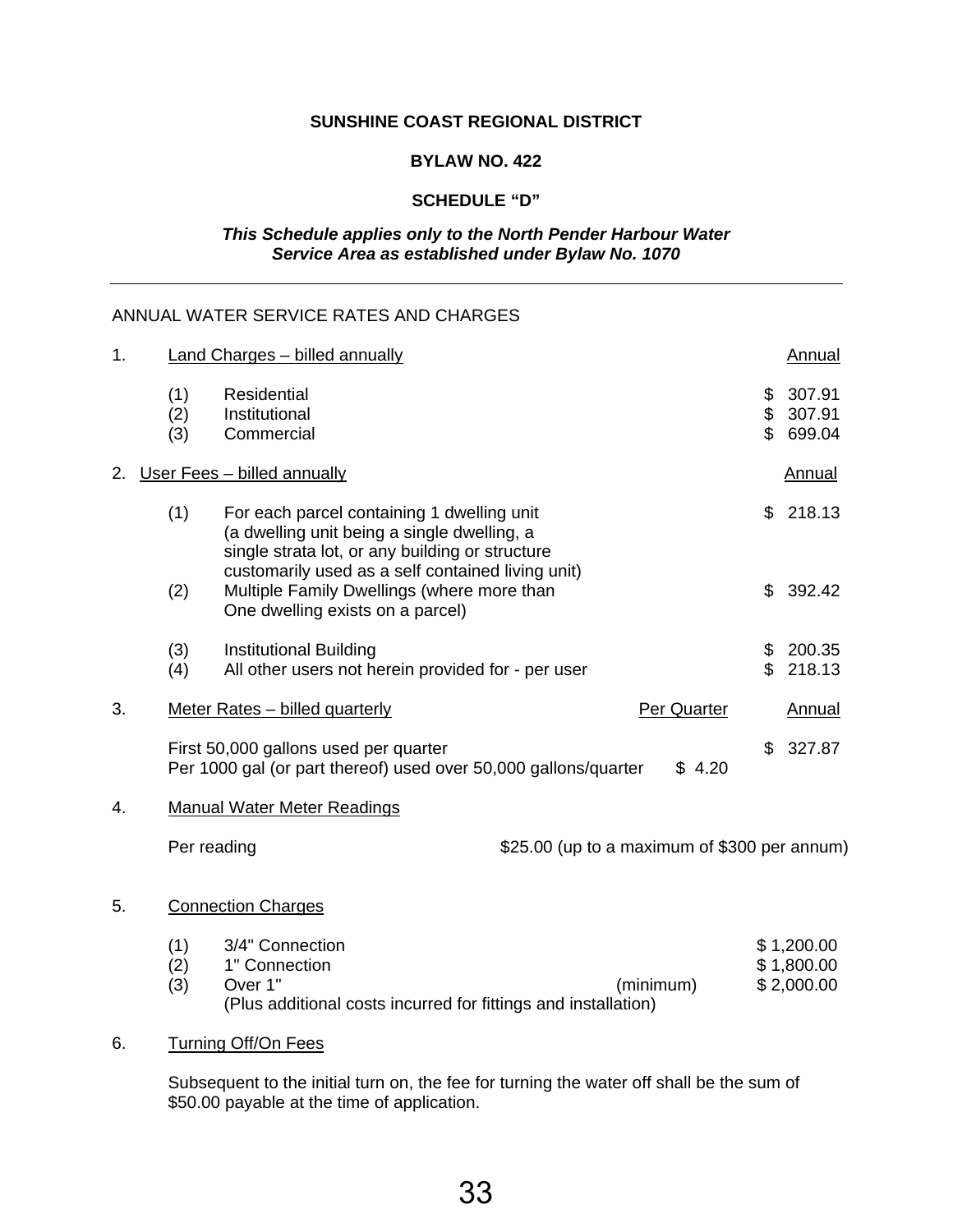## 7. Temporary Lawn Watering Permit

The fee for a Temporary Lawn Watering Permit shall be \$35.00 payable at the time of application.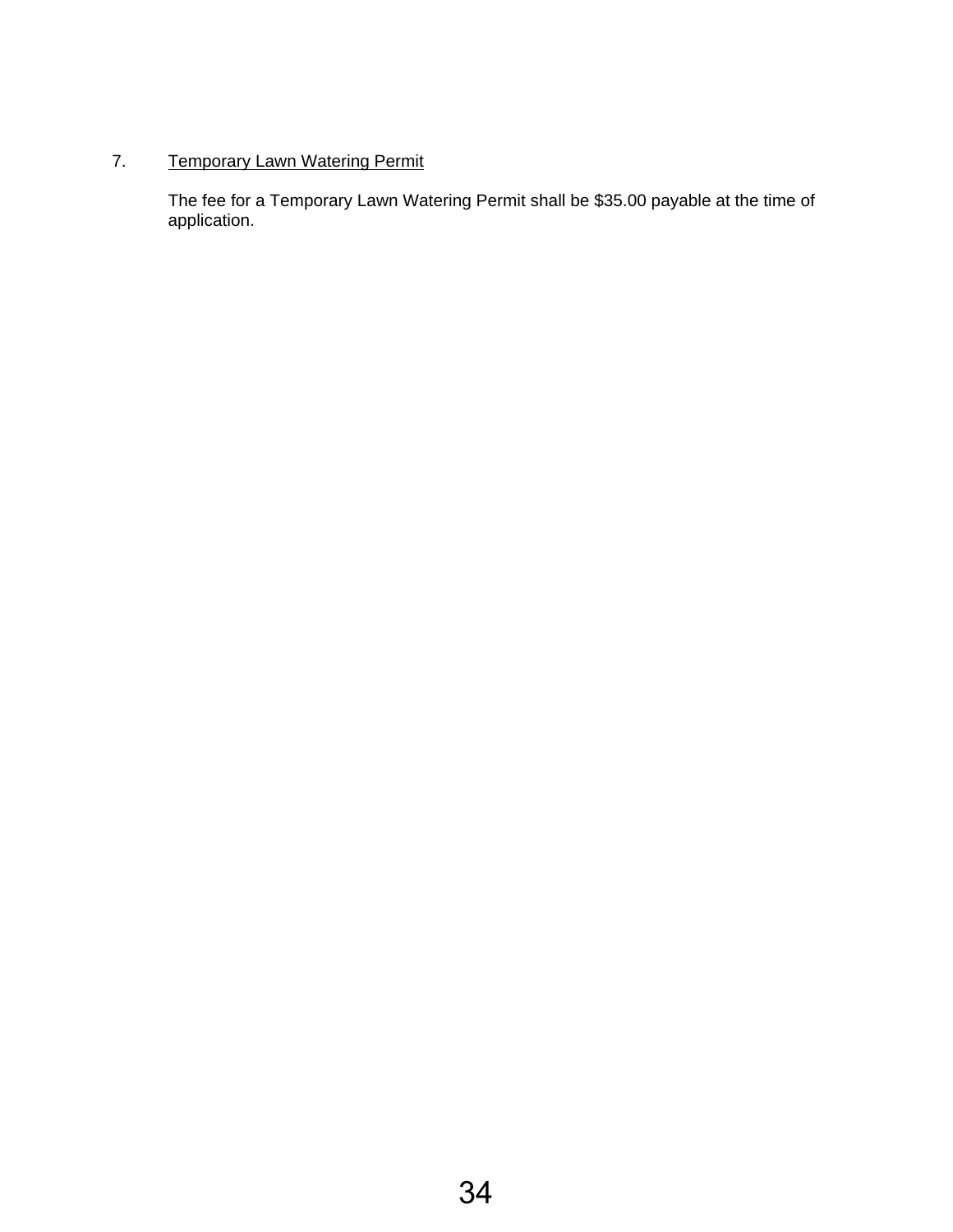## **SUNSHINE COAST REGIONAL DISTRICT**

#### **BYLAW NO. 422**

## **SCHEDULE "E"**

#### *This Schedule applies only to the South Pender Harbour Water Service Area as established under Bylaw No. 1074*

## ANNUAL WATER SERVICE RATES AND CHARGES

| 1. |                   | <b>Land Charges - billed annually</b>                                                                                                                                         |                           | <b>Annual</b>              |
|----|-------------------|-------------------------------------------------------------------------------------------------------------------------------------------------------------------------------|---------------------------|----------------------------|
|    | (1)<br>(2)<br>(3) | Up to and including two acres in area<br>Greater than two acres, up to and including ten acres<br>Greater than ten acres                                                      | \$<br>$\frac{1}{2}$<br>\$ | 311.90<br>426.80<br>541.71 |
| 2. |                   | User Fees - billed annually                                                                                                                                                   |                           | <b>Annual</b>              |
|    | (1)               | For each dwelling unit (a dwelling unit<br>being a single dwelling, a single strata lot,<br>or any building or structure customarily used<br>as a self contained living unit) | \$                        | 344.73                     |
|    | (2)               | For each dwelling unit of a multiple family unit<br>including apartments, suites, duplexes, cottages etc.                                                                     | \$                        | 344.73                     |
|    | (3)               | For each office or place of business wherein is<br>employed not more than one person                                                                                          | \$                        | 344.73                     |
|    | (4)               | For each office or place of business wherein is<br>employed more than one person                                                                                              | \$                        | 492.45                     |
|    | (5)               | All other users not herein provided for - per user                                                                                                                            | \$                        | 344.73                     |
|    | (6)               | For each clubhouse or hall                                                                                                                                                    | \$                        | 492.45                     |
| 3. |                   | Meter Rates - billed quarterly                                                                                                                                                |                           | Per Quarter                |
|    |                   | First 10,000 gallons used per quarter<br>Per 1000 gal (or part thereof) used over 10,000 gallons/quarter                                                                      |                           | \$123.11<br>\$5.76         |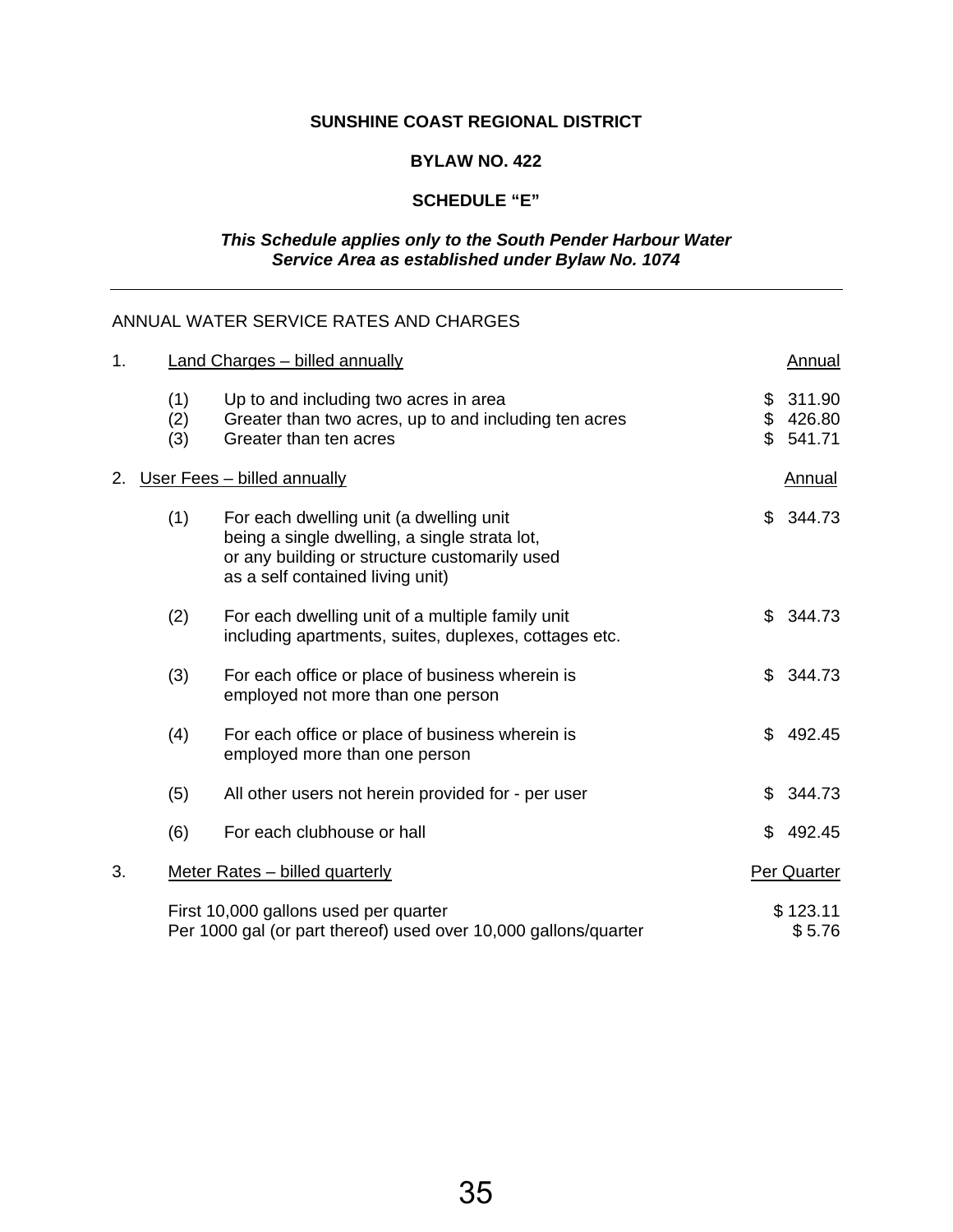## 4. Manual Water Meter Readings

Per reading **Per reading the COV** to a maximum of \$300 per annum)

#### 5. Connection Charges

| (1) | 3/4" Connection |                                                                | \$1,200.00 |
|-----|-----------------|----------------------------------------------------------------|------------|
| (2) | 1" Connection   |                                                                | \$1,800.00 |
| (3) | Over 1"         | (minimum)                                                      | \$2,000.00 |
|     |                 | (Plus additional costs incurred for fittings and installation) |            |

## 6. Turning Off/On Fees

Subsequent to the initial turn on, the fee for turning the water off shall be the sum of \$50.00 payable at the time of application.

## 7. Temporary Lawn Watering Permit

The fee for a Temporary Lawn Watering Permit shall be \$35.00 payable at the time of application.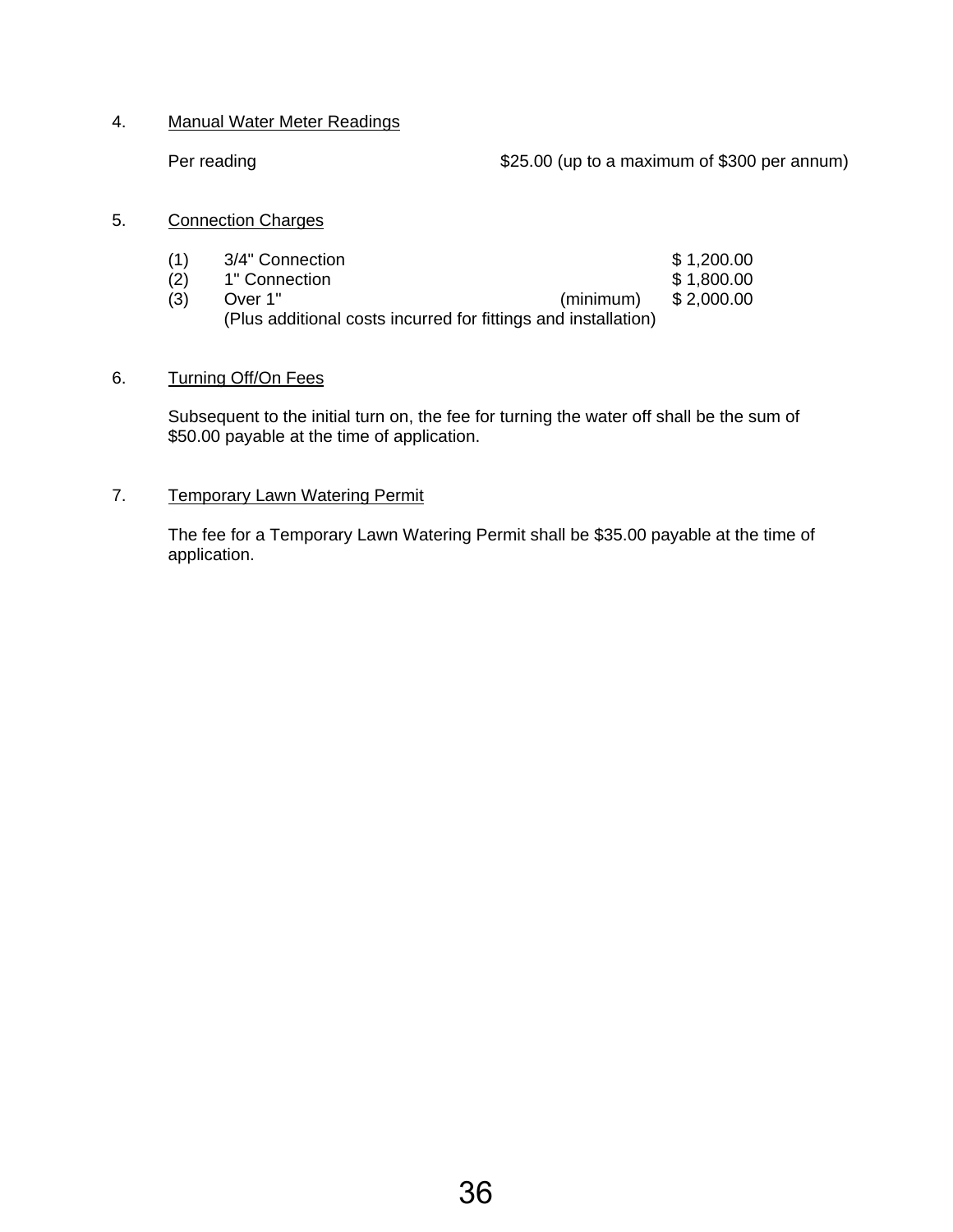## <span id="page-39-0"></span>**SUNSHINE COAST REGIONAL DISTRICT**

## **BYLAW NO. 1027.7**

## **A bylaw to amend Gibsons/West Howe Sound Fire Protection Local Service Bylaw No. 1027, 1996**

WHEREAS the Board of the Sunshine Coast Regional District wishes to amend Gibsons/West Howe Sound Fire Protection Local Service Bylaw No. 1027, 1996 to increase the maximum amount that may be raised annually for the Gibsons/West Howe Sound Fire Protection Service;

AND WHEREAS consent on behalf of the electors in the participating areas has been given in writing by at least two-thirds of the participants in accordance with section 802 of the Local Government Act;

NOW THEREFORE the Board of the Sunshine Coast Regional District in open meeting assembled, enacts as follows:

- 1. This bylaw may be cited as Gibsons/West Howe Sound Fire Protection Service Amendment Bylaw No. 1027.7, 2014.
- 2. Gibsons/West Howe Sound Fire Protection Local Service Bylaw No. 1027, 1996 is hereby amended by deleting Section 3 and replacing with a new Section 3 as follows:
	- 3) In accordance with Section 800.1(1)(e) of the Local Government Act, the maximum annual amount that may be requisitioned for the cost of the Service is the greater, at the time of requisition, of:
		- (a) One Million and Ninety Thousand (\$1,090,000) Dollars; or
		- (b) A property value tax rate of \$0.57/\$1000 applied to the net taxable value of land and improvements in the Service Area.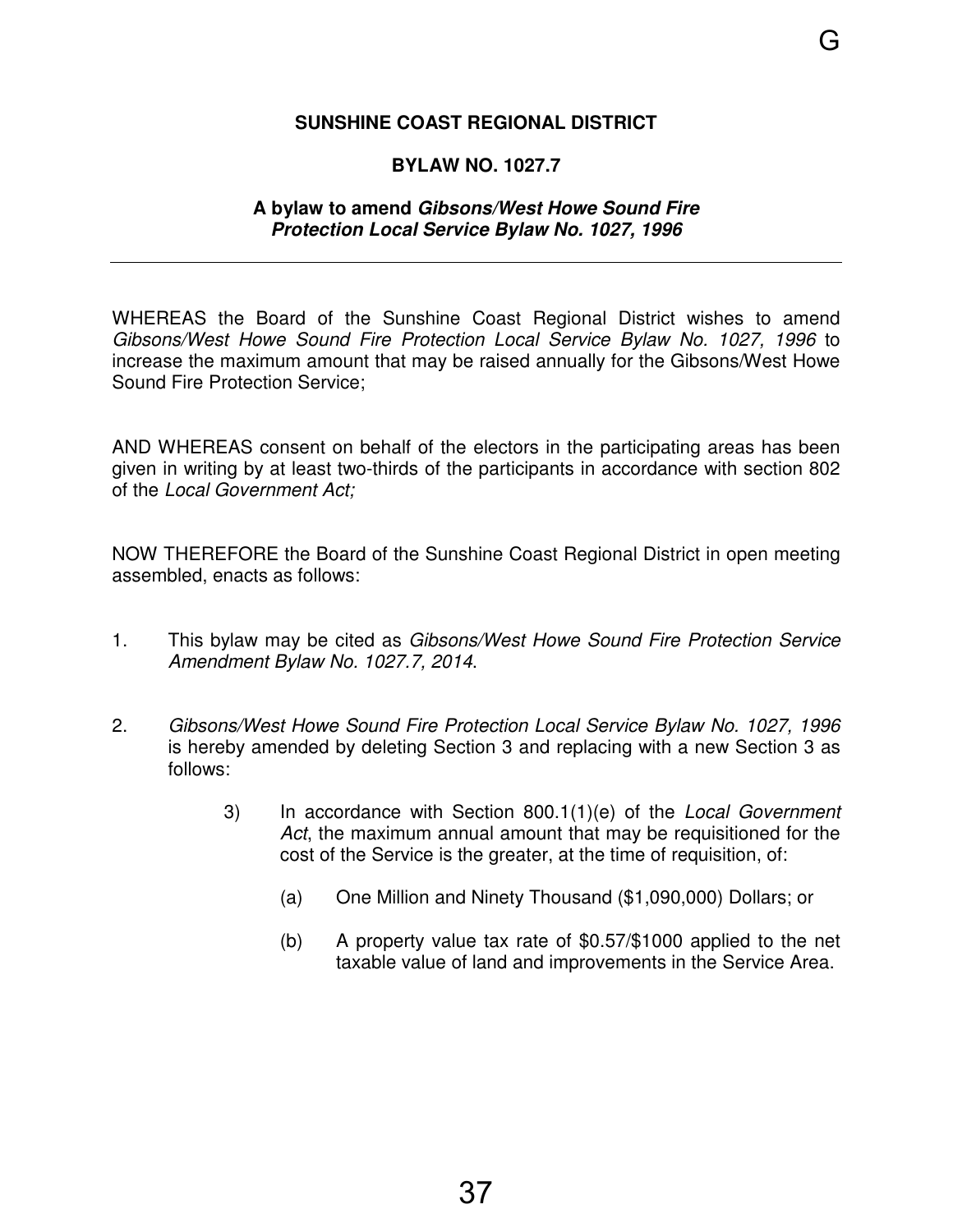| Gibsons/West Howe Sound Fire Protection Service<br>Amendment Bylaw No. 1027.7, 2014 |      |                  |        |                | Page 2 |
|-------------------------------------------------------------------------------------|------|------------------|--------|----------------|--------|
| <b>READ A FIRST TIME</b>                                                            | this | $11^{th}$        | day of | December, 2014 |        |
| <b>READ A SECOND TIME</b>                                                           | this | $11^{\text{th}}$ | day of | December, 2014 |        |
| <b>READ A THIRD TIME</b>                                                            | this | $11^{\text{th}}$ | day of | December, 2014 |        |
| <b>ADOPTED</b>                                                                      | this | 8 <sup>th</sup>  | day of | January, 2015  |        |

\_\_\_\_\_\_\_\_\_\_\_\_\_\_\_\_\_\_\_\_\_\_\_\_\_\_\_\_\_\_\_\_ CORPORATE OFFICER

\_\_\_\_\_\_\_\_\_\_\_\_\_\_\_\_\_\_\_\_\_\_\_\_\_\_\_\_\_\_\_\_ **CHAIR**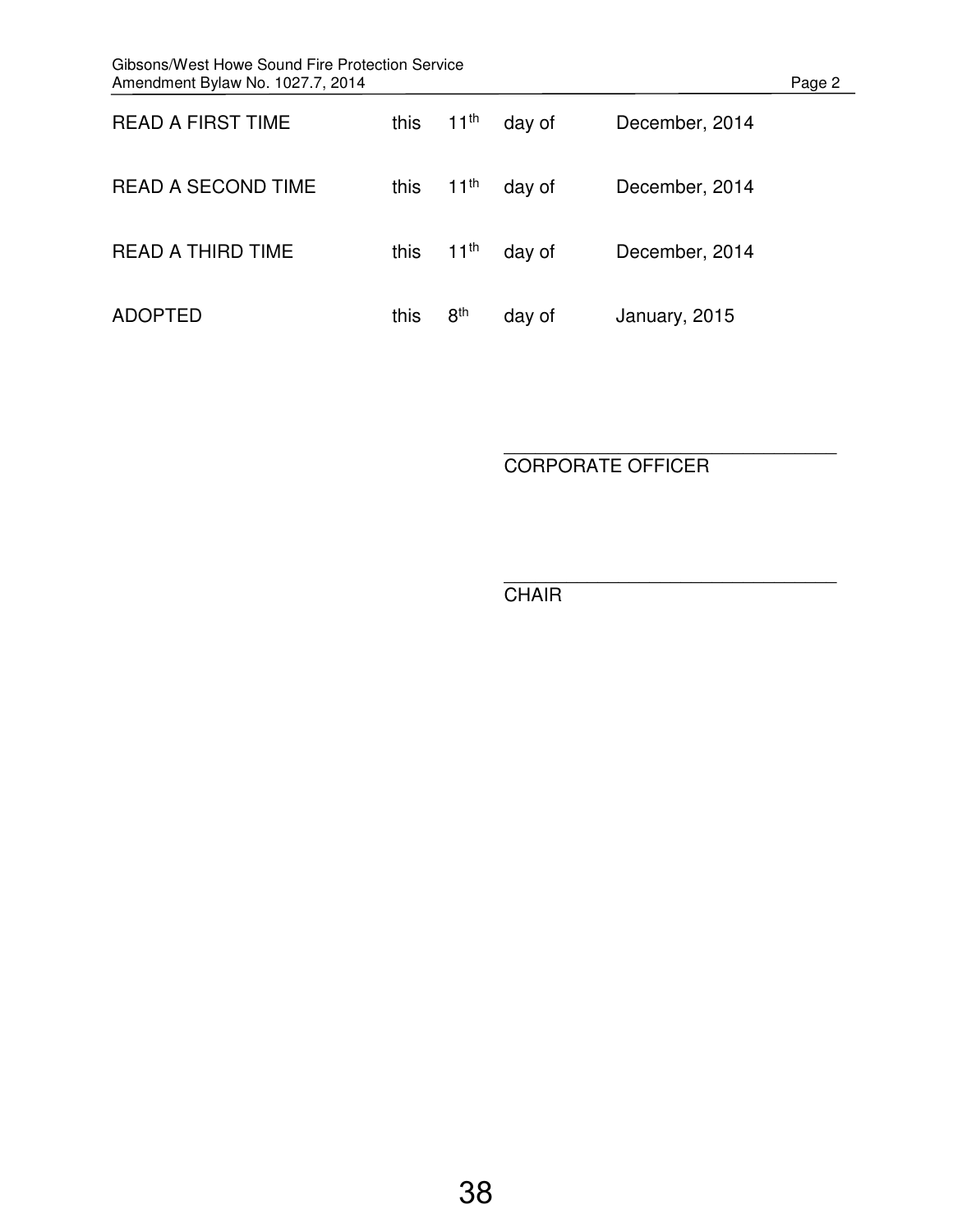## **SUNSHINE COAST REGIONAL DISTRICT**

#### **BYLAW NO. 1075.1**

#### <span id="page-41-0"></span>**A bylaw to amend Pender Harbour Pool Service Establishing Bylaw No. 1075, 2008**

WHEREAS the Board of the Sunshine Coast Regional District wishes to amend Pender Harbour Pool Service Establishing Bylaw No. 1075, 2008 to increase the maximum amount that may be raised annually for the Service;

AND WHEREAS the Director for Electoral Area A has consented to the adoption of this bylaw under Section 802 of the Local Government Act;

NOW THEREFORE the Board of Directors of the Sunshine Coast Regional District, in open meeting assembled, enacts as follows:

- 1. This bylaw may be cited as Pender Harbour Pool Service Amendment Bylaw No. 1075.1, 2014.
- 2. Pender Harbour Pool Service Establishing Bylaw No. 1075, 2008 is hereby amended by deleting Section 7 and replacing with a new Section 7 as follows:
	- 7. Maximum Cost

In accordance with Section 800.1(1)(e) of the Local Government Act, the maximum annual amount that may be requisitioned for the cost of the Service is the greater, at the time of requisition, of:

- (a) \$625,000 Dollars; or
- (b) A property value tax rate of \$0.52/\$1000 applied to the net taxable value of land and improvements in the Service Area.

| <b>READ A FIRST TIME</b>  | this |                  | $11th$ day of | December, 2014 |
|---------------------------|------|------------------|---------------|----------------|
| <b>READ A SECOND TIME</b> | this | $11^{\text{th}}$ | dav of        | December, 2014 |
| READ A THIRD TIME         | this |                  | $11th$ day of | December, 2014 |
| <b>ADOPTED</b>            | this | $8^{\sf th}$     | day of        | January, 2015  |

#### \_\_\_\_\_\_\_\_\_\_\_\_\_\_\_\_\_\_\_\_\_\_\_\_\_\_\_\_\_\_\_\_\_\_\_\_\_\_ CORPORATE OFFICER

#### CHAIR

\_\_\_\_\_\_\_\_\_\_\_\_\_\_\_\_\_\_\_\_\_\_\_\_\_\_\_\_\_\_\_\_\_\_\_\_\_\_

H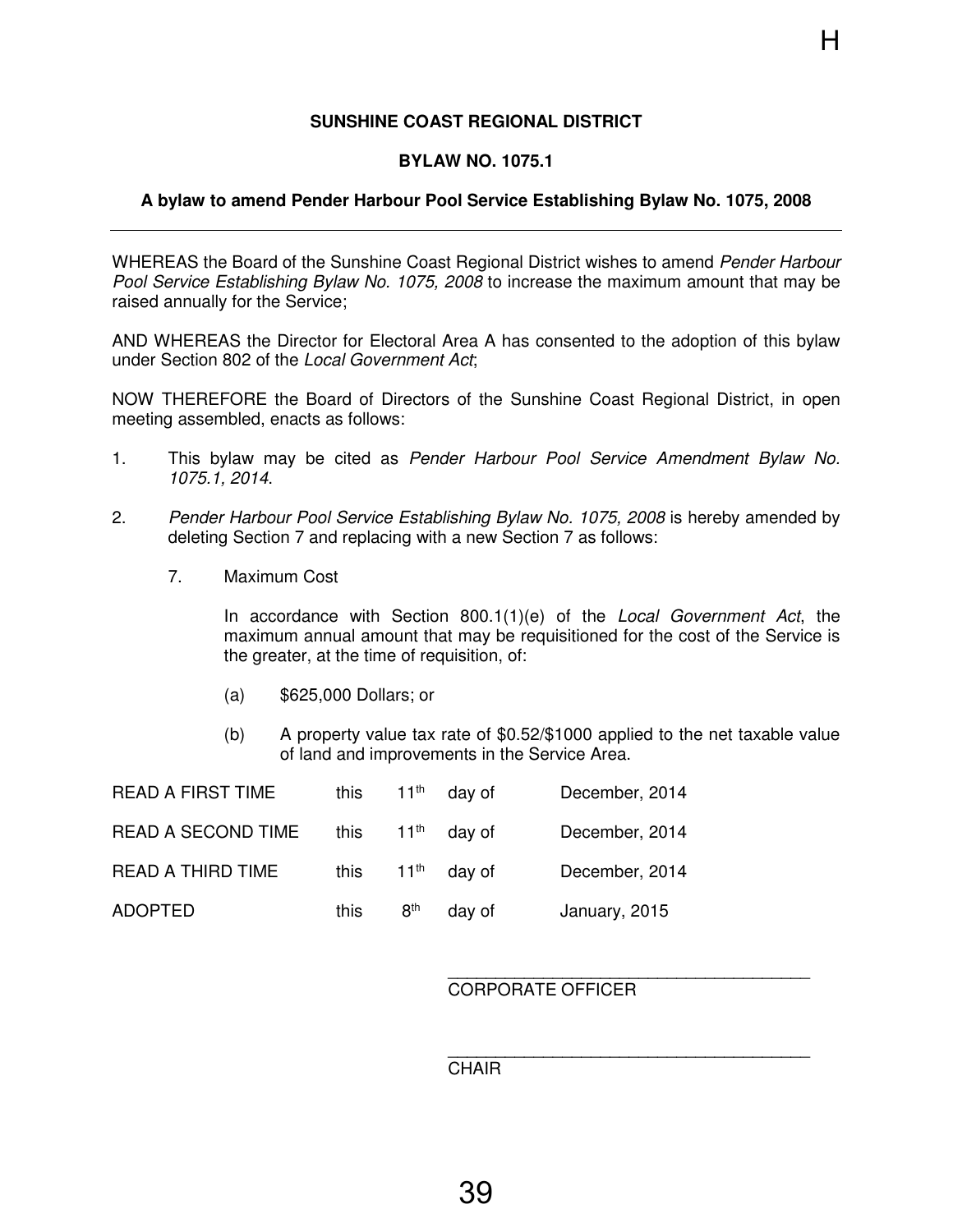I

#### **SUNSHINE COAST REGIONAL DISTRICT ZONING AMENDMENT BYLAW No. 600.4, 2015**

<span id="page-42-0"></span>A bylaw to amend the "Elphinstone Official Community Plan Bylaw No. 600, 2007".

The Board of Directors of the Sunshine Coast Regional District, in open meeting assembled, enacts as follows:

#### **PART A - CITATION**

1. This bylaw may be cited as the "Elphinstone Official Community Plan Amendment Bylaw No. 600.4, 2015".

#### **PART B – AMENDMENT**

- 2. Elphinstone Official Community Plan Bylaw No. 600, 2007 is herby amended as follows:
	- a) In Policy B-1.1 Types of Development Permit Areas, amend 3 to read
		- "3. Where commercial or industrial areas are designated land uses, guidelines for the "*form and character"* of buildings, site and landscaping are provided for the issuance of building permits within *Development Permit Area Nos. 4, 5* and**,** *6*  **and** *7*."
	- b) In Policy B-1.2 General Policies on Development Permit Areas insert the following after the end of 2 (h):
		- "(i) in Development Permit Area No. 7 only, if the development is adjacent to an industrial zoned property/industrial land use designation on all lot lines
	- c) Amend the title of Policy B-1.6 to read:

"B-1.6 Development Permit Area Nos. 4, 5 and**,** 6 **and 7** – Form & Character Areas"

- d) In Policy B-1.6 insert and the end of the section titled "Justification":
	- "(d) Development Permit Area No. 7 Marihuana Production Facilities This development permit area applies to all lands in the Plan Area. The objective of the development permit area is to provide guidelines to ensure that a *marihuana production facility* is designed to fit into the neighbourhood with minimal visual impact."
- e) In Policy B-1.6 insert after section 6.3 the following:
	- "7. Guidelines Applicable to Development Permit Area No. 7 Marihuana Production Facilities

General Form and Character of Development

Preservation of the established neighbourhood character will be achieved through:

Design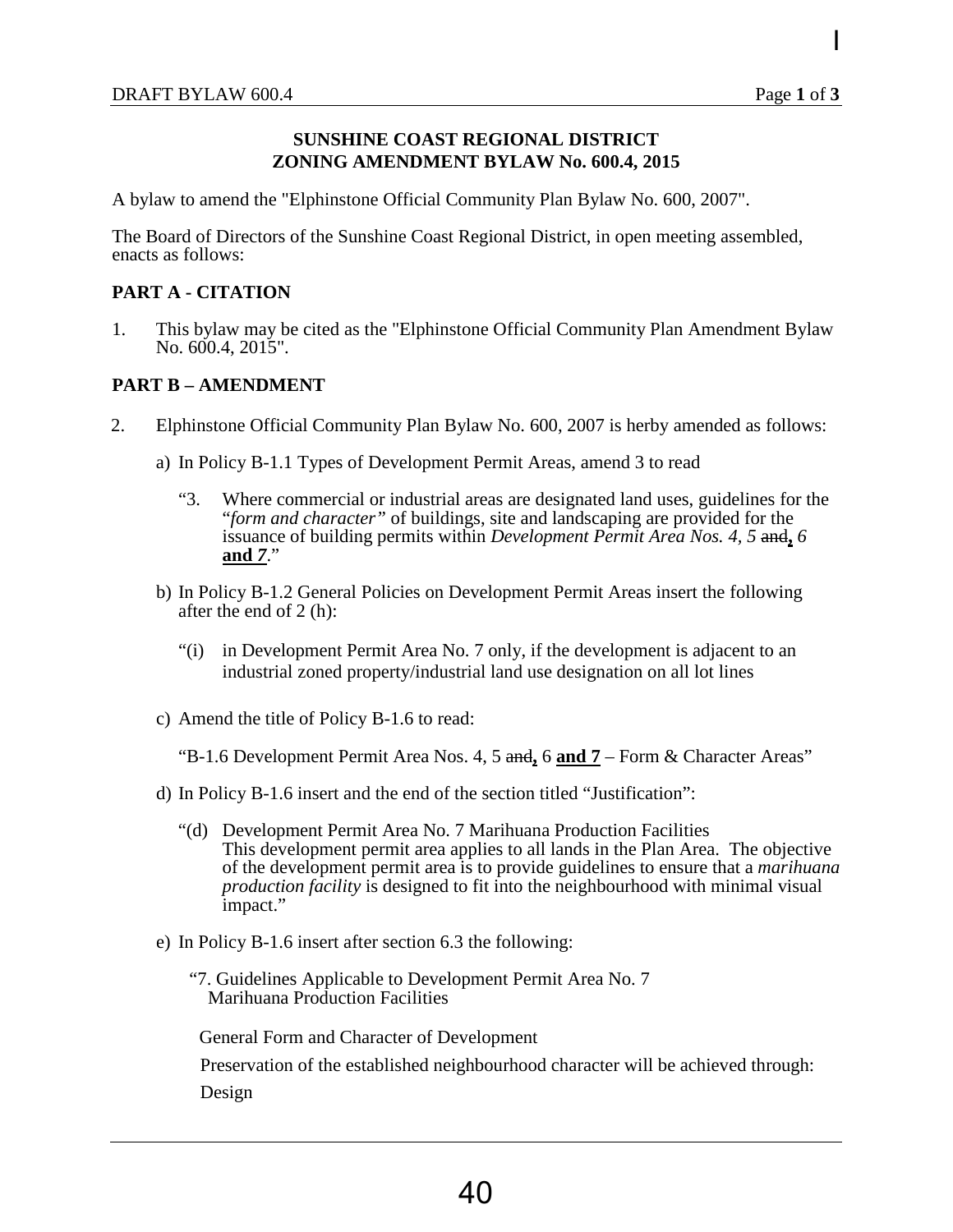- (i) Marihuana production facilities should be sited to afford maximum privacy to adjacent residential properties and minimize the impacts of noise, glare and shadows
- (ii) Creative building design that emphasizes the use of natural or natural-like materials, and which is compatible with the scale and character of its surroundings;
- (iii) In general, a variety of cladding and trim materials is permitted, provided that the materials have a natural or traditional appearance and are complementary to existing development;
- (iv) Pre-fabricated industrial metal siding (such as "R-panels") is not permitted;
- (v) Large, blank walls in excess of 6.0 metres (20.0 ft.) are not permitted unless design elements such as faux windows are placed on the façade;

Landscaping and Fencing

- (vi) Preservation of existing mature coniferous trees;
- (vii) Landscaping with a minimum width of three metres to create an effective buffer around the development;
- (viii) Landscaping should include a mixture of deciduous and evergreen plants and/or trees which are suitable for the local climate (such as from the BC Naturescape plant list);
- (ix) Provision should be made to conserve and supply adequate water to all planted areas, such as use of drip irrigation and/or rainwater barrels, and to maintain landscaping as approved ;
- (x) Fencing adjacent to residential zoned parcels should be solid, unless combined with landscaping, and clad in wood, while also meeting Health Canada Security requirements;

Lighting

- (xi) Site lighting shall be directed downward to avoid "light spill" on adjacent residential areas and designed following the Regional District's Outdoor Lighting Standard;
- (xii) Site lighting should be neutral in colour. High-pressure sodium (orange) lights are not permitted.
- 3. In D3 Interpretation and Definitions insert the following:

"marihuana production facility" means a facility used for the cultivation, processing, testing, destruction, packaging and shipping of marihuana as permitted under federal legislation.

- 4. Amend the Table of Contents as required
- 5. Map 2 (Development Permit Areas) of Elphinstone Official Community Plan Bylaw No. 600, 2007, is hereby amended by inserting the following text in the map legend:

"DPA No.7 Marihuana Production Facilities applies to all lands in the Plan Area"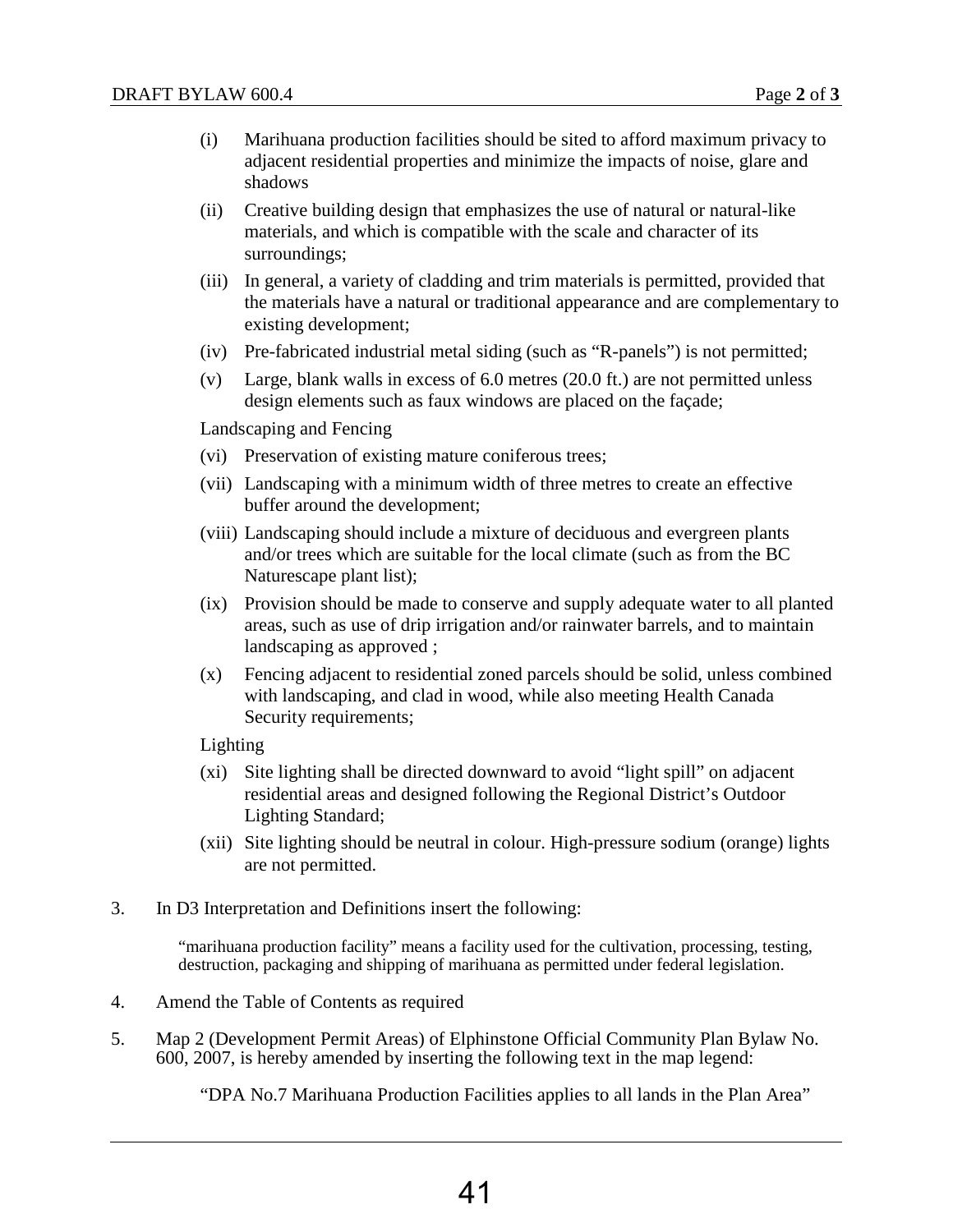| PURSUANT TO SECTION 879 OF THE LOCAL<br><b>GOVERNMENT ACT CONSULTATION</b>                                                                                                                               |                   |              |             |
|----------------------------------------------------------------------------------------------------------------------------------------------------------------------------------------------------------|-------------------|--------------|-------------|
| REQUIREMENTS CONSIDERED this                                                                                                                                                                             | DAY OF            | <b>MONTH</b> | <b>YEAR</b> |
| READ A FIRST TIME this                                                                                                                                                                                   | DAY OF            | <b>MONTH</b> | <b>YEAR</b> |
| <b>READ A SECOND TIME this</b>                                                                                                                                                                           | DAY OF            | <b>MONTH</b> | <b>YEAR</b> |
| CONSIDERED IN CONJUNCTION WITH THE<br>SUNSHINE COAST REGIONAL DISTRICT<br>FINANCIAL PLAN AND ANY APPLICABLE WASTE<br>MANAGEMENT PLANS AND THE 10-YEAR WATER<br>PLAN PURSUANT TO SECTION 882 OF THE LOCAL |                   |              |             |
| GOVERNMENT ACT this                                                                                                                                                                                      | DAY OF            | <b>MONTH</b> | <b>YEAR</b> |
| PUBLIC HEARING HELD PURSUANT TO<br>THE LOCAL GOVERNMENT ACT this                                                                                                                                         | DAY OF            | <b>MONTH</b> | <b>YEAR</b> |
| READ A THIRD TIME this                                                                                                                                                                                   | DAY OF            | <b>MONTH</b> | <b>YEAR</b> |
| <b>ADOPTED</b> this                                                                                                                                                                                      | DAY OF            | <b>MONTH</b> | YEAR        |
|                                                                                                                                                                                                          | Corporate Officer |              |             |

**Chair**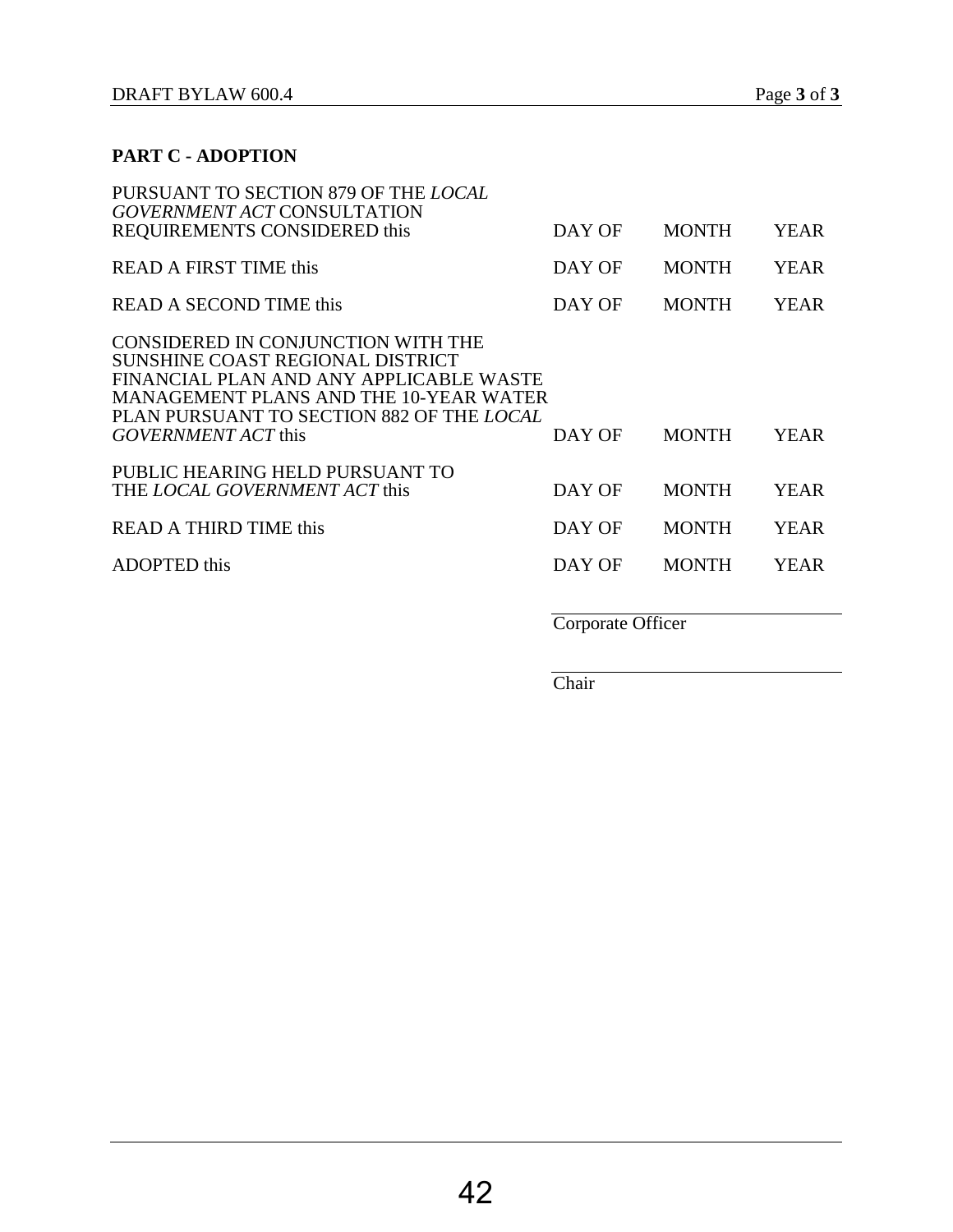J

## <span id="page-45-0"></span>**SUNSHINE COAST REGIONAL DISTRICT OFFICIAL COMMUNITY PLAN AMENDMENT BYLAW No. 641.3 2015**

A bylaw to amend the "Roberts Creek Official Community Plan Bylaw No. 641, 2011"

The Board of Directors of the Sunshine Coast Regional District, in open meeting assembled, enacts as follows:

## **PART A - CITATION**

1. This bylaw may be cited as the "Roberts Creek Official Community Plan Amendment Bylaw No. 641.3, 2015".

#### **PART B – AMENDMENT**

- 2. Roberts Creek Official Community Plan Bylaw No. 641, 2011 is herby amended as follows:
	- a) In Policy 16.3 insert the following:
		- "(i) in DEVELOPMENT PERMIT AREA 8: MARIHUANA PRODUCTION FACILITY only, if the development is adjacent to an industrial zoned property/industrial land use designation on all lot lines
	- b) In Development Permit Area 6: Roberts Creek Village Commercial Core Area delete to following:<br>"CATEGORY:

"e" Form and character of commercial development"

and insert:

"CATEGORY: "f" Form and character of commercial development"

c) After the end of Development Permit Area 7: Agricultural Buffering insert:

#### *"Development Permit Area 8: Marihuana Production Facility*

DPA8 applies to all lands in the Plan Area.

CATEGORY: "f" Form and character of commercial and industrial development

#### JUSTIFICATION:

The objective of the development permit area is to provide guidelines to ensure that a *marihuana production facility* is designed to fit into the neghbourhood with minimal visual impact."

#### APPLICATION OF GUIDELINES

Development permits are required to regulate the form and character of development prior to the construction, addition or exterior alteration of a marihuana production facility.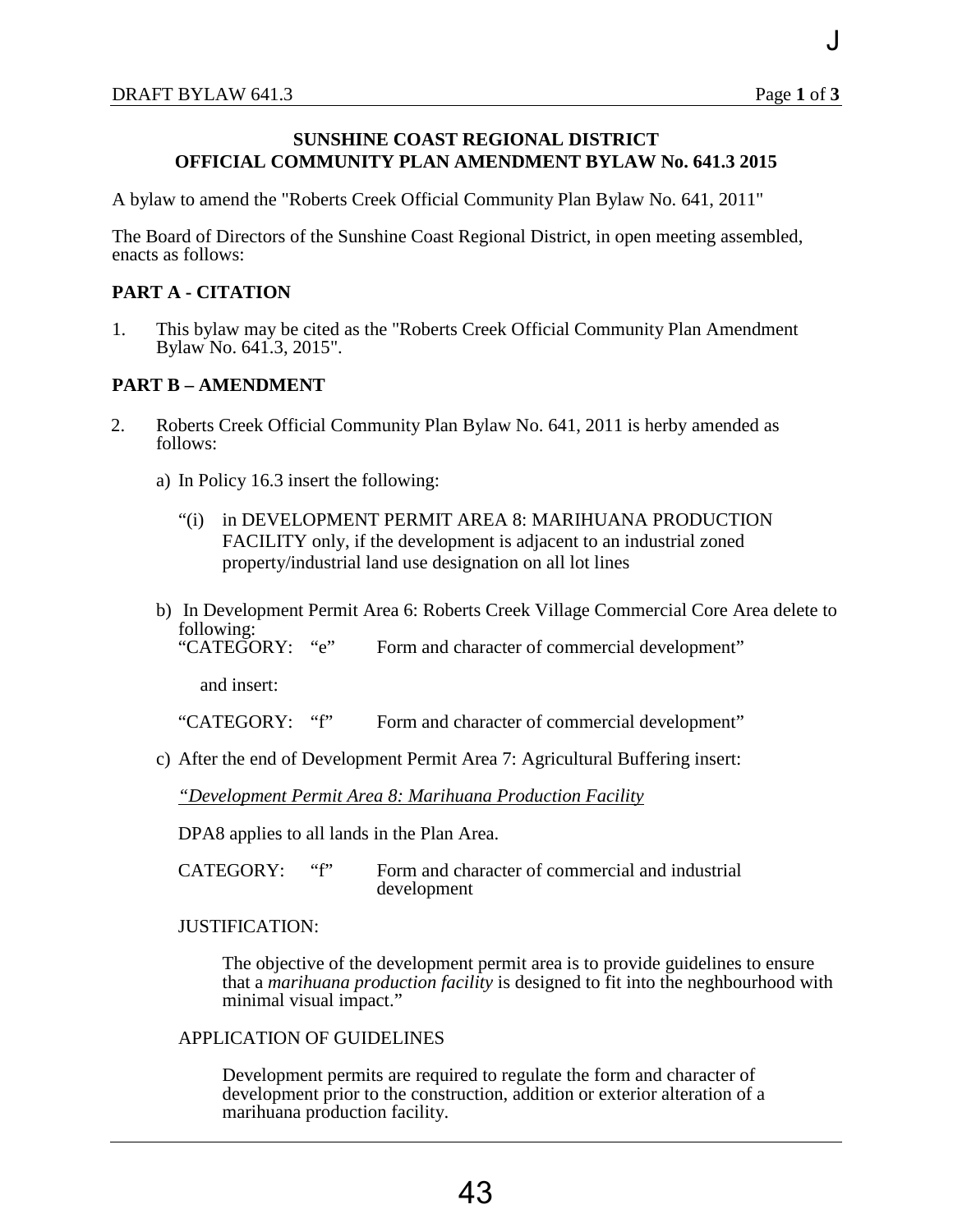Development permits issued for marihuana production facilities shall be in accordance with the following:

#### A) General Form and Character of Development

Preservation of the established neighbourhood character will be achieved through:

a. Design

- (i) Marihuana production facilities should be sited to afford maximum privacy to adjacent residential properties and minimize the impacts of noise, glare and shadows
- (ii) Creative building design that emphasizes the use of natural or natural-like materials, and which is compatible with the scale and character of its surroundings;
- (iii) In general, a variety of cladding and trim materials is permitted, provided that the materials have a natural or traditional appearance and are complementary to existing development;
- (iv) Pre-fabricated industrial metal siding (such as "R-panels") is not permitted;
- (v) Large, blank walls in excess of 6.0 metres (20.0 ft.) are not permitted unless design elements such as faux windows are placed on the façade;
- b. Landscaping and Fencing
	- (vi) Preservation of existing mature coniferous trees;
	- (vii) Landscaping with a minimum width of three metres to create an effective buffer around the development;
	- (viii) Landscaping should include a mixture of deciduous and evergreen plants and/or trees which are suitable for the local climate (such as from the BC Naturescape plant list);
	- (ix) Provision should be made to conserve and supply adequate water to all planted areas, such as use of drip irrigation and/or rainwater barrels, and to maintain landscaping as approved ;
	- (x) Fencing adjacent to residential zoned parcels should be solid, unless combined with landscaping, and clad in wood, while also meeting Health Canada Security requirements;
- c. Lighting
	- (xi) Site lighting shall be directed downward to avoid "light spill" on adjacent residential areas and designed following the Regional District's Outdoor Lighting Standard;
	- (xii) Site lighting should be neutral in colour. High-pressure sodium (orange) lights are not permitted.

IMPLEMENTATION: Regional District issuance of development permits by Board resolution prior to issuance of a building permit;